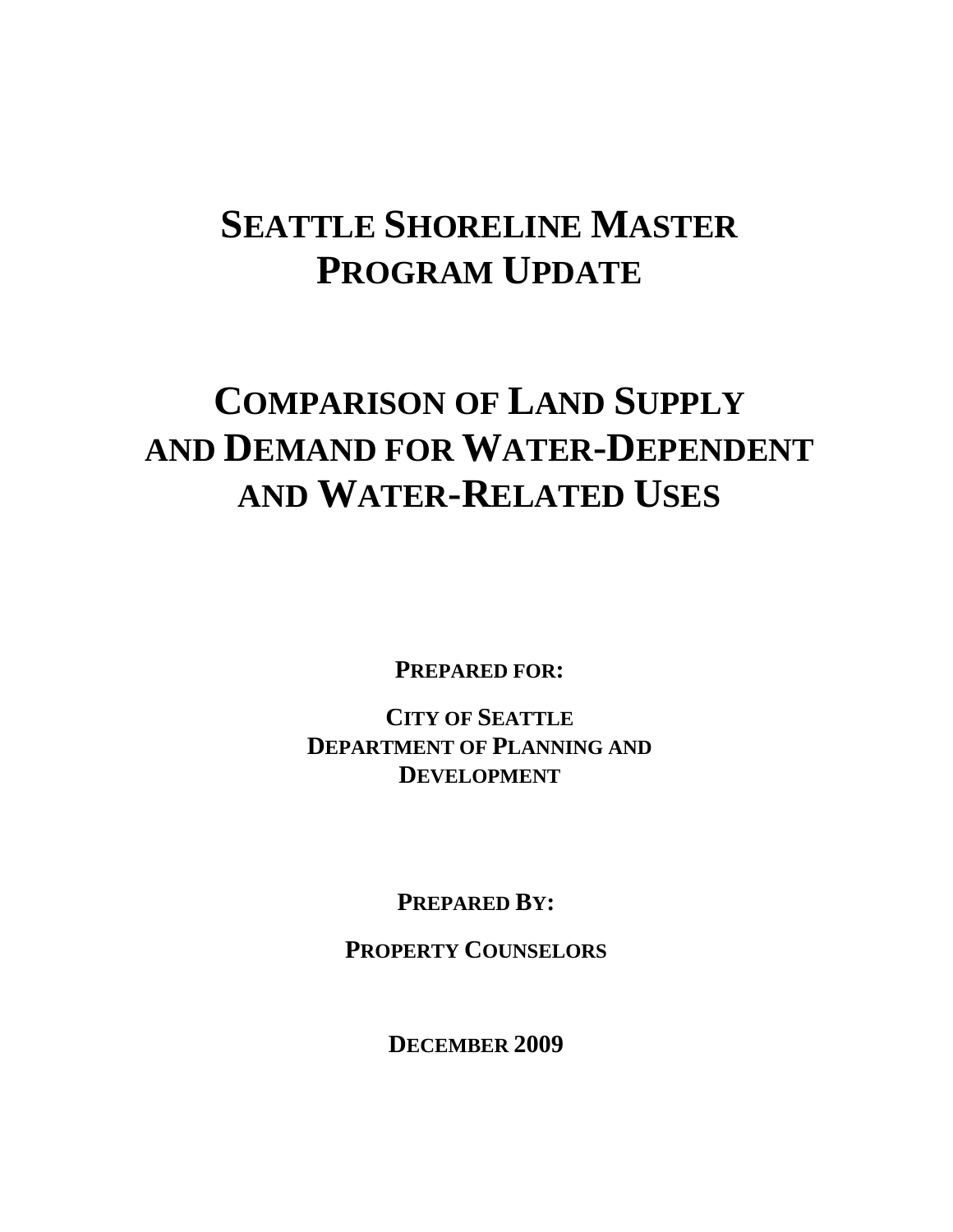# **TABLE OF CONTENTS**

#### **PAGE**

| 21 |
|----|
| 21 |
| 21 |
|    |
|    |
|    |
|    |
|    |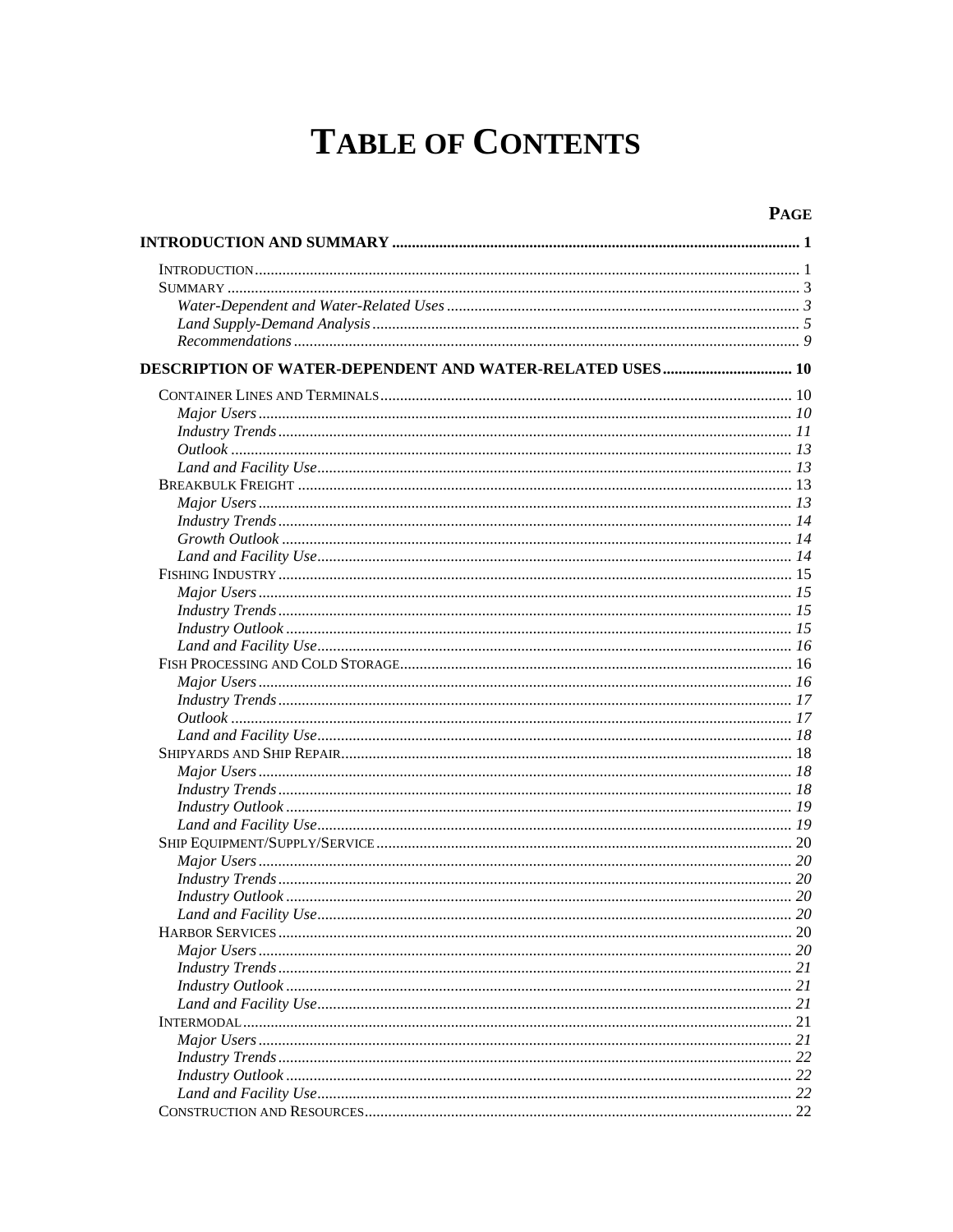| APPENDIX 6. PROJECTED GROWTH 2008-2030, DRY WATERFRONT (SQUARE FEET)  50 |  |
|--------------------------------------------------------------------------|--|
|                                                                          |  |
| APPENDIX 8. PROJECTED GROWTH 2008-2030, SUBMERGED LANDS (SQUARE FEET) 52 |  |
|                                                                          |  |
|                                                                          |  |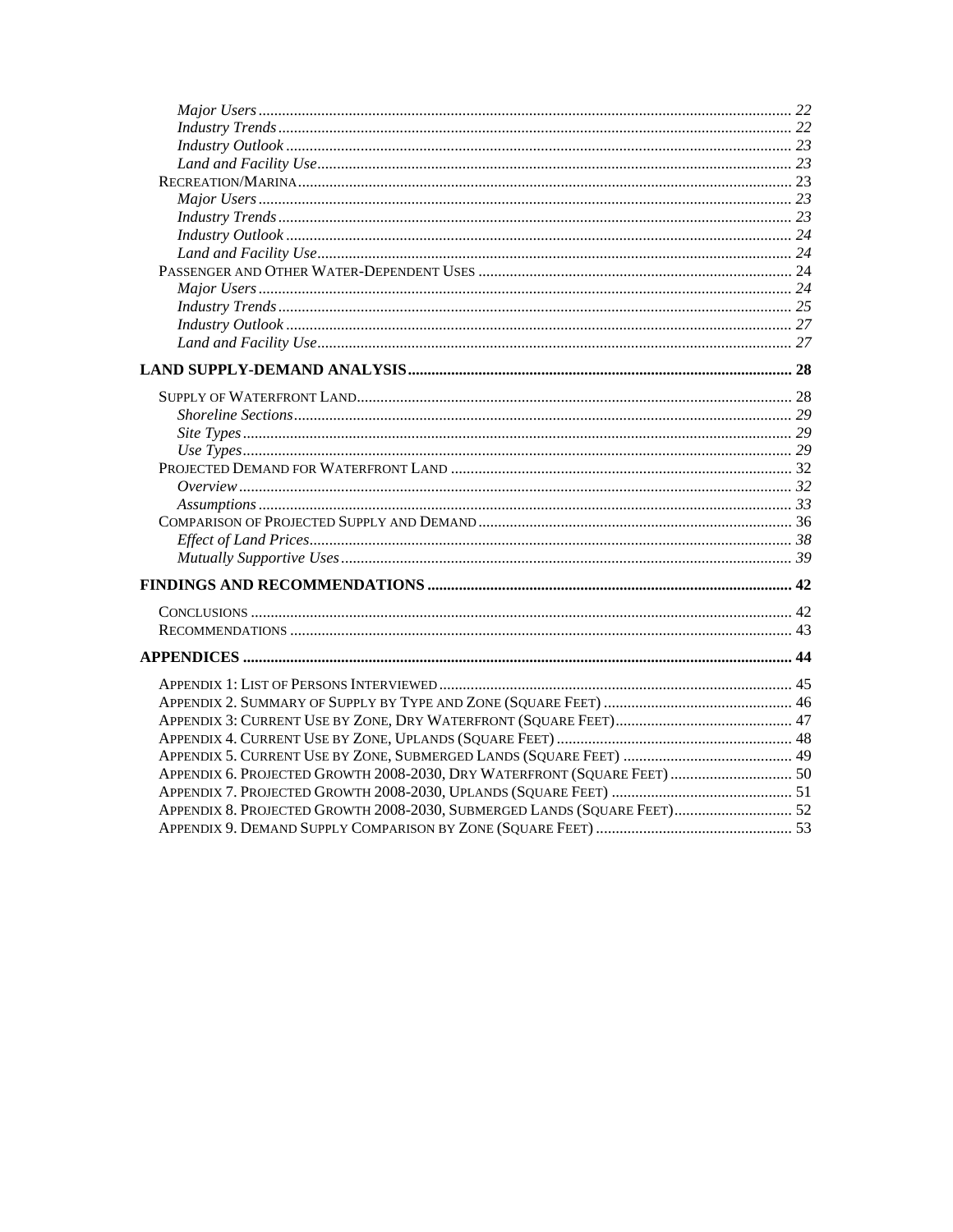# **INTRODUCTION AND SUMMARY**

# **INTRODUCTION**

The City of Seattle is updating its Shoreline Master Program (SMP) on a comprehensive basis for the first time since 1987. The SMP constitutes the policies and regulations governing development and uses in and adjacent to marine and freshwater shorelines. In Seattle this includes the shorelines of Puget Sound, Lake Washington, Lake Union/Ship Canal, Duwamish River, Green Lake, as well as associated wetlands and floodplains.

Updating the SMP is a requirement of the Washington Shoreline Management Act (SMA). The SMA is generally intended to balance "reasonable and appropriate uses" with adequate protection of shoreline resources. Reasonable and appropriate uses include water-oriented uses, defined to include the following.

- "Water-dependent use" means a use or portion of a use which cannot exist in a location that is not adjacent to the water and which is dependent on the water by reason of the intrinsic nature of its operations.
- "Water-related use" means a use or portion of a use which is not intrinsically dependent on a waterfront location but whose economic viability is dependent on a waterfront location because:
	- a) The use has a functional requirement for a waterfront location such as arrival or shipment of materials by water or the need for large quantities of water; or
	- b) The use provides a necessary service supportive of the water-dependent uses and the proximity of the use to its customers makes its services less expensive and/or more convenient.
- "Water enjoyment use" means a recreational use or other use that facilitates public access to the shoreline as a primary characteristic of the use, or a use that provides for recreational use or aesthetic enjoyment of the water for a substantial number of people.

To help the City evaluate zoning regulations and policies relating to the protection of water-dependent and water-related uses, the Department of Planning and Development (DPD) sought a market analysis of water-dependent and water-related uses. Stakeholder comments often conflict over land use and real estate trends in Seattle's shoreline jurisdiction. Some property owners complain that non-water-dependent businesses are forcing out marine industrial uses by increasing property values and raising liability issues. Others say that the SMA preference for water-dependent/water-related uses and the City's implementation of this policy make it impossible to find tenants, citing declines in marine industries. Still others say that increased flexibility for non-wateroriented industries could help support remaining water-dependent ones. Key questions that DPD needs to address include:

**SEATTLE SHORELINE MASTER PROGRAM UPDATE COMPARISON OF LAND SUPPLY AND DEMAND PROPERTY COUNSELORS PAGE 1**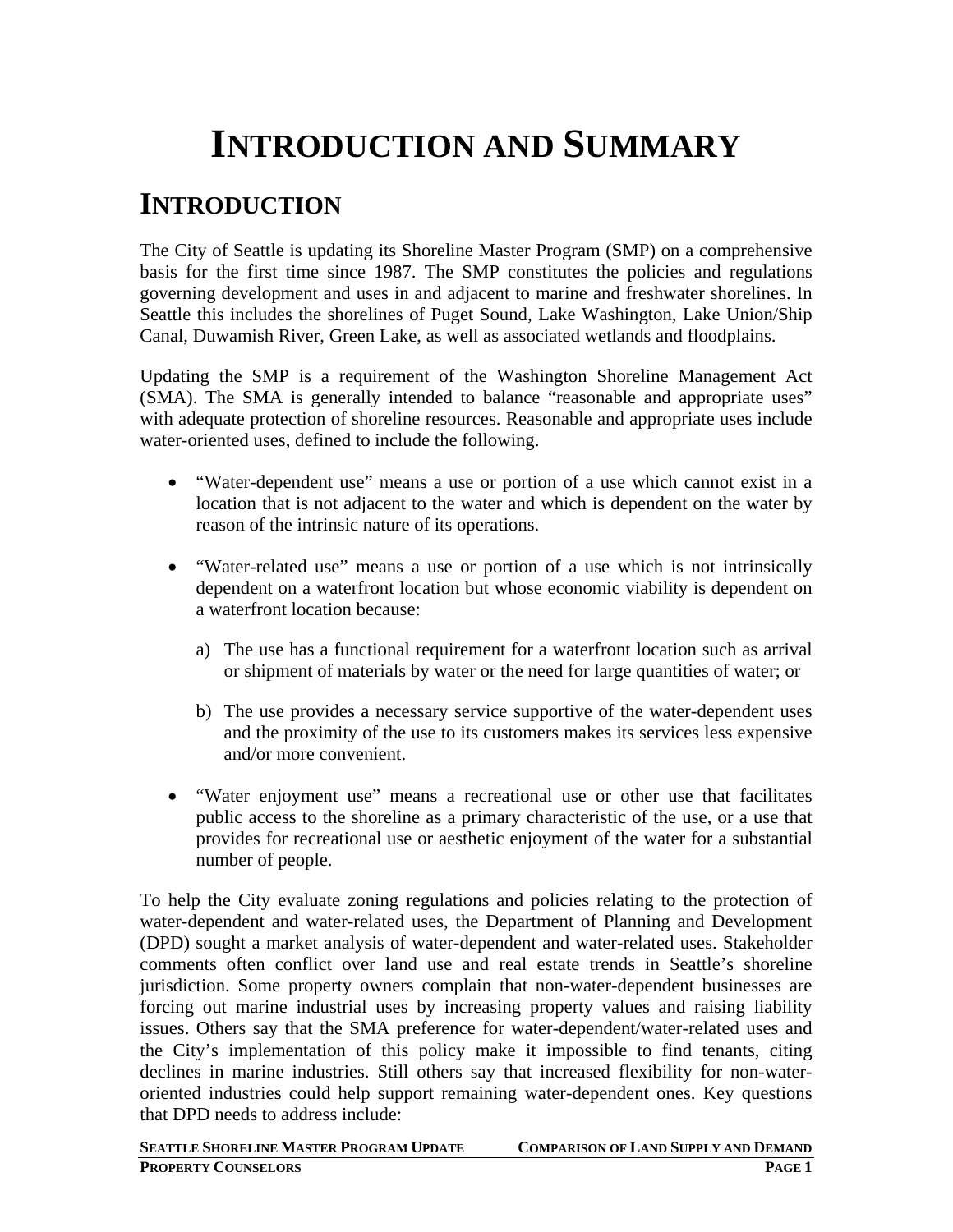- Are the current land needs of Seattle's water-dependent and water-related industries being met?
- What are the projected land needs of water-dependent and water-related industries over the next 20 years?
- Are certain shoreline areas more likely than others to experience increased demand?
- Which non-water-dependent and non-water-related uses are most supportive of water-dependent uses?

Property Counselors conducted a study to address these issues. The scope of the study included the following tasks:

- 1. Identify growth trends for water-dependent and water-related uses through interviews with representatives of businesses and property owners, and secondary sources of data and properties.
- 2. Work with 2006 inventory of waterfront properties to identify current uses and available properties.
- 3. Project future land needs based on growth in demand with adjustments for existing unused capacity and increases in productivity.
- 4. Compare projected increased demand with available land supply.
- 5. Draw conclusions related to adequacy of land supply and appropriateness of uses.

This report documents the results of the study. It is organized in five sections:

Introduction and Summary

Description of Water-Dependent and Water-Related Uses

Analysis of Land Supply and Demand

Conclusions and Recommendations

Appendices

The major conclusions are summarized in the remainder of this section.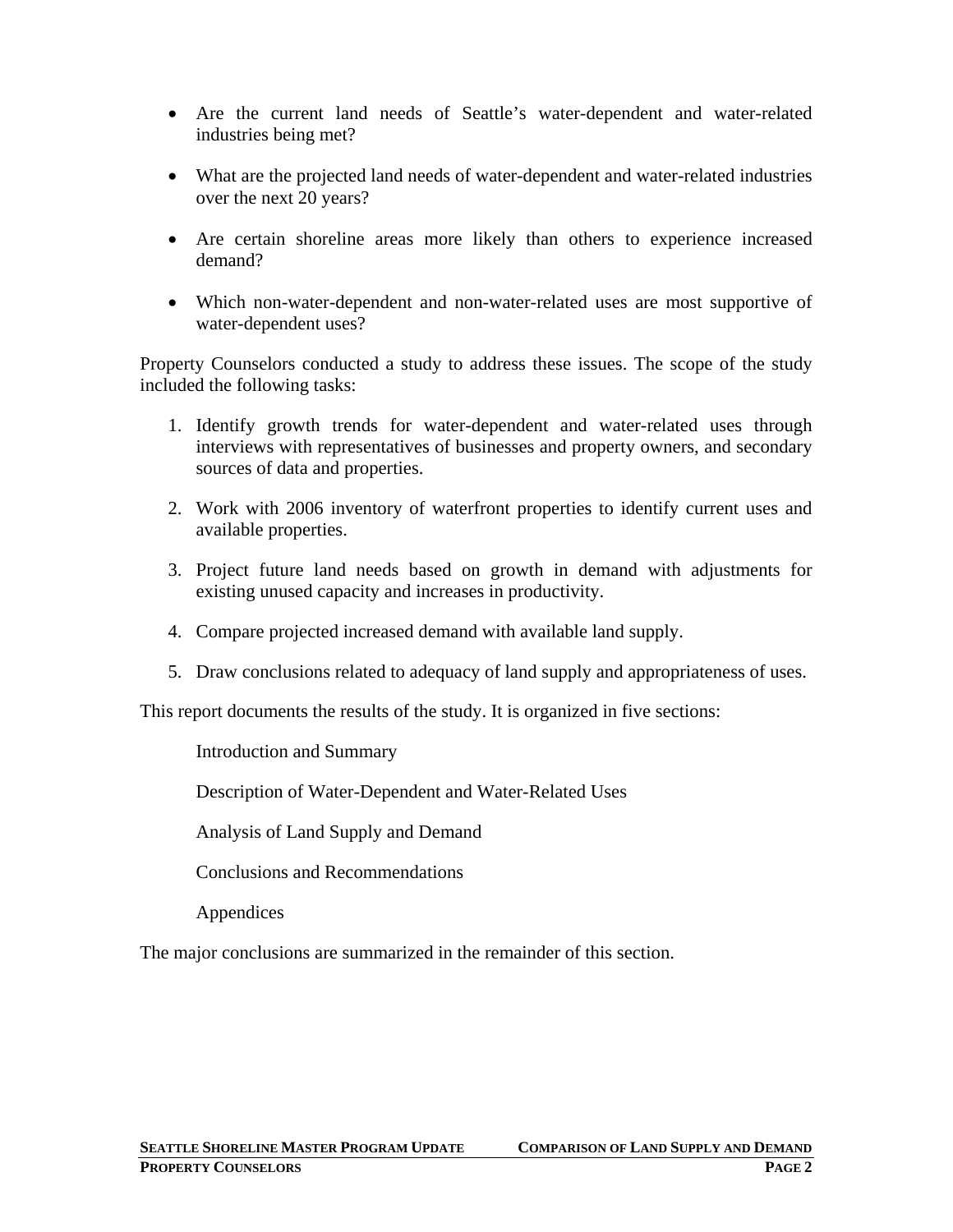# **SUMMARY**

## **WATER-DEPENDENT AND WATER-RELATED USES**

#### **MARINE CARGO HANDLING**

The Port of Seattle owns four container terminals in the Seattle harbor. The outlook for growth in cargo volumes is strong with 20-year growth projected at over 4% per year for Puget Sound ports. The existing terminals have the capacity to accommodate significant increases in throughput with changes in equipment and handling methods.

Breakbulk cargo is transported on both cargo ships and barges, with both scheduled and contract service. Breakbulk service is primarily related to service to Alaska. The fishing industry and construction projects have been the two primary sources of business. The projected growth rate for domestic breakbulk cargo is 0.6% per year. Many breakbulk facilities are operating at capacity.

#### **FISHING INDUSTRY**

Seattle is the service center for the North Pacific fishing fleet, which harvests salmon, pollock, cod, halibut, and crab. The American Fisheries Act of 1998 reshaped the structure of the industry, reducing the size of the fleet and specifying a quota system. As a result, the fisheries that the Seattle fleet participates in are considered to be the best managed, and the resource is considered to be healthy. At this time, the industry is considered to be mature with limited opportunities for exceptional growth.

#### **FISH PROCESSING AND COLD STORAGE**

Much of the catch of the North Pacific fleet is processed at sea or in shore-based plants in Alaska. There has been a decline in the number of processors in Seattle. Within the remaining plants in Seattle, less than one-half of the product comes over the dock. The prospects for growth are related to niche markets and secondary processing.

#### **SHIPYARDS AND SHIP REPAIR**

The shipyard sector in the Seattle area has declined over the past decade with the loss of two prominent shipyards. While work related to the fishing industry has declined precipitously, work for the US Navy, US Coast Guard and Washington State Ferries has supported other yards. Yacht refit, conversion and repair reported steady work until the current recession. The outlook for the industry is mixed. Minimal expansion of facilities is expected.

#### **SHIP EQUIPMENT AND REPAIR**

This sector involves generally small firms providing equipment such as engines and propellers, deck machinery, cranes and electrical components. Suppliers include a range of uses from chandlers to bunker fuel suppliers and bilge cleaning services. Their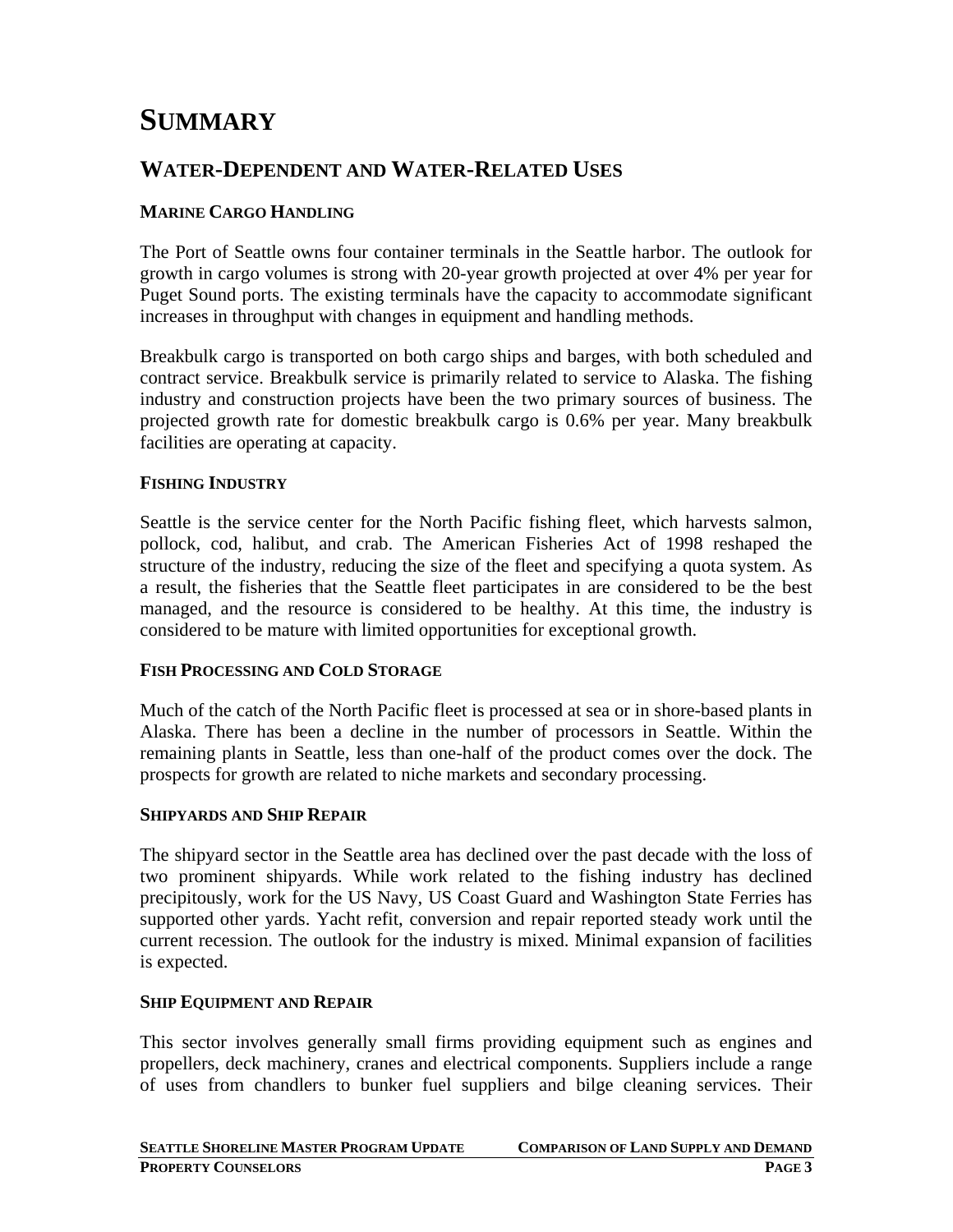prospects for growth are tied closely to the shipbuilding and fishing sectors. Many of these businesses are not located on the waterfront, although they benefit from proximity.

#### **HARBOR SERVICES**

Harbor services include pilotage, tugboat assistance, and environmental response. Several of these businesses were forced to relocate when the Port expanded Terminal 18 on Harbor Island. With the trend to larger vessels, there are fewer ships in some cases, and less demand for harbor services. Demand for environmental response has increased with additional regulation.

#### **INTERMODAL**

Intermodal uses include intermodal yards, container freight stations and warehouses, and container storage and repair. Intermodal freight transportation represents over 70% of the Port's container volume, and will continue to grow as container volumes grow. Off-dock activities don't have to be on the waterfront, but benefit from nearby locations to reduce transportation time.

#### **CONSTRUCTION AND RESOURCES**

Marine construction firms require waterfront sites to store and load cranes and barges. Resource firms produce and distribute cement, concrete, aggregate and other construction materials. Most of the material arrives over water. These uses will grow with the construction sector generally, and particularly with bridge and other transportation projects.

#### **RECREATIONAL MARINAS**

Occupancy among local marinas has generally remained high, particularly at close-in locations such as Lake Union and the Ship Canal. A slight increase in vacancy has accompanied the economic recession during the past year. Cost increases and subsequent increases in moorage rates have driven some users out of the Seattle area. Dry stacking facilities have multiplied, particularly along the north end of Lake Union and the western end of the Ship Canal. Capabilities of such facilities are limited, as sailboats and larger powerboats cannot be accommodated. Stable operations are forecasted by most marina owners due to the lack of developable sites locally and boat owners' desire for quick access.

#### **PASSENGER TRANSPORTATION**

This category includes cruise vessels, ferries, and sightseeing vessels. The largest user is the Port's cruise ship terminals at Pier 66 and Pier 91. Cruise activity grew at explosive rates from 11,000 passengers in 1993 to 890,000 in 2008. With the opening of the Terminal 91 facility, the Port greatly increased its capacity. Existing facilities should be adequate to support future growth.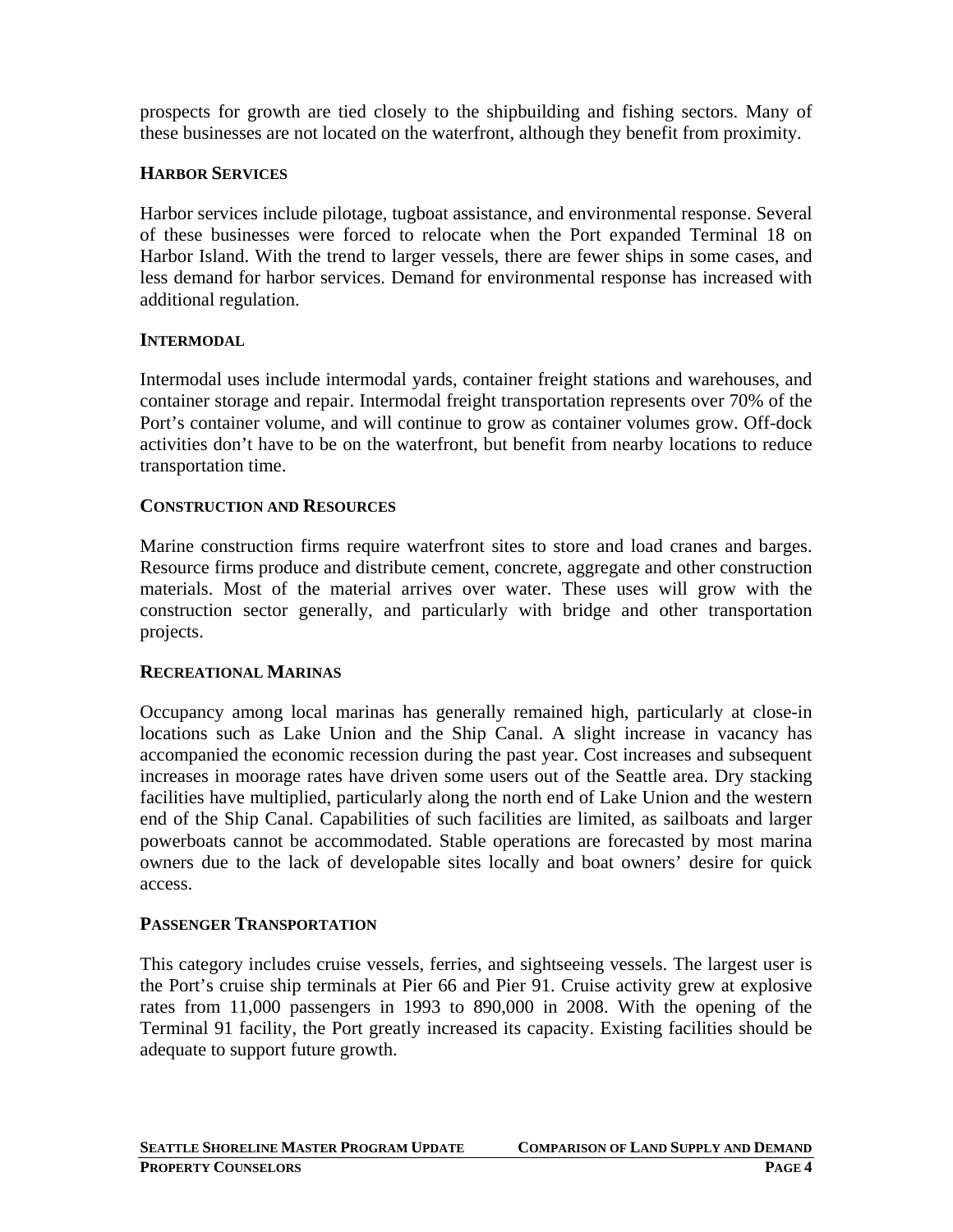#### **LAND SUPPLY-DEMAND ANALYSIS**

#### **LAND SUPPLY**

Based on a 2006 inventory prepared for the City, the supply of land, including dry and submerged lands in the shoreline zone, is estimated to be 314 million square feet, or 7,200 acres. Approximately two-thirds of that total is dry land and the remainder is submerged land. The breakout of the total by dependency designation and shoreline sector is summarized in the following table.

#### **Table 1 Shoreline Inventory 2006 Summary of Dependency Designation and Shoreline Sector (Square Feet)**

|                      | Dry                |                |                   |             | <b>Total Land</b> |
|----------------------|--------------------|----------------|-------------------|-------------|-------------------|
|                      | <b>Wate rfront</b> | <b>Uplands</b> | <b>Total Land</b> | Submerged   | & Water           |
| Water Dependent      | 54,711,578         | 1,216,116      | 55,927,694        | 29,253,640  | 85,181,335        |
| Water-Related        | 8,522,623          | 592,971        | 9,115,595         | 1,239,971   | 10,355,566        |
| Water-Enjoyment      |                    |                |                   |             |                   |
| Park                 | 56,316,973         | 16,552,081     | 72,869,054        | 35,865,098  | 108,734,153       |
| <b>Floating Home</b> | 175,532            | 5,500          | 181,032           | 1,122,633   | 1,303,665         |
| Non Water Dependent  | 37,088,121         | 22,549,390     | 59,637,511        | 17,943,845  | 77,581,356        |
| Vacant               | 2,996,408          | 2,295,270      | 5,291,678         | 25,933,231  | 31,224,908        |
| Total                | 159,811,235        | 43,211,328     | 203,022,564       | 111,358,418 | 314,380,981       |

|                            | Dry               |                |                   |             | <b>Total Land</b> |
|----------------------------|-------------------|----------------|-------------------|-------------|-------------------|
|                            | <b>Waterfront</b> | <b>Uplands</b> | <b>Total Land</b> | Submerged   | & Water           |
| <b>Central Waterfront</b>  | 132,594           | 888,517        | 1,021,111         | 2,421,425   | 3,442,536         |
| Duwamish                   | 41,441,222        | 1,102,151      | 42,543,374        | 10,164,104  | 52,707,478        |
| Elliott Bay 1              | 3,614,985         | 1,395,090      | 5,010,075         | 4,076,088   | 9,086,163         |
| Elliott Bay 2              | 4,193,002         | 11,844         | 4,204,846         | 1,001,253   | 5,206,098         |
| Elliott Bay 3              | 211,135           | 193,335        | 404,469           | 905,085     | 1,309,554         |
| Green Lake                 | 2,920,533         | 4,441,439      | 7,361,972         | 504         | 7,362,476         |
| Lake Union                 | 3,242,486         | 2,448,476      | 5,690,963         | 5,718,276   | 11,409,239        |
| Lake Washington            | 57,673,432        | 10,717,628     | 68,391,060        | 19,716,264  | 88, 107, 324      |
| Portage Bay                | 3,511,549         | 1,140,958      | 4,652,507         | 2,656,059   | 7,308,566         |
| <b>Puget Sound Central</b> | 19,170,313        | 1,121,254      | 20,291,567        | 27,046,260  | 47,337,827        |
| <b>Puget Sound North</b>   | 2,884,282         | 10,953,567     | 13,837,849        | 6,558,636   | 20,396,484        |
| <b>Puget Sound South</b>   | 11,376,181        | 4,339,426      | 15,715,607        | 20,659,287  | 36,374,893        |
| Shilshole                  | 1,610,919         | 1,811,495      | 3,422,414         | 5,673,052   | 9,095,466         |
| Ship Canal                 | 7,828,603         | 2,646,149      | 10,474,751        | 4,762,128   | 15,236,879        |
| Total                      | 159,811,235       | 43,211,329     | 203,022,564       | 111,358,419 | 314,380,984       |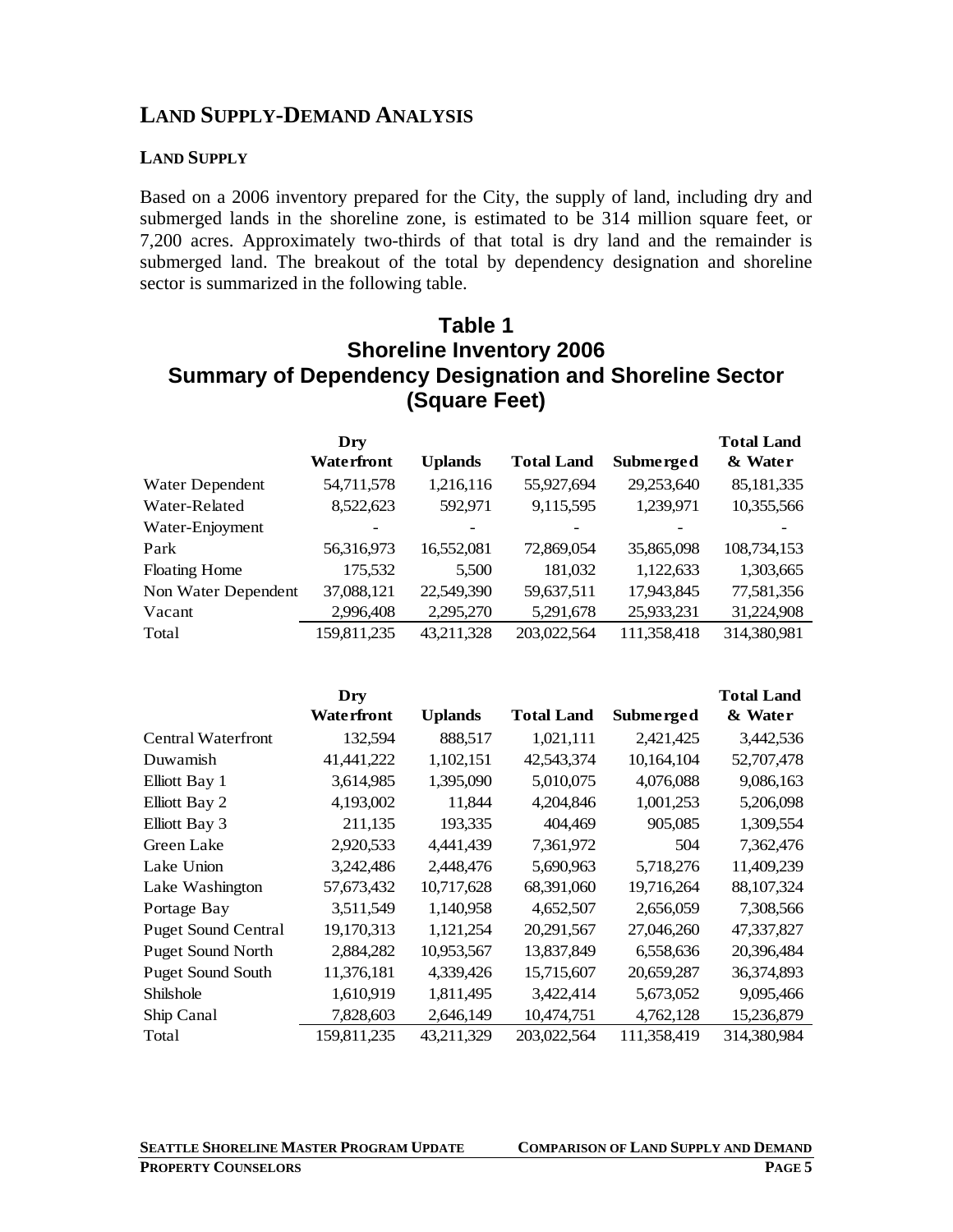#### **LAND DEMAND**

The demand for land for water-dependent and water-related uses is estimated using data from the inventory for specific categories of use as a base, and applying a growth rate that reflects both the outlook for increases in activity plus any adjustments for excess capacity or changes in productivity.

#### **Table 2 Projected Increase in Land and Water Demand 2008 to 2030 (Square Feet)**

|                                     |                    | Growth    |
|-------------------------------------|--------------------|-----------|
|                                     | <b>Current Use</b> | 2008-2030 |
| <b>Seafood Products</b>             | 688,320            |           |
| Petroleum Refining                  | 799,736            |           |
| Stone Clay and Glass                | 5,867,939          | 825,375   |
| Primary Metal                       | 1,101,808          |           |
| <b>Fabricated Metal Marine</b>      | 80,366             | 5,475     |
| <b>Commercial Boat Building</b>     | 56,482             | 3,848     |
| Ship Building                       | 1,642,073          | 111,860   |
| Ship Building w/ Drydock            | 866,498            | 59,027    |
| Ship Building w/o Drydock           | 90,453             | 6,162     |
| Misc. Marine Supply Mfg.            | 112,094            | 7,636     |
| Marine Passenger                    | 1,352,620          |           |
| <b>Container Marine Shipping</b>    | 23,278,130         |           |
| Non-Cont. Marine Shipping           | 5,949,292          | 836,817   |
| <b>Business Services</b>            | 2,880,006          | 704,783   |
| <b>Contract Construction Marine</b> | 242,899            | 34,166    |
| Education                           | 13,514,478         |           |
| Marine Repair or Service            | 2,739,621          | 186,626   |
| <b>Marinas Recreational</b>         | 20,615,792         | 2,899,783 |
| Moorage Non-Res/Comm                | 650,254            | 91,464    |
| <b>Fishing Acivities/Services</b>   | 1,174,418          |           |
| Total                               | 83,703,279         | 5,773,020 |

**SEATTLE SHORELINE MASTER PROGRAM UPDATE COMPARISON OF LAND SUPPLY AND DEMAND**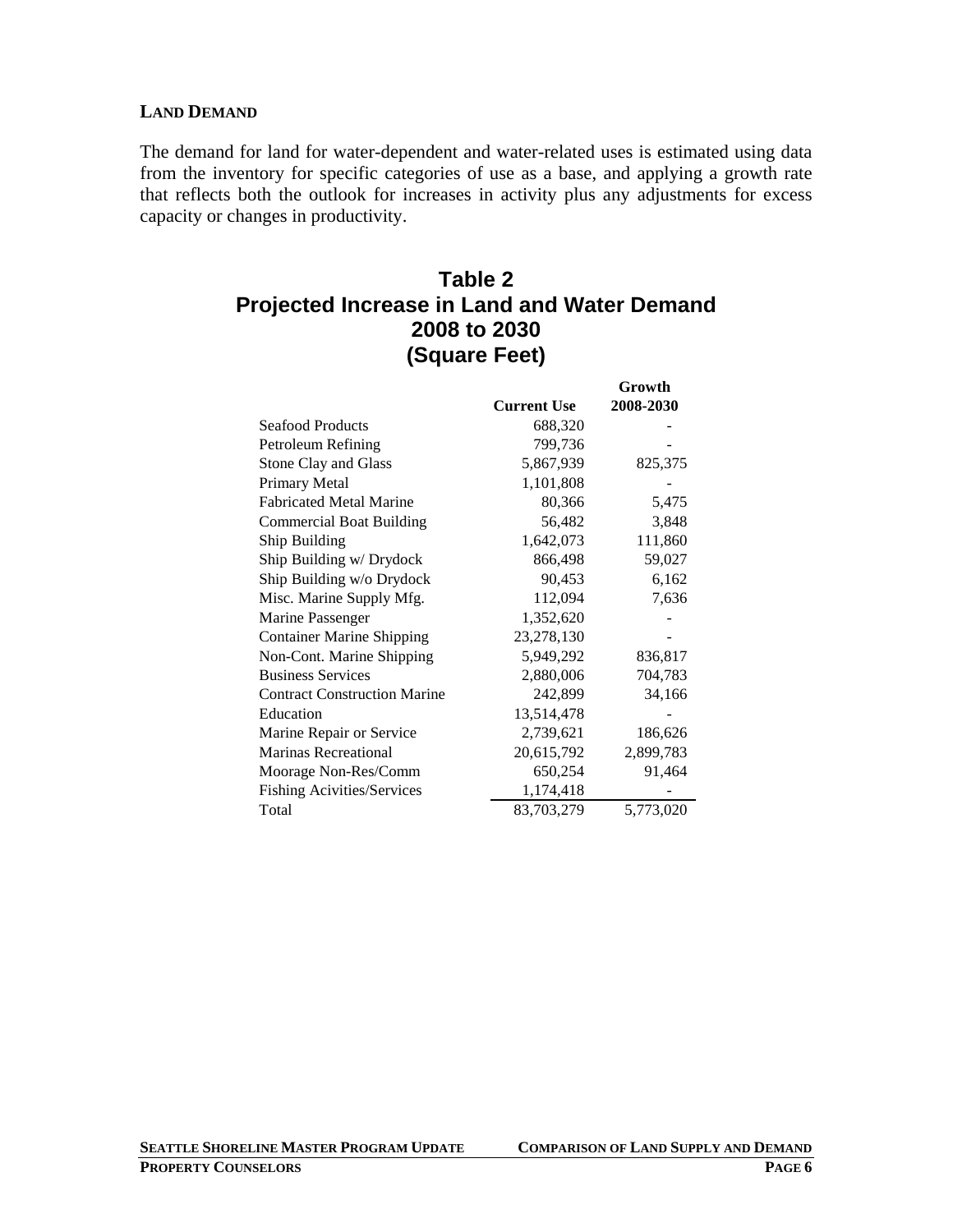Demand for water-dependent and water- related is compared to supply in Table 3.

#### **Table 3 Summary of Supply Demand Comparison 2008 to 2030 (Square Feet)**

|                                    | <b>Duwamish</b>          | <b>Ship Canal</b>                | <b>Lake Union</b>                       | <b>Portage Bay</b> | <b>All Zones</b> |
|------------------------------------|--------------------------|----------------------------------|-----------------------------------------|--------------------|------------------|
| <b>Primary Uses</b>                | Resources                | Recreational Marina              | Recreational Marina Recreational Marina |                    |                  |
|                                    | <b>Business Services</b> | <b>Business Services</b>         | Ship Building                           |                    |                  |
|                                    | Non Cont. Shipping       | Non Cont. Shipping               | Commercial Moorage                      |                    |                  |
|                                    | Recreational Marina      | Marine Repair                    | <b>Business Services</b>                |                    |                  |
|                                    | Ship Building            | Commercial Moorage Marine Repair |                                         |                    |                  |
| <b>Demand 2008 to 2030</b>         |                          |                                  |                                         |                    |                  |
| Dry Waterfront                     | 1,563,848                | 575,195                          | 169,590                                 | 38,289             | 2,653,329        |
| Uplands                            | 65,519                   | 50,378                           | 21,930                                  |                    | 250,411          |
| Submerged Lands                    | 303,706                  | 475,470                          | 453,920                                 | 165,265            | 2,869,280        |
| Total                              | 1,933,073                | 1,101,043                        | 645,440                                 | 203,554            | 5,773,020        |
| <b>Vacant Land</b>                 |                          |                                  |                                         |                    |                  |
| Dry Waterfront                     | 1,019,333                | 10,606                           | 3,082                                   | 17,660             | 2,996,408        |
| <b>Uplands</b>                     |                          | 31,834                           | 155,328                                 |                    | 2,295,270        |
| Submerged Lands                    | 2,077,832                | 6,116                            | 24,884                                  | 87,290             | 25,933,231       |
| Total                              | 3,097,165                | 48,556                           | 183,294                                 | 104,950            | 31,224,908       |
| <b>Non-Waterdependent Use Land</b> |                          |                                  |                                         |                    |                  |
| Dry Waterfront                     | 8,553,863                | 1,373,966                        | 624,785                                 | 444,178            | 37, 263, 653     |
| Uplands                            | 811,776                  | 2,201,909                        | 1,918,208                               | 1,132,666          | 22,554,890       |
| Submerged Lands                    | 416,359                  | 69,324                           | 1,091,770                               | 540,156            | 19,066,478       |
| Total                              | 9,781,998                | 3,645,199                        | 3,634,763                               | 2,117,000          | 78,885,021       |

There are several areas in which the demand for land for water-dependent and waterrelated uses exceeds the amount of vacant land. In particular, the projected demand for dry waterfront land in the Duwamish, Ship Canal, Lake Union, and Portage Bay all greatly exceeds the amount of vacant dry waterfront land. In most cases, the demand is not transferrable to other shoreline sections.

Additionally, there is more land currently in non-water-dependent or non-water-related use than the projected increase in demand by water-dependent and water-related uses. It's not clear from the inventory, the extent to which the non-water-dependent or waterrelated uses are susceptible to change to alternative uses. In particular, it's not clear which of those lands could be acquired at an affordable price. Further, the individual vacant parcels may not be appropriate in size or offer required adjacencies to meet the needs of the water-dependent and water-related uses. For this reason, the amount of suitable vacant land is overstated.

Finally, projected sea level rise could significantly reduce land supply for waterdependent/water-related businesses. Even in conservative projections, Harbor Island and portions of the Duwamish industrial area are likely to be inundated. Not only will this decrease the supply of land for potential expansion, it is likely to displace existing uses.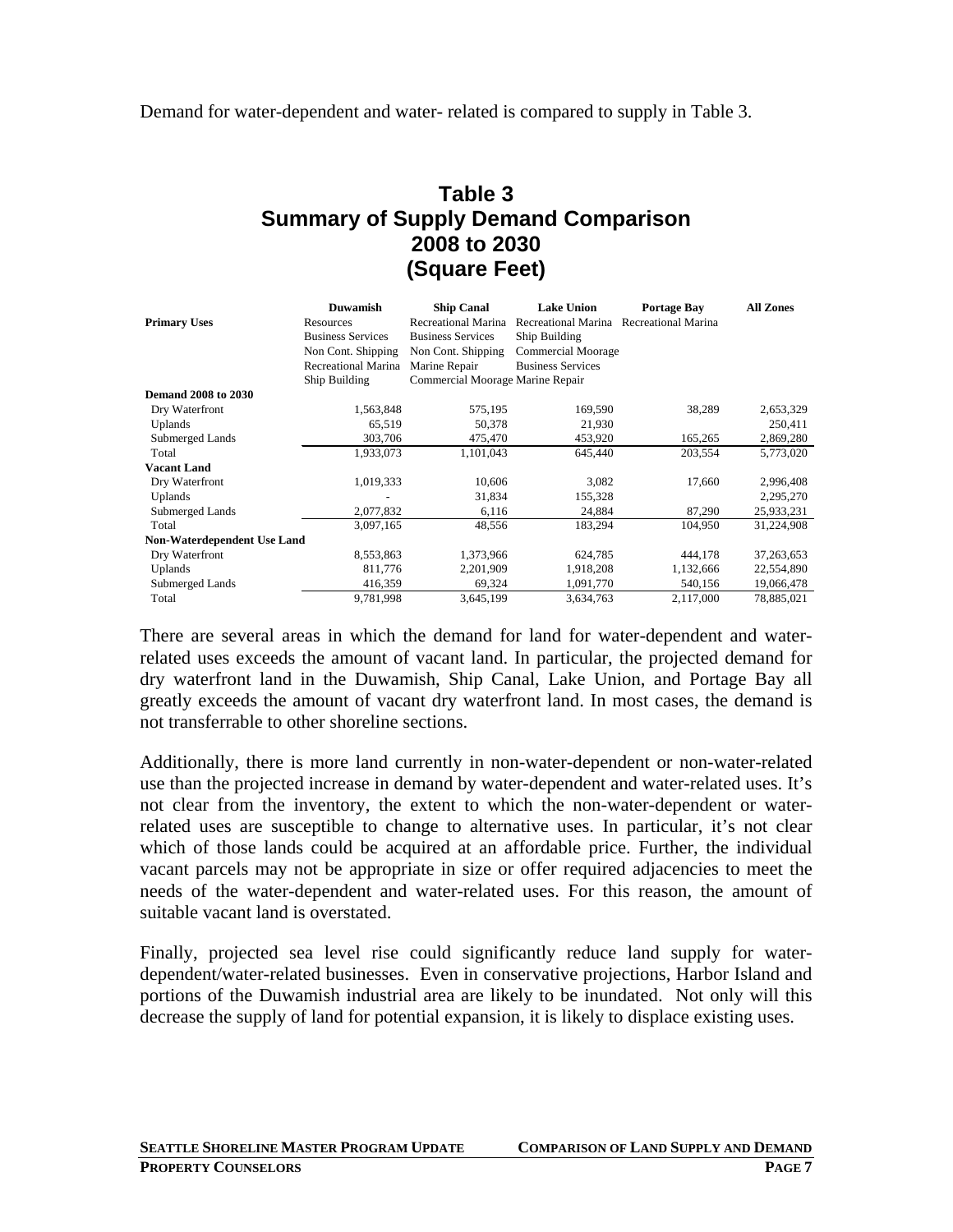#### **OTHER ISSUES**

Three issues deserve consideration in this comparison:

1. What is the effect of land price on demand, and how do restrictions on use affect price?

An analysis of land price trends in Seattle industrial areas indicated that the growth in industrial land prices isn't particularly dramatic when only properties intended to be developed for industrial uses are considered. The properties intended for commercial use supported higher values because those uses could pay more. Thus it's not unreasonable to make demand projections that assume stable prices, but any changes in allowable uses could invalidate those projections.

2. How are uses interrelated and are there uses that are important to support waterdependent and water-related uses?

Many marine industry participants talk about the importance of the marine business cluster and the availability of goods and services nearby. These relationships are borne out by an analysis of the supply chain for fishing, water transportation and shipbuilding. These results match the responses we received in our interviews. Specifically, interviewees talked about the importance of:

Material Suppliers Repair Services Tugboats Crane Operators Grocery Suppliers Hardware Stores Yacht Brokers **Restaurants** Finance and Insurance Machine Shops Fuel Harbor Assistance Government Agencies. Cold Storage

Land use policies that encourage these types of businesses to locate near the waterfront will benefit marine industries as a whole.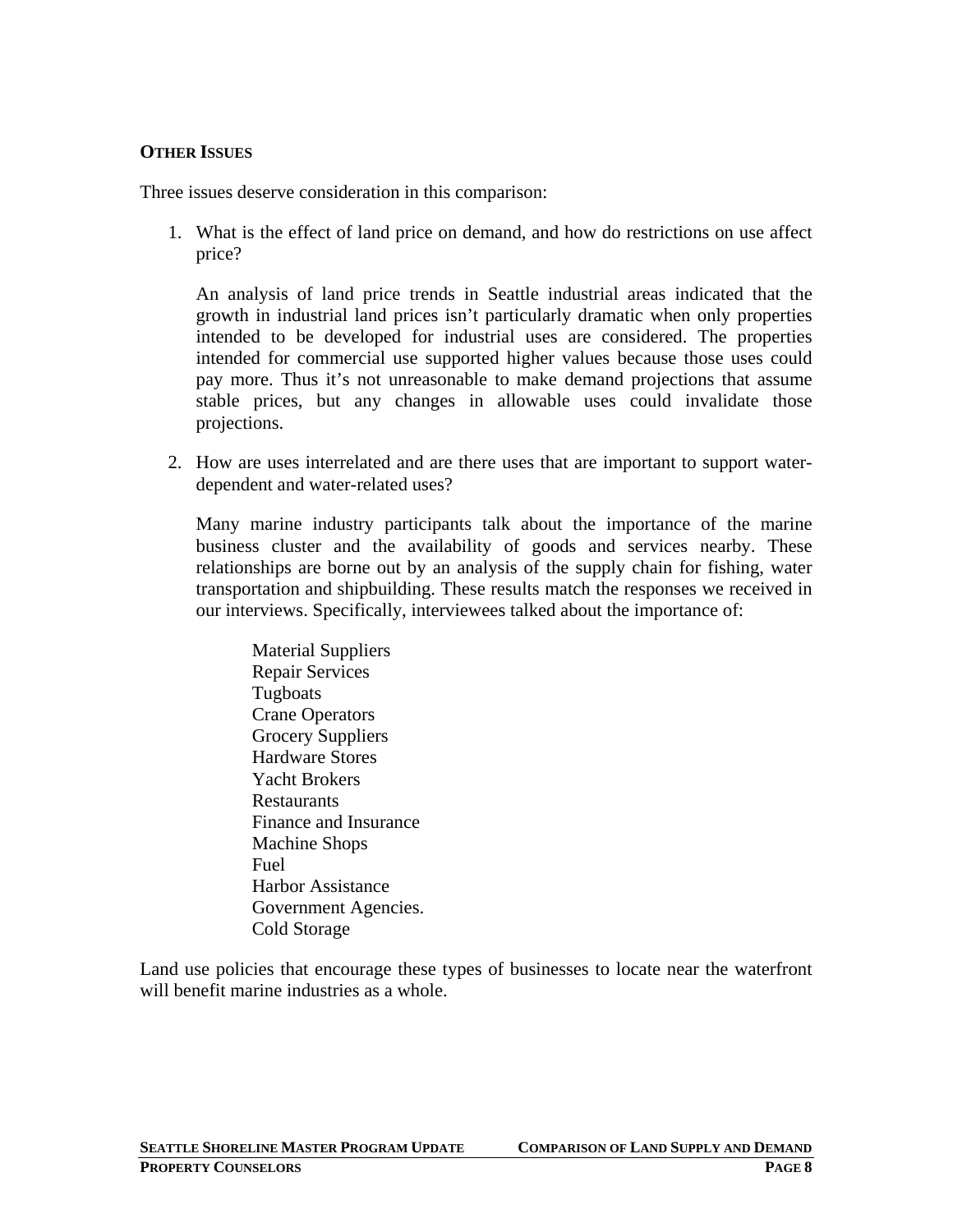#### **RECOMMENDATIONS**

- 1. The City should continue to restrict the development of non-water-dependent and water-related uses in the shoreline zones to assure that suitable dry and submerged lands are available for water-dependent and water-related uses.
- 2. The City should provide greater flexibility for secondary non-water-dependent and non-water-related uses that are important parts of the supply chain for marine businesses, or that do not preclude future use by water dependent businesses to locate within the shoreline zone, but not as a primary use.
- 3. The City should facilitate the expansion or development of water-dependent and water-related uses by reducing, wherever possible, the period necessary to secure permits.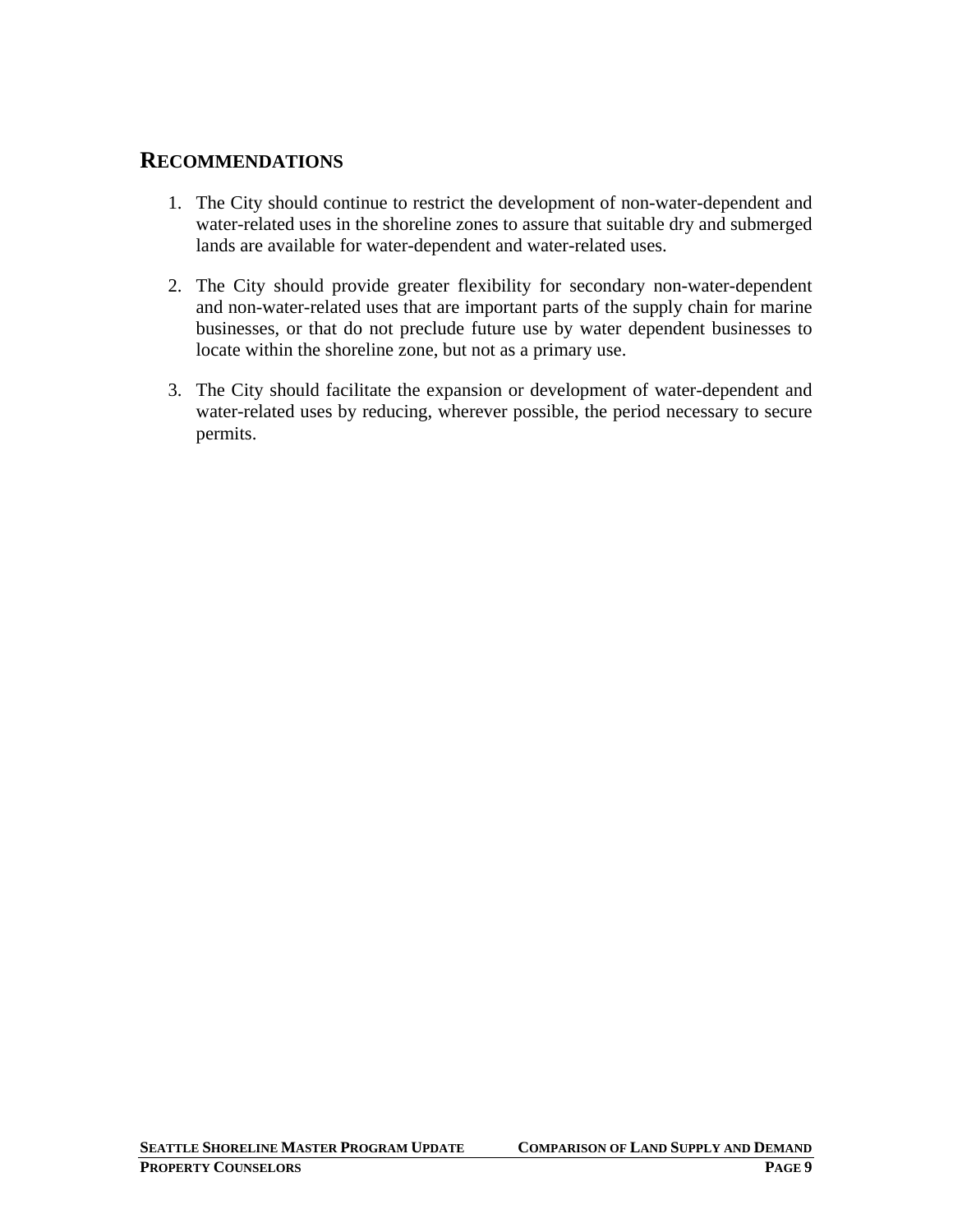# **DESCRIPTION OF WATER-DEPENDENT AND WATER-RELATED USES**

An understanding of the various water-dependent and water-related uses provides a basis for projecting future demand for land. The uses considered in this analysis include marine industrial uses and recreational moorage. The uses do not include public access or environmental mitigation sites. The information provided in this section is derived from secondary sources and from a series of interviews with representatives of the various uses. The list of persons interviewed is included in Appendix 1. Each category of use is described in this section in terms of major users, industry trends, growth outlook, and facility use.

# **CONTAINER LINES AND TERMINALS**

Container terminals are a major line of business in the Marine Division of the Port of Seattle and represent a major source of Port investment.

## **MAJOR USERS**

The Port's container facilities are located in the South Harbor of Elliott Bay. The Port owns four container facilities: Terminal 5, Terminal 18, Terminal 30, and Terminal 46. Twenty-one major shipping lines use Port container terminals. The characteristics of the four container terminals are summarized in Table 4.

|             |       |               |               | <b>On-Dock</b> |
|-------------|-------|---------------|---------------|----------------|
|             | Acres | <b>Berths</b> | <b>Cranes</b> | Rail           |
| Terminal 5  | 182   |               |               | Yes            |
| Terminal 18 | 196   |               |               | Yes            |
| Terminal 30 | 70    |               |               | No             |
| Terminal 46 |       |               |               | Nο             |

#### **Table 4 Port of Seattle Container Terminals**

Source: Port of Seattle.

The primary trading partners are Asian countries, with China, Japan, Korea and Taiwan representing 77% of dollar volume in 2008.

Most of the shipping lines have joined alliances and share space on their ships with their fellow alliance members. The major alliances are:

**New World Alliance:** APL, Hyundai, Mitsui, and NOL

**Grand Alliance:** NYK, Hapag-Lloyd, P&O, Nedlloyd, OOCL, and COSCO

| <b>SEATTLE SHORELINE MASTER PROGRAM UPDATE</b> | <b>COMPARISON OF LAND SUPPLY AND DEMAND</b> |
|------------------------------------------------|---------------------------------------------|
| <b>PROPERTY COUNSELORS</b>                     | PAGE 10                                     |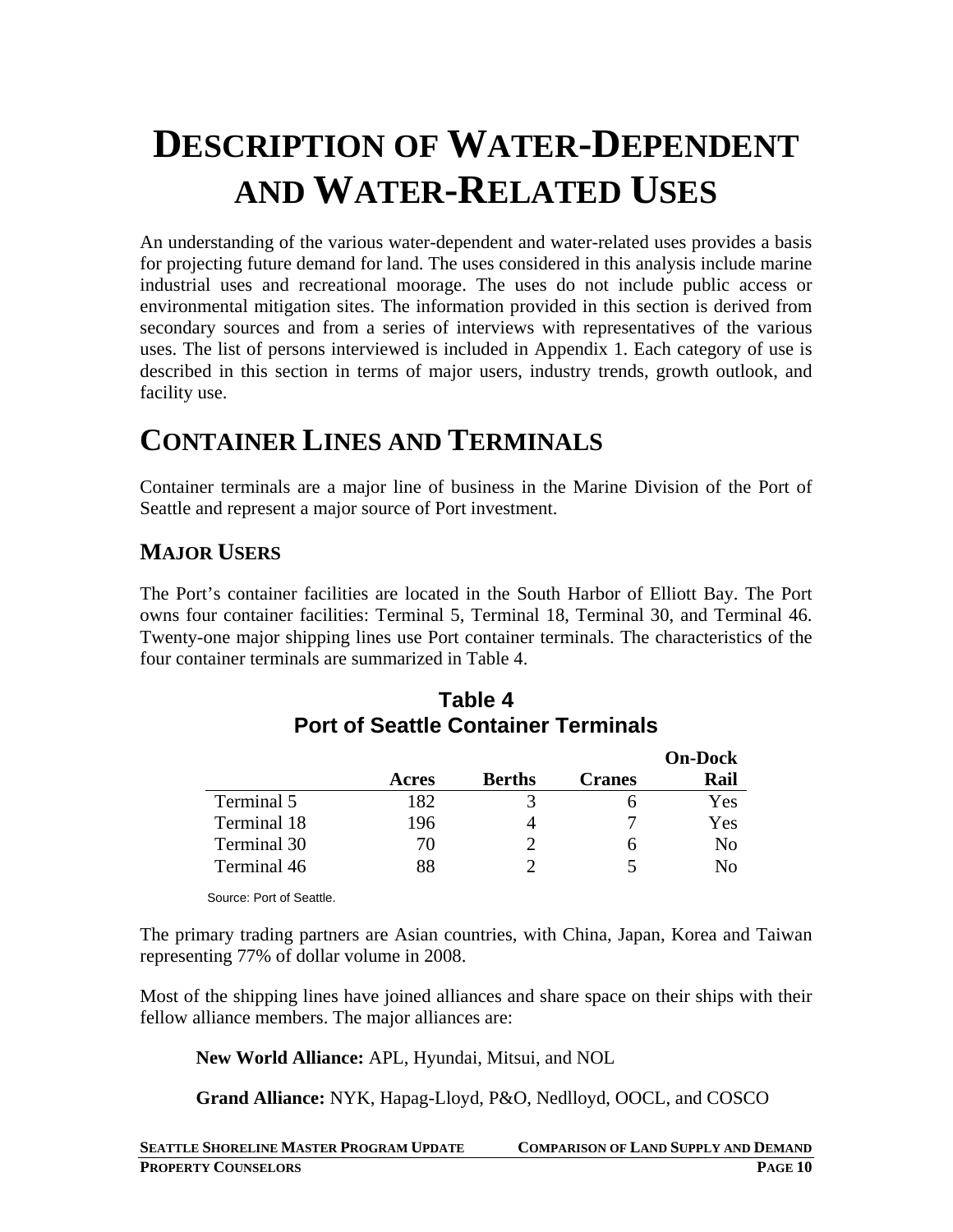The New World Alliance uses Terminal 5 and the Grand Alliance uses Terminal 18. China Shipping occupies Terminal 30. Hanjin occupies Terminal 46.

#### **INDUSTRY TRENDS**

Four major trends will continue to affect the amount of container trade through Port of Seattle facilities:

**Alliances.** With alliance members sharing space on ships with fellow members, utilization of individual ships should increase, and reduce operating costs.

**Larger Vessels.** The newest container ships can handle over 10,000 TEUs (20 foot equivalent units) versus 6,000 20 years ago. The same number of containers requires fewer calls. At the same time, terminals must be larger and equipment upgraded.

**Increase in All Water Routes to U.S. East Coast.** With planned expansion of Panama Canal, this trend will continue, but the relatively shallow East Coast harbors will need to be dredged to fully capitalize on this opportunity.

**Intermodal.** A large share of container traffic, currently 70%, is bound for or originates at points inland. On-dock rail is increasingly important to facilitate freight movement.

**Load Centering.** As a result of larger vessels and alliances, lines can accommodate their operations with fewer ports of call.

Cargo volume trends at Seattle terminals are summarized in Table 5.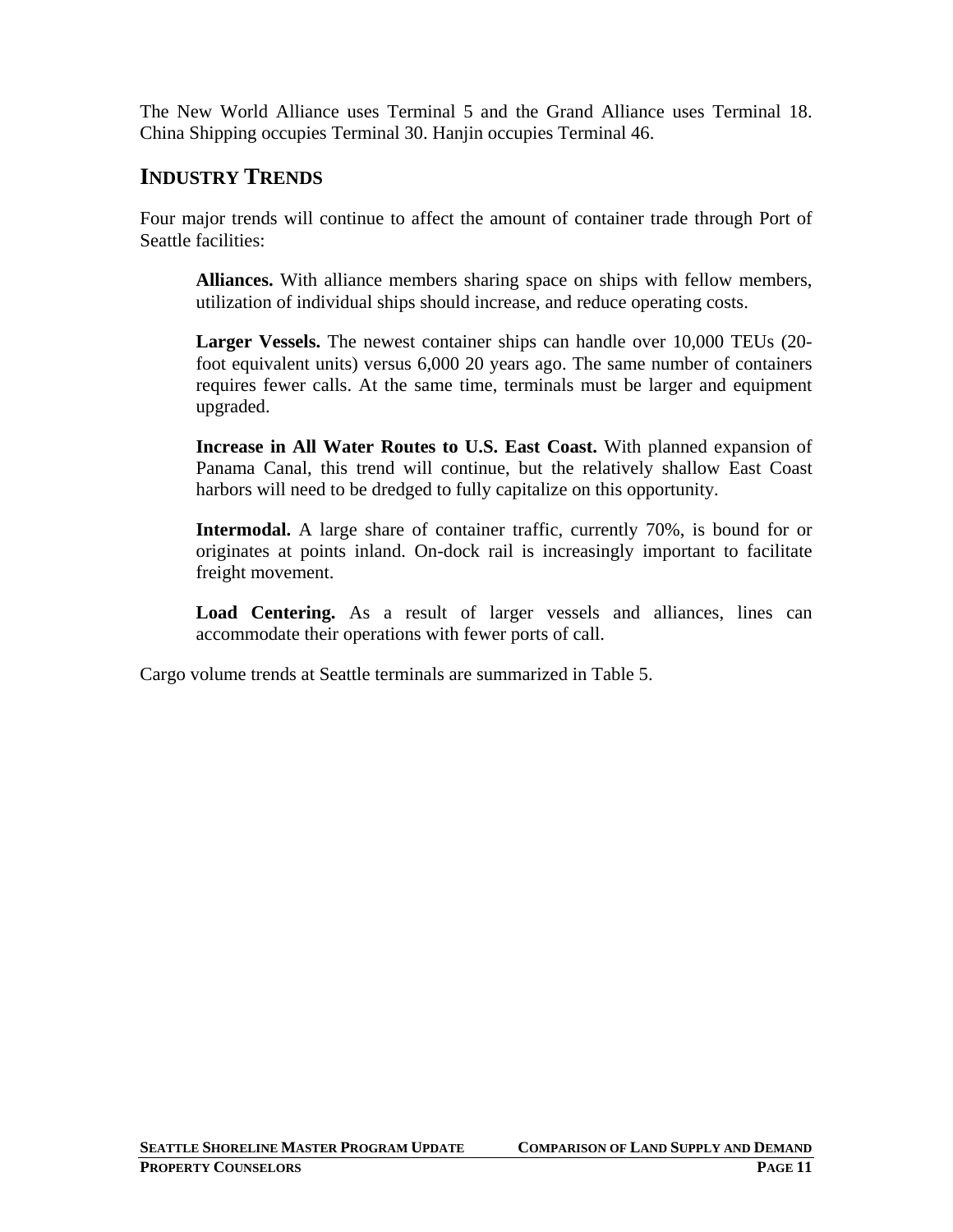|                                              | 1999       | 2000       | 2001       | 2002       | 2003       | 2004       | 2005       | 2006       | 2007         | 2008       |
|----------------------------------------------|------------|------------|------------|------------|------------|------------|------------|------------|--------------|------------|
| <b>Containerized Cargo in TEUs</b>           |            |            |            |            |            |            |            |            |              |            |
| Total<br>International<br><b>TEUs</b>        | 1,195,150  | 1,201,841  | 1,052,789  | 1,173,251  | 1,184,698  | 1,466,251  | 1,745,798  | 1,636,261  | 1,628,494    | 1,376,496  |
| Total<br>Domestic<br><b>TEUs</b>             | 294,899    | 286,427    | 262,320    | 265,625    | 301,684    | 309,607    | 342,131    | 351,099    | 345,010      | 327,996    |
| Combined<br>Total<br><b>TEUS</b>             | 1,490,048  | 1,488,267  | 1,315,109  | 1,438,872  | 1,486,382  | 1,775,858  | 2,087,929  | 1,987,360  | 1,973,504    | 1,704,492  |
| <b>Metric Tons</b>                           |            |            |            |            |            |            |            |            |              |            |
| Total<br>Containerized<br><b>Metric Tons</b> | 10,717,745 | 11,664,031 | 9,941,504  | 9,704,293  | 9,790,946  | 11,767,710 | 14,460,124 | 13,713,700 | 14,584,816   | 12,466,101 |
| Non-<br>Containerized<br><b>Breakbulk</b>    | 474,464    | 449,183    | 220,429    | 174,778    | 117,925    | 149,750    | 144,280    | 131,984    | 116,571      | 106,854    |
| <b>Bulk</b>                                  |            |            |            |            |            |            |            |            |              |            |
| Grain                                        | 1,878,344  | 2,131,622  | 2,714,874  | 1,676,820  | 3,107,732  | 3,898,491  | 5,049,107  | 5,901,821  | 5,333,018    | 6,400,778  |
| Petroleum                                    | 1,995,932  | 1,914,201  | 1,591,481  | 1,098,352  | 909,879    | 853,756    | 874,475    | 976,526    | 1,064,744    | 938,463    |
| Molasses                                     | 29,804     | 37,152     | 52,918     | 53,350     | 46,814     | 43,541     | 36,874     | 45,103     | 46,648       | 65,019     |
| <b>Grand Total</b><br><b>Tonnage</b>         | 15,178,939 | 16,280,821 | 14,573,379 | 12,707,593 | 13,973,296 | 16,713,248 | 20,564,860 | 20,769,134 | 21, 145, 797 | 19,977,215 |

**Table 5 Seattle Harbor History of Cargo Volumes Handled: 1999–2008** 

Source: Port of Seattle Container and Tonnage Statistics Reporting System.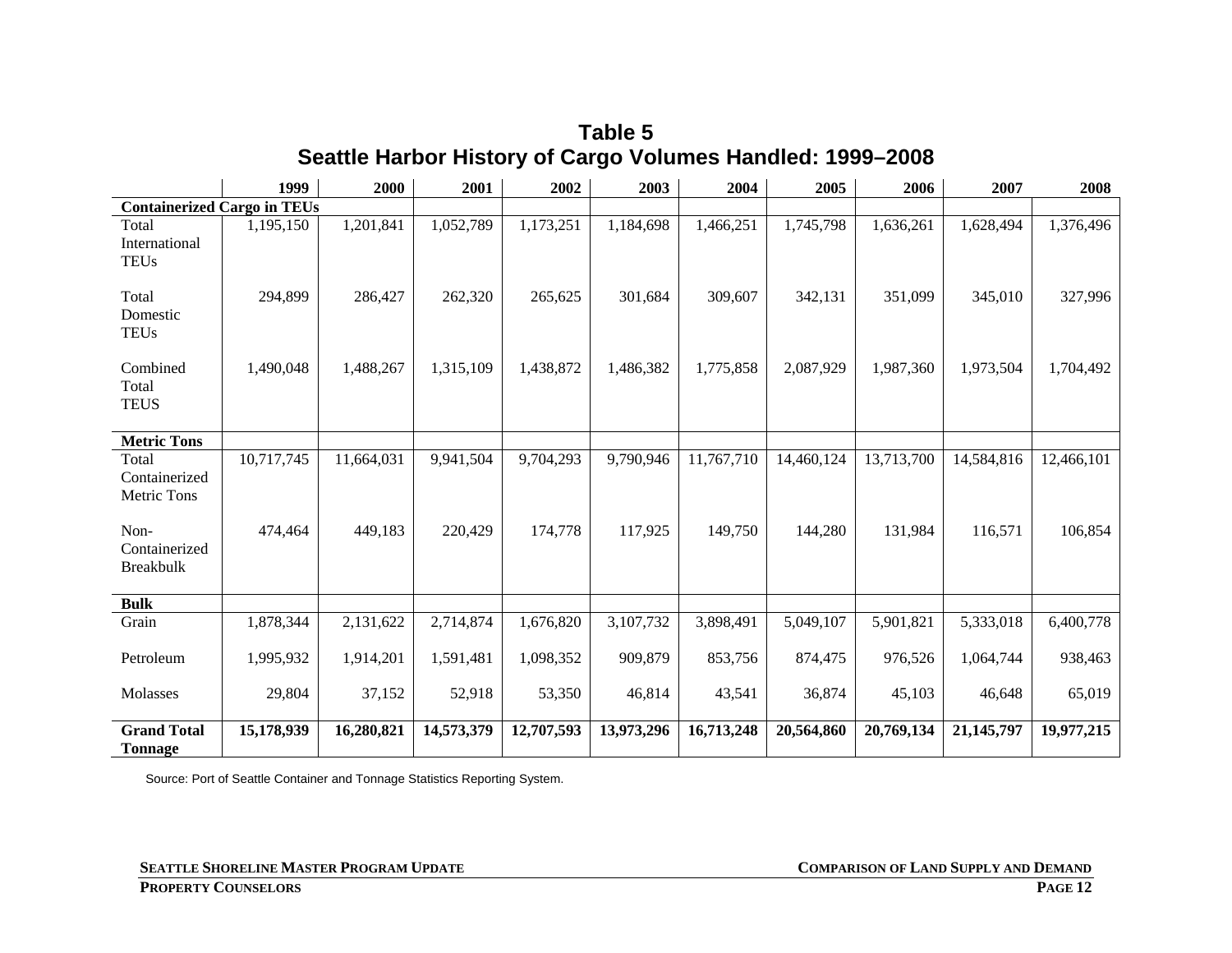In the short term, the economic downturn in Asia in 2008 and 2009 has affected Port container activity. Port container volumes were down 14% from 2007 to 2008 and an additional 16% in 2009 to date. Beyond the short term, the Asian economies are expected to recover, and container activity should return to normal growth trends.

## **OUTLOOK**

The long-term growth outlook for container trade at the Port of Seattle is strong, as reflected in the Washington Public Ports Association (WPPA) cargo projections.

| 2008–2010     | $-0.5\%$ |
|---------------|----------|
| 2010–2015     | 5.3%     |
| $2015 - 2020$ | 4.9%     |
| 2020–2025     | 4.6%     |
| 2025–2030     | 4.5%     |

## **LAND AND FACILITY USE**

Use of container terminals can be characterized by several key factors.

- The Port has recently expanded Terminals 18 and 30. Current capacity exceeds container volumes.
- There is the potential for significant increases in container throughput. Peak container volumes in 2005 were equivalent to 3,900 TEUs per acre. According to BST, the lead consultant on the WPPA cargo projections, productivity in Puget Sound container terminals could increase to 7,700 TEUs per acre by 2028.

# **BREAKBULK FREIGHT**

Breakbulk service includes both general cargo on small carriers, as well as equipment and some commodities. Breakbulk service is provided by both cargo ships as well as barges.

## **MAJOR USERS**

Coastal Transport is the only remaining company in the area operating cargo ships to Alaska. At one time there were five carriers on the Ship Canal. Coastal operates seven vessels, each providing weekly service to Western Alaska. There are also several barge services to communities in Alaska. Alaska Marine Lines provides twice-weekly service to Southeast Alaska, weekly service to Whittier, and weekly service on a combined container/rail barge to Whittier. Northland operates barge service to Southeast Alaska, Anchorage, and Dutch Harbor. It serves small Alaskan communities with landing craft. It also serves Honolulu every three weeks. Crowley Marine Services, Sea-Tac Marine Services, and K-Sea Transportation provide barge service on a contract basis.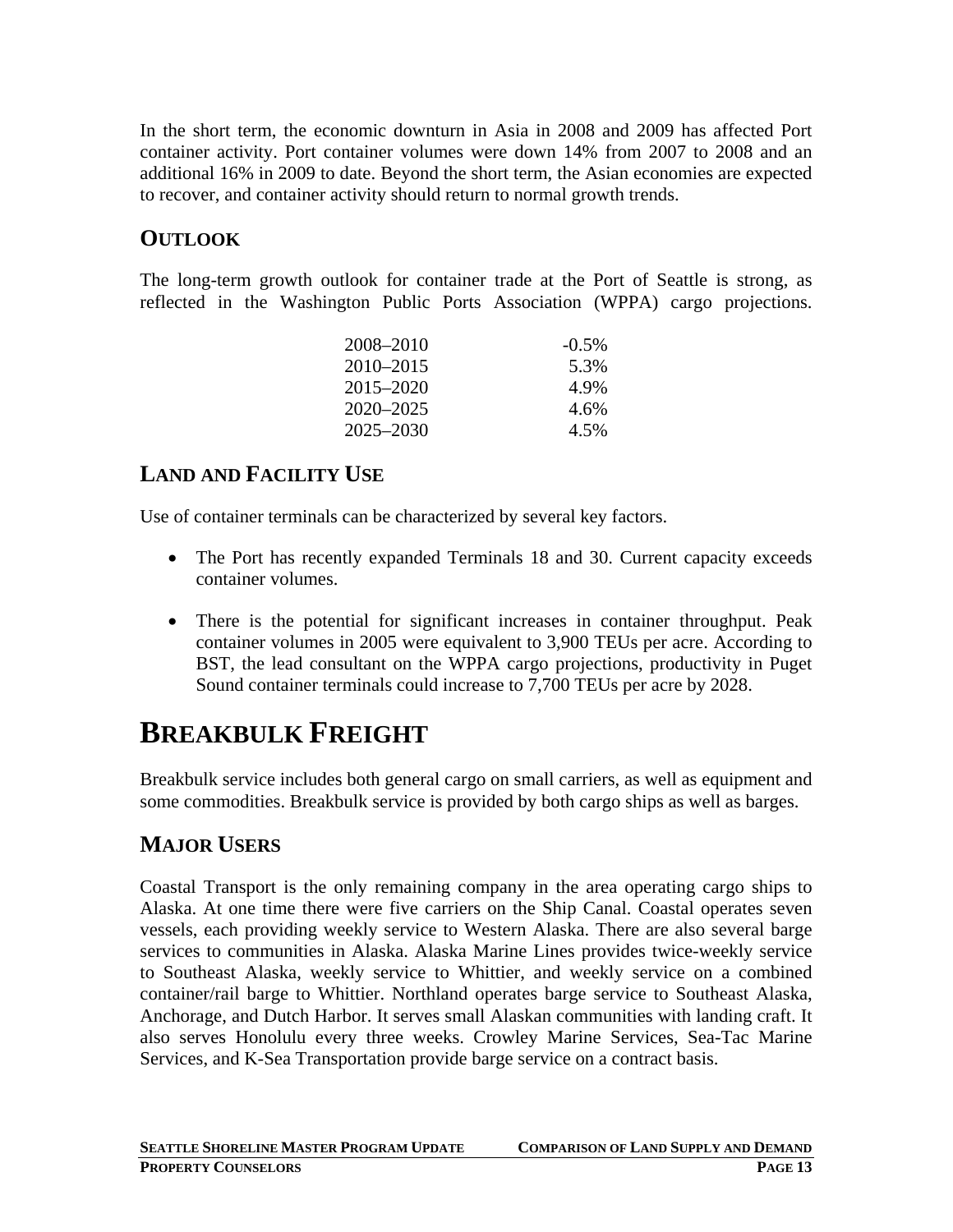Cargo includes palletized freight, containers, construction materials, vehicles, and modular buildings. The fishing industry and construction projects are the two primary sources of business.

## **INDUSTRY TRENDS**

Alaska activity has varied with the amount of construction activity in the state and conditions in the fishing industry. Fishing-related activity has been good recently, but there haven't been major construction projects in the state. The largest potential project in Alaska is the long-discussed gas pipeline. While many feel this project is becoming closer to reality, there is no firm schedule in place at this time.

There is a general trend to larger barges. However, larger barges have a higher minimum threshold for efficient sailing. When cargo volumes are down, there is pressure to reduce frequency of service.

## **GROWTH OUTLOOK**

The WPPA cargo forecasts identify the following growth rates for domestic breakbulk cargo in Puget Sound ports.

| $2007 - 2010$ | $-0.2\%$ |
|---------------|----------|
| $2010 - 2015$ | 1.5%     |
| 2015–2020     | 1.2%     |
| 2020–2025     | $0.9\%$  |
| 2025–2030     | $0.8\%$  |

The operators we interviewed generally concur with the near-term forecasts.

## **LAND AND FACILITY USE**

Coastal Transportation is the only breakbulk freight company left on the Ship Canal. They own their site and are comfortable with their location. The barge services, however, prefer Duwamish locations because they aren't restricted by the Government Locks.

Breakbulk terminals are land intensive businesses. The Northland site is 60 acres at T-115. The Coastal site east of the Ballard Bridge is 20 acres, but one-third of the site is occupied by non-marine businesses. The Alaska Marine Lines site is only 18 acres. They have purchased the adjacent Duwamish Shipyard site. With expansion to that site, they will have capacity to moor two barges at one time.

The barge transportation companies seek to keep their barges in service. However, there is a shortage of moorage for barges that aren't in service.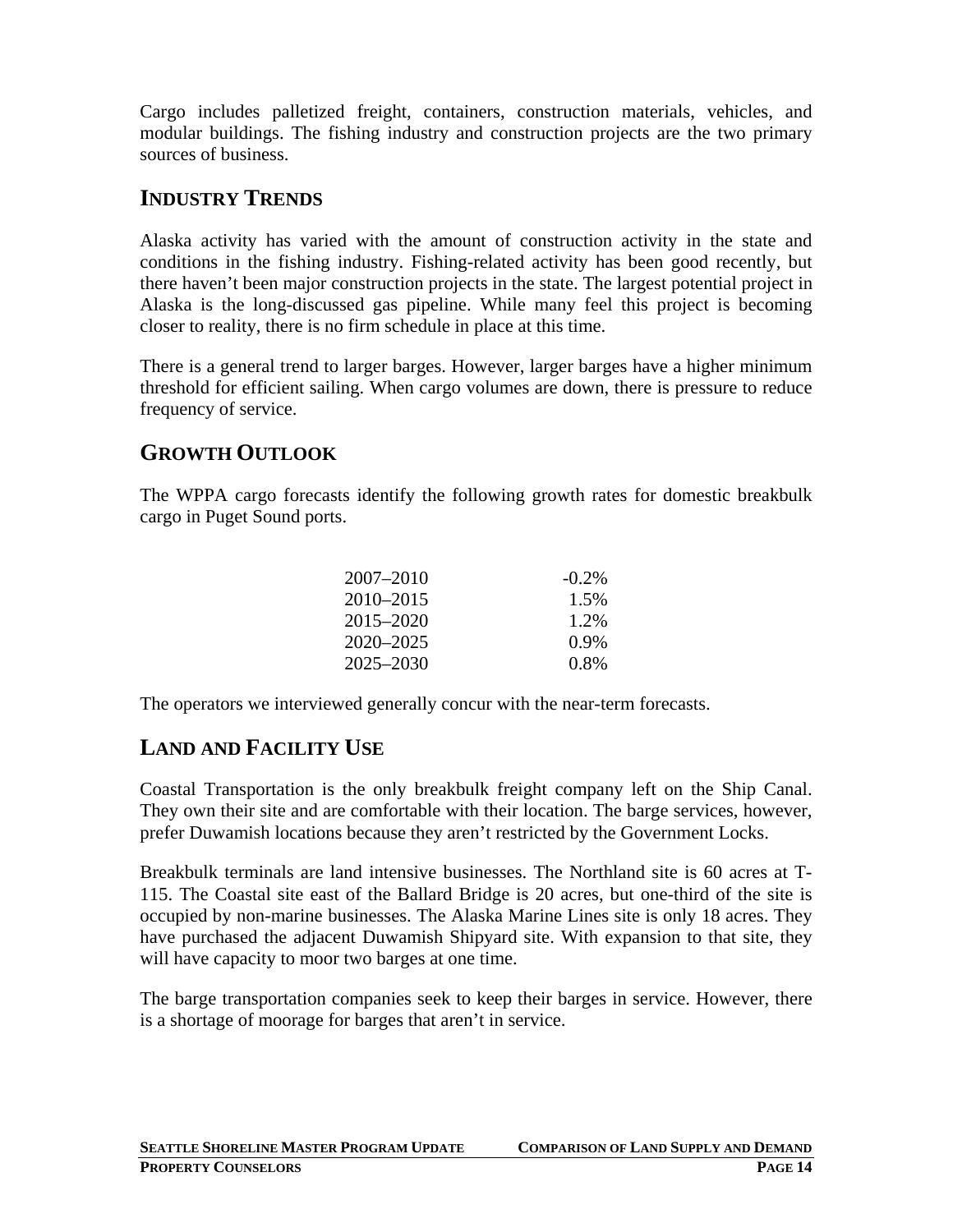# **FISHING INDUSTRY**

Commercial fishing has long been an important sector in the local economy. Seattle is the service center for the Northern Pacific fishing fleet. Salmon, pollock, cod, halibut, and crab are the primary species harvested in Washington and Alaska coastal waters. While the vessels spend much of their time at sea, the vessels use Seattle as a homeport for service and repair, provisioning, and in many cases offloading product for processing.

## **MAJOR USERS**

The largest companies in the industry are integrated with both harvesting and processing operations. These companies operate catcher processors and processing motherships. Harvesting is also provided by their own vessels as well as independent vessels. Much of the product is frozen at sea. The major companies in this area are Trident, American Seafoods, Icicle Seafood, Ocean Beauty and Peter Pan. Other major vessel types and fisheries include halibut and cod longliners, and crabbing vessels. Smaller vessels participate in Alaskan salmon fishing.

Headquarter offices for fishing companies are located in office buildings throughout the Seattle area. The fleets themselves are also moored throughout the area. The large processing vessels are often moored at Terminal 91 or the Maritime Industrial Center on the Ship Canal, and at Fishermen's Terminal. Many of the companies do not have permanent moorage for their vessels and moor them on a short-term basis at shipyards, facilities like Ballard Oil, and other docks in the area. Peak moorage needs are in the spring and late fall.

#### **INDUSTRY TRENDS**

The American Fisheries Act of 1998 reshaped the structure of the fishing industry in the Alaskan ground fishery. The major provisions of the Act were to require 75% minimum ownership of vessels; allocation of the catch among motherships, offshore and onshore processors; buyout of catcher and catcher processor vessels; setting of Individual Fish Quotas (IFQ); and provision for fisheries cooperatives. The result of the Act has been to reduce the size of the fleet, but also protect the health of the resource and the quality of the product. The West Coast fisheries will be increasingly quota-shared as well.

Generally, the fisheries that the Seattle fleet participates in are considered to be the best managed and the resources are considered to be quite healthy.

#### **INDUSTRY OUTLOOK**

Participants in the Alaska fisheries are optimistic about the future. With the rationalization of the industry, it's possible to plan and invest in improvements in methods and equipment. At the same time, fishing is considered to be a mature industry, with limited opportunities for exceptional growth.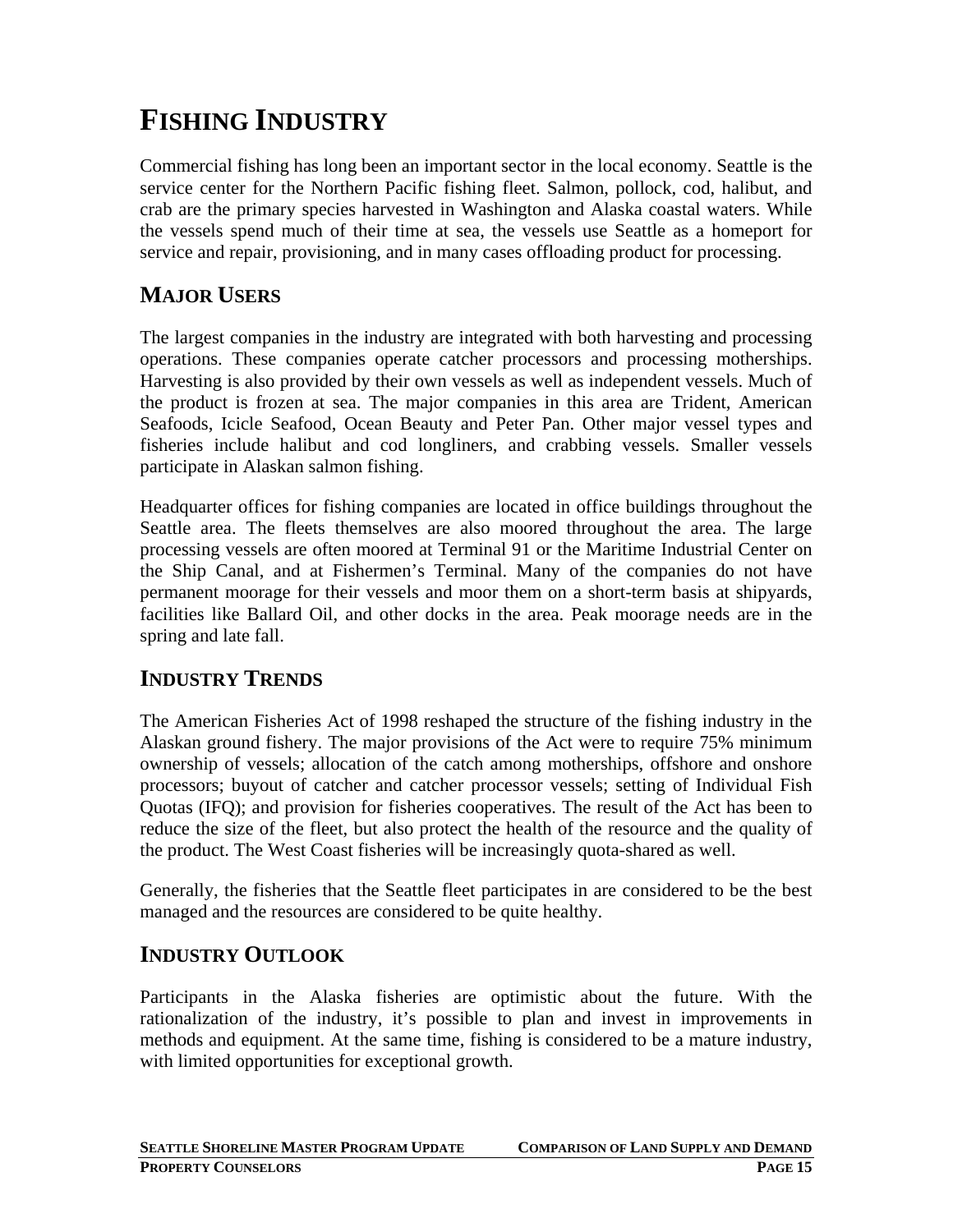## **LAND AND FACILITY USE**

The facility needs of the fishing companies are quite diverse. American Seafoods has offices in downtown Seattle, with leased moorage at Terminal 91. Trident Seafoods leases office space on the Ship Canal, owns shipyard facilities in Seattle and Tacoma, and operates processing plants in Seattle and Anacortes. Aleutian Spray is seeking permits to develop a headquarters complex on Lake Union with offices, moorage, and warehouse space. Ocean Beauty has processing, office and moorage facilities at their site on the Ship Canal, but representatives indicate that they no longer need to be on the waterfront. There is no consensus on the need for a waterfront location, co-location of functions, or geographic location.

# **FISH PROCESSING AND COLD STORAGE**

## **MAJOR USERS**

Seafood processing has shown strong growth as an industry in the state as shown in Table 6. However, there has been a decline in the number of processors on waterfront sites in Seattle. Of the major fishing companies in Seattle, only Ocean Beauty has a processing facility on the water, and representatives indicate that they don't need to be on the water and would move if they could sell their property. Royal Seafood on Elliott Bay and Wards Cove on Lake Union both closed their facilities and their sites have been redeveloped. Some processors have chosen to move to inland sites in places like Redmond and Monroe.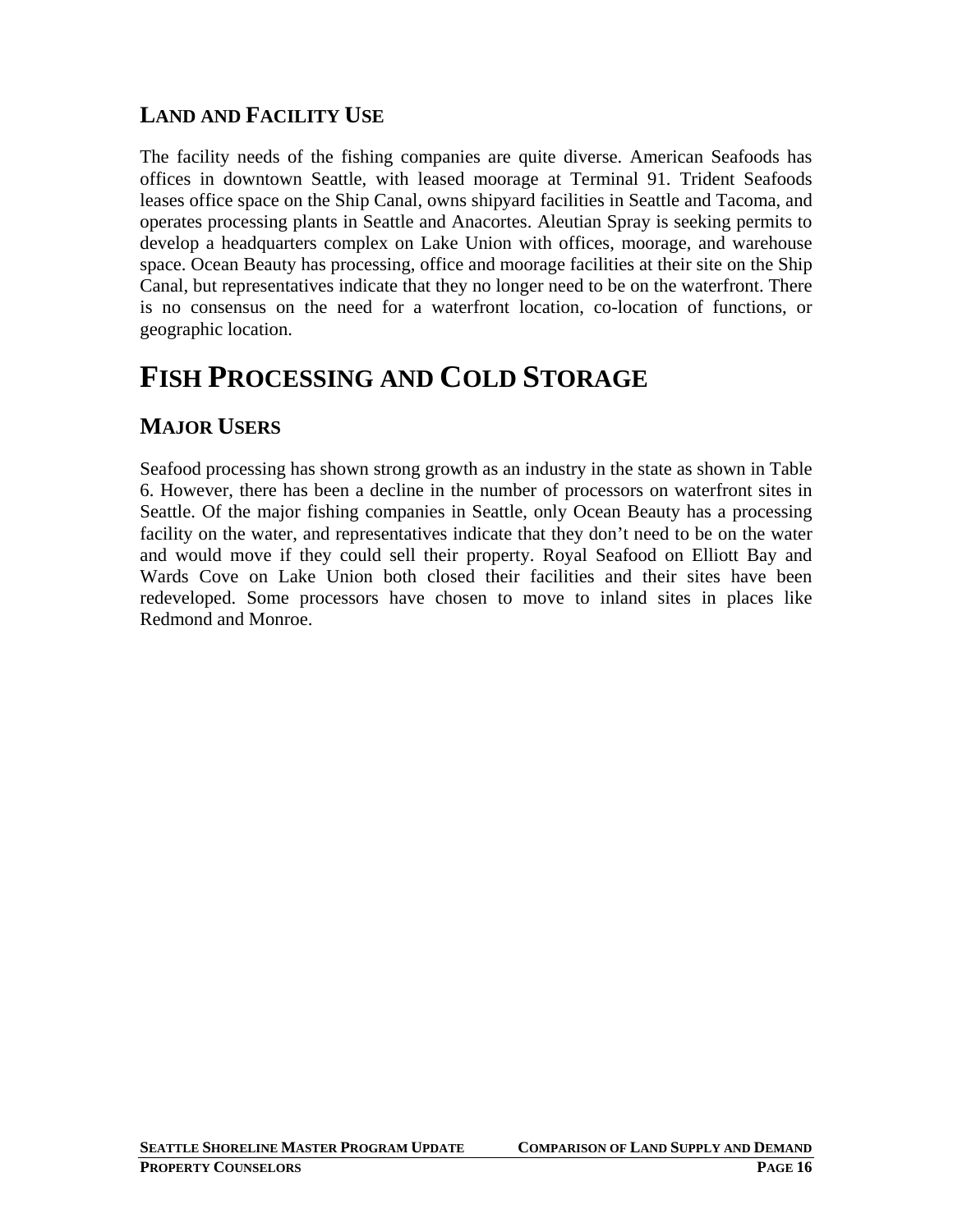#### **Table 6 Gross Business Income Trends Seafood Products**

|                  | <b>Fresh &amp; Frozen</b> |                           |                  |  |  |  |
|------------------|---------------------------|---------------------------|------------------|--|--|--|
|                  | <b>Seafood Canning</b>    | <b>Seafood Processing</b> | <b>Total</b>     |  |  |  |
| 1994             | \$191,701,715             | \$702,465,312             | \$894,167,027    |  |  |  |
| 1995             | 270,491,143               | 933,923,044               | 1,204,414,187    |  |  |  |
| 1996             | 265, 621, 884             | 960,490,124               | 1,226,112,008    |  |  |  |
| 1997             | 304,523,160               | 883,931,297               | 1,188,454,457    |  |  |  |
| 1998             | 240, 204, 380             | 777,559,892               | 1,017,764,272    |  |  |  |
| 1999             | 259, 343, 205             | 853,078,477               | 1,112,421,682    |  |  |  |
| 2000             | 325, 241, 075             | 915,418,295               | 1,240,659,370    |  |  |  |
| 2001             | 381,592,761               | 1,037,127,390             | 1,418,720,151    |  |  |  |
| 2002             | 383,468,121               | 1,119,604,219             | 1,503,072,340    |  |  |  |
| 2003             | 316, 377, 458             | 1,197,493,149             | 1,513,870,607    |  |  |  |
| 2004             | 291, 315, 417             | 1,540,869,222             | 1,832,184,639    |  |  |  |
| 2005             | 290,621,477               | 1,143,891,529             | 1,434,513,006    |  |  |  |
| 2006             | 270,436,894               | 1,689,291,134             | 1,959,728,028    |  |  |  |
| 2007             | 315,462,679               | 1,890,417,552             | 2, 205, 880, 231 |  |  |  |
| 2008             | 364,295,099               | 1,954,970,619             | 2,319,265,718    |  |  |  |
| Avg. Ann. Growth | 4.7%                      | 7.6%                      | 7.0%             |  |  |  |

Source: Washington Department of Revenue, *Quarterly Business Review.*

The number of cold storage facilities has declined as well, with Rainier Cold Storage vacating its aging facility at Terminal 25. Other facilities in the area continue to operate, including Seafreeze at Terminal 115, City Ice at Terminal 91, SCS Refrigerated Services on the Duwamish, and Nordic Cold Storage near Qwest Field.

## **INDUSTRY TRENDS**

As presented in the earlier table, seafood processing has shown strong growth in the state as a whole. There are several trends that affect the demand for waterfront land. First, product continues to be shipped directly from Alaska or through Seattle via containers, and isn't processed here. China has captured a significant amount of primary processing. Second, with less product offloaded at the dock, it is cost-effective to process at less expensive inland locations. On the positive side, there are opportunities for growth in specialty processing. Further, while only a portion of the seafood that is processed at a facility may come over the dock; the fish company may want to consolidate the product from several sources at a single processing location.

#### **OUTLOOK**

The seafood industry is considered a mature industry, and any growth will be limited to the expansion of selected facilities.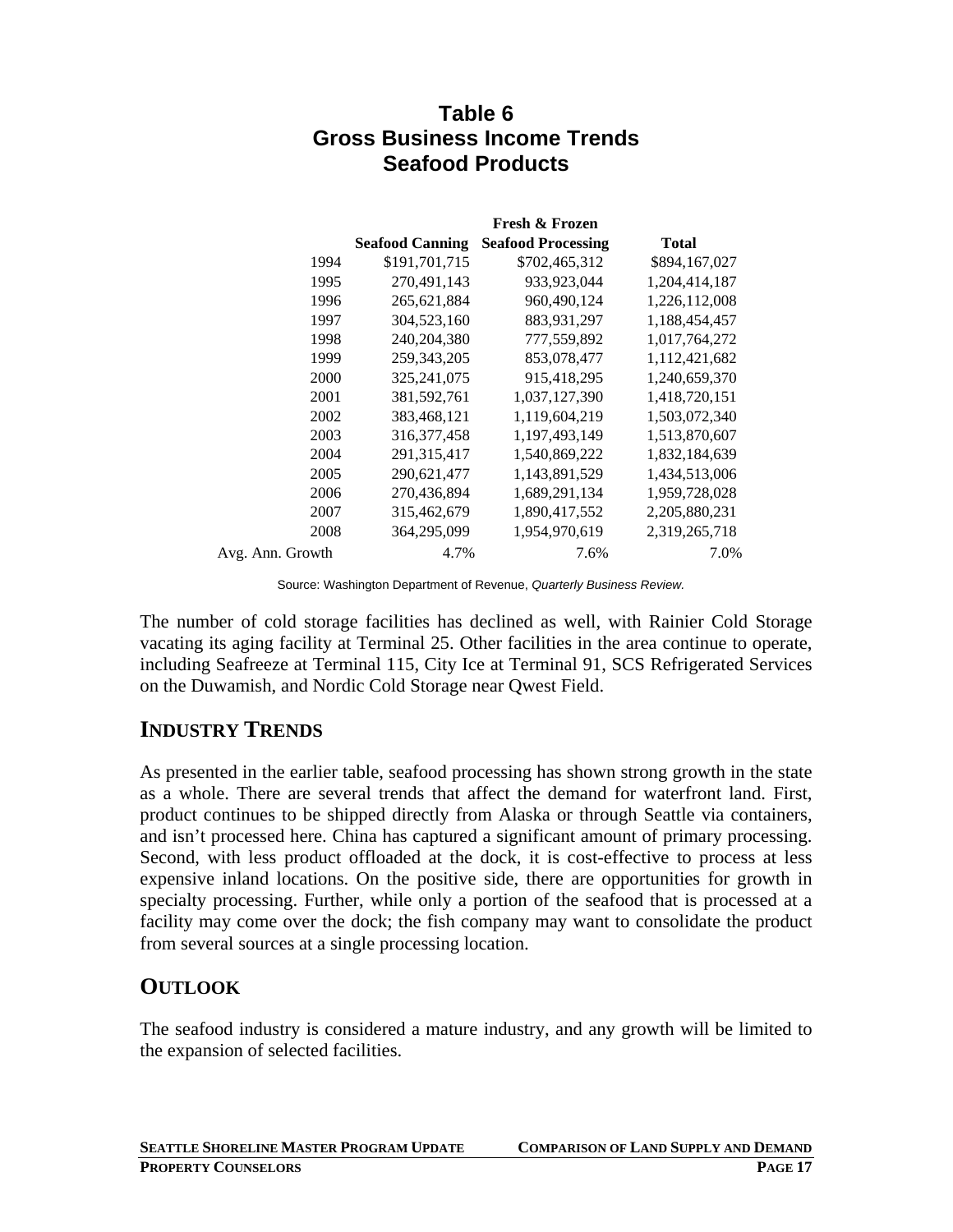## **LAND AND FACILITY USE**

Of the four processing companies that we talked to, Trident Seafood expressed interest in expanding their processing facilities in the future. The other companies either don't have processing facilities on the Seattle waterfront or could relocate elsewhere.

# **SHIPYARDS AND SHIP REPAIR**

## **MAJOR USERS**

The shipyard and ship repair businesses vary considerably in the Seattle area in terms of size and capability. Major companies such as Todd, Lake Union Drydock, and Foss have their own drydocks and/or graving yards. Several smaller yards have marine railways or travel lifts.

| <b>Name</b>              | Location      | <b>Drydocks</b> | Capacity (tons) |
|--------------------------|---------------|-----------------|-----------------|
| Todd                     | Harbor Island | $\mathcal{R}$   | 48,000          |
| Lake Union Drydock       | Lake Union    |                 | 4,500           |
| <b>Foss</b>              | Ship Canal    |                 | 2,000           |
| Pacific Fisherman        | Ship Canal    |                 | 600             |
| <b>Stabbert Maritime</b> | Ship Canal    |                 | 1,100           |

Shipyards and their drydock capacities are summarized in the table below.

Source: Company websites; Marine Exchange of Puget sound Pacific Northwest Ports Handbook 2008

## **INDUSTRY TRENDS**

With a few exceptions, the shipyard/ship repair sector in the local area has been declining during the past decade. Two long-term, prominent shipyards in Seattle, Marco and Duwamish Shipyard, closed in recent years. Marco shut down operations in 2005 following a prolonged slump in the fish vessel building business. As new regulations created an oversupply of fishing boats and equipment, work shifted to tugboat construction and repair work on existing vessels. Duwamish Shipyard, which specialized in overhauls of barges, tugboats, and fishing vessels, closed in 2007, leaving Todd Shipyards as the only industrial shipyard along the Duwamish waterway. Todd has experienced cyclical business and employment in the past decade, but has been on an upswing in recent years. The company has substantial work underway or scheduled constructing ferries for Washington State, and additional projects for the Navy and Coast Guard. Kvichak Marine Industries, which manufactures aluminum vessels, also reports growth with numerous federal contracts in hand with Homeland Security and other agencies.

In the ship repair/maintenance realm, yacht refit, conversion and repair services have been growing led by firms such as Stabbert Maritime and Salmon Bay Marine Center, the latter redeveloping the former Marco site on the Ship Canal. Most other businesses that have traditionally focused on repair/maintenance of fishing vessels, tugboats and other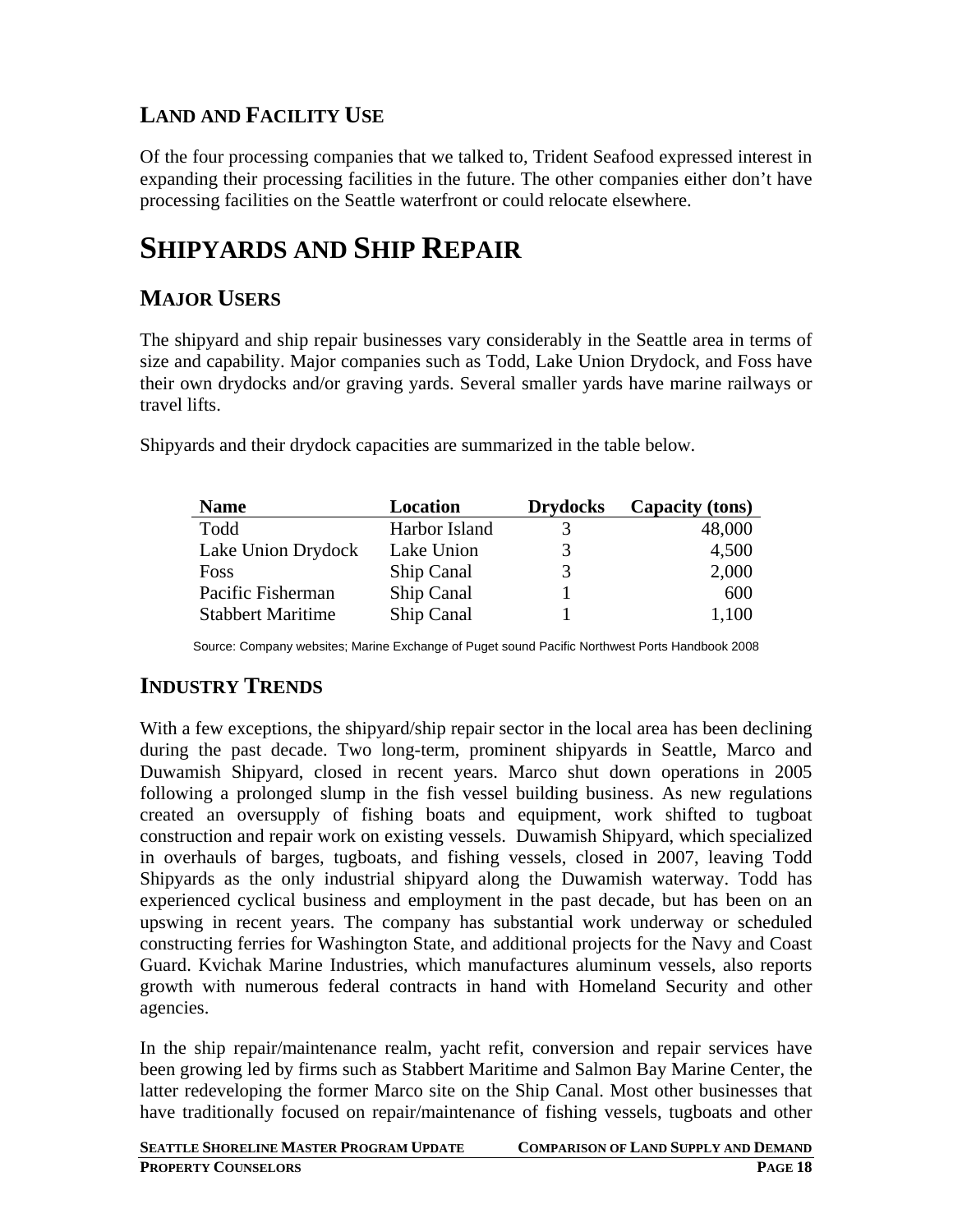craft have experienced reduced workloads due to decline of the fishing industry and foreign competition. Smaller companies in the pleasure craft segment reported stable operations until the recent economic recession.

## **Table 7 Gross Business Income Trends Ship Building and Repair**

|                  | <b>Ship Building and</b> |                      |               |
|------------------|--------------------------|----------------------|---------------|
|                  | <b>Repair</b>            | <b>Boat Building</b> | <b>Total</b>  |
| 1994             | \$168,472,080            | \$289,372,741        | \$457,844,821 |
| 1995             | 201,049,517              | 367, 675, 610        | 568,725,127   |
| 1996             | 225, 227, 167            | 391,509,280          | 616,736,447   |
| 1997             | 219,845,120              | 421,122,669          | 640, 967, 789 |
| 1998             | 193,411,545              | 446, 387, 687        | 639,799,232   |
| 1999             | 269,821,119              | 522,736,759          | 792,557,878   |
| 2000             | 270,017,223              | 570,561,074          | 840,578,297   |
| 2001             | 239,883,584              | 502,899,599          | 742,783,183   |
| 2002             | 274,299,746              | 586,989,727          | 861,289,473   |
| 2003             | 260,046,079              | 669, 670, 246        | 929,716,325   |
| 2004             | 332,693,024              | 1,085,409,212        | 1,418,102,236 |
| 2005             | 426,853,291              | 1,018,947,959        | 1,445,801,250 |
| 2006             | 348,517,558              | 1,184,200,018        | 1,532,717,576 |
| 2007             | 420,321,506              | 1,294,036,562        | 1,714,358,068 |
| 2008             | 494,118,719              | 1,193,406,792        | 1,687,525,511 |
| Avg. Ann. Growth | 8.0%                     | 10.7%                | 9.8%          |

Source: Washington Department of Revenue, *Quarterly Business Review.* 

## **INDUSTRY OUTLOOK**

The outlook for the industry is mixed, with large established firms like Todd and Foss anticipating growth due to state and federal work, while other companies face uncertain futures due to decline in the fishing industry and out-of-area competition. The yacht segment is a growing segment, although employment needs are significantly lower than historical shipbuilding manpower requirements.

## **LAND AND FACILITY USE**

Consolidation in the Seattle area has somewhat reduced excess capacity which prevailed in the 1990s, although minimal expansion of existing shipyards is expected. Cost of new facilities is significant due to long permitting times and substantial environmental regulations.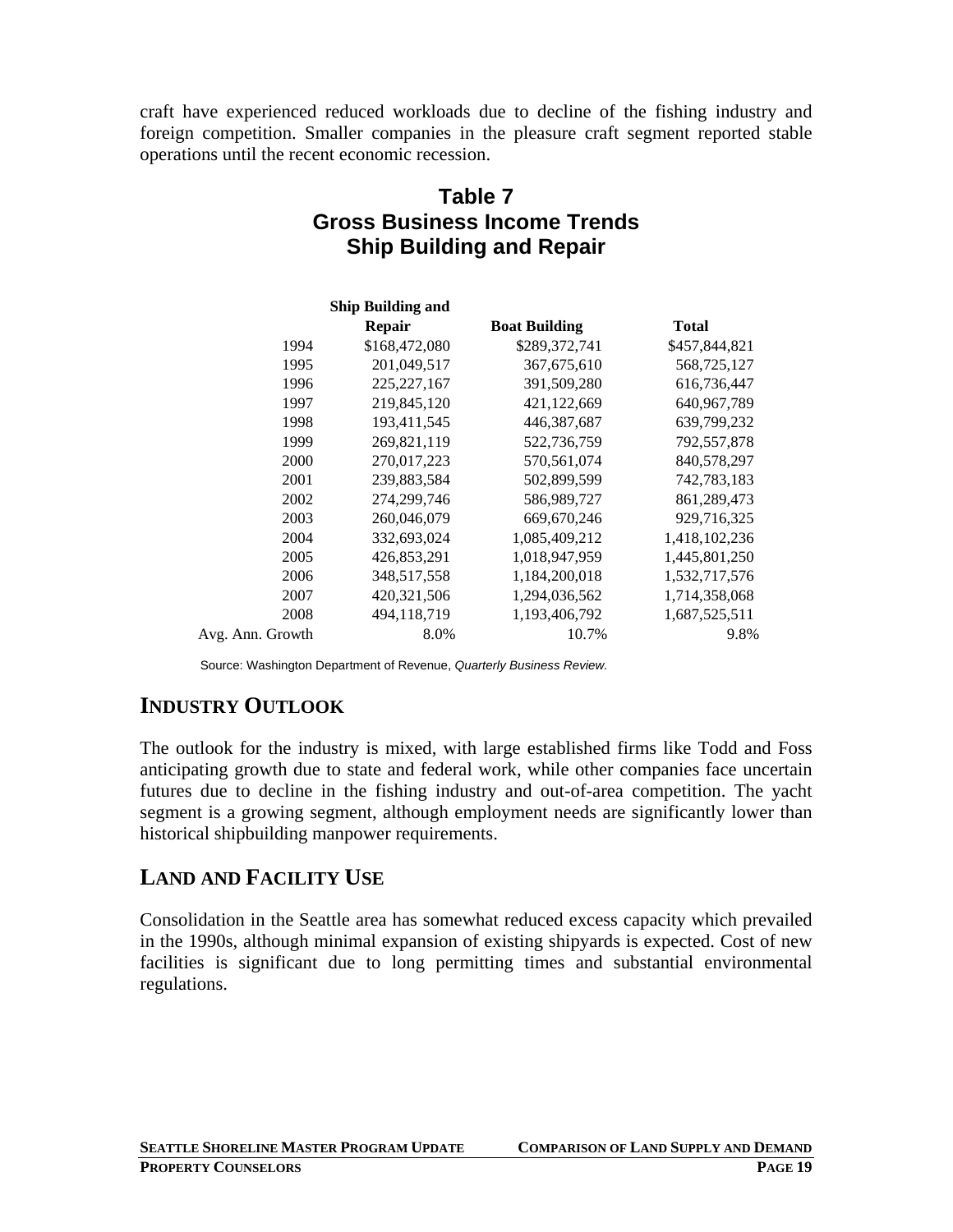# **SHIP EQUIPMENT/SUPPLY/SERVICE**

## **MAJOR USERS**

Ship equipment businesses are typically smaller firms providing engines, generators, propellers, deck machinery, cranes, and electronic components. Many of these businesses are not located on the waterfront, but deliver and install their products at shipyards or dockside. Major firms include Northern Lights, Sound Propeller Services, Cascade Machinery and Electric, and Lindmark Machine Works.

Ship supply and service businesses are purveyors of fuel, maritime supplies, bilge cleaning services, etc. Firms like Ballard Oil on the Ship Canal and Rainier Petroleum on Harbor Island offer service at their docks or by fuel barge. Most equipment, supply, and service companies are located in relatively close proximity of the Ship Canal or Duwamish waterway.

#### **INDUSTRY TRENDS**

Local ship equipment firms experienced robust business operations in recent years (prior to the recession) fueled by shipbuilding activity. Sound Propeller reports a significant portion of their business has been due to boat-building in the Gulf area and expansion/rebuilding of older fleets in the Midwest. The Alaskan trade, fishing industry, and Hawaiian exports have all helped bolster Seattle companies.

#### **INDUSTRY OUTLOOK**

Concern exists regarding future business volume, since the current recession has impacted the shipbuilding industry. Tighter financing and greater competition are cited as challenges facing ship equipment firms.

## **LAND AND FACILITY USE**

Ship equipment businesses are typically not located on the water as their products are transported by truck. Nonetheless, most are positioned near the water as their primary customers occupy shoreline locations, and close proximity to their clients is an advantage. Although challenges exist in regard to truck access and traffic congestion, expansion of current sites and facilities are not planned in the near term due mainly to uncertain business volume in the future.

# **HARBOR SERVICES**

## **MAJOR USERS**

Harbor services include pilotage, tugboat assistance, and environmental response. Major tugboat companies include Crowley and Olympic Tug on Harbor Island and Foss and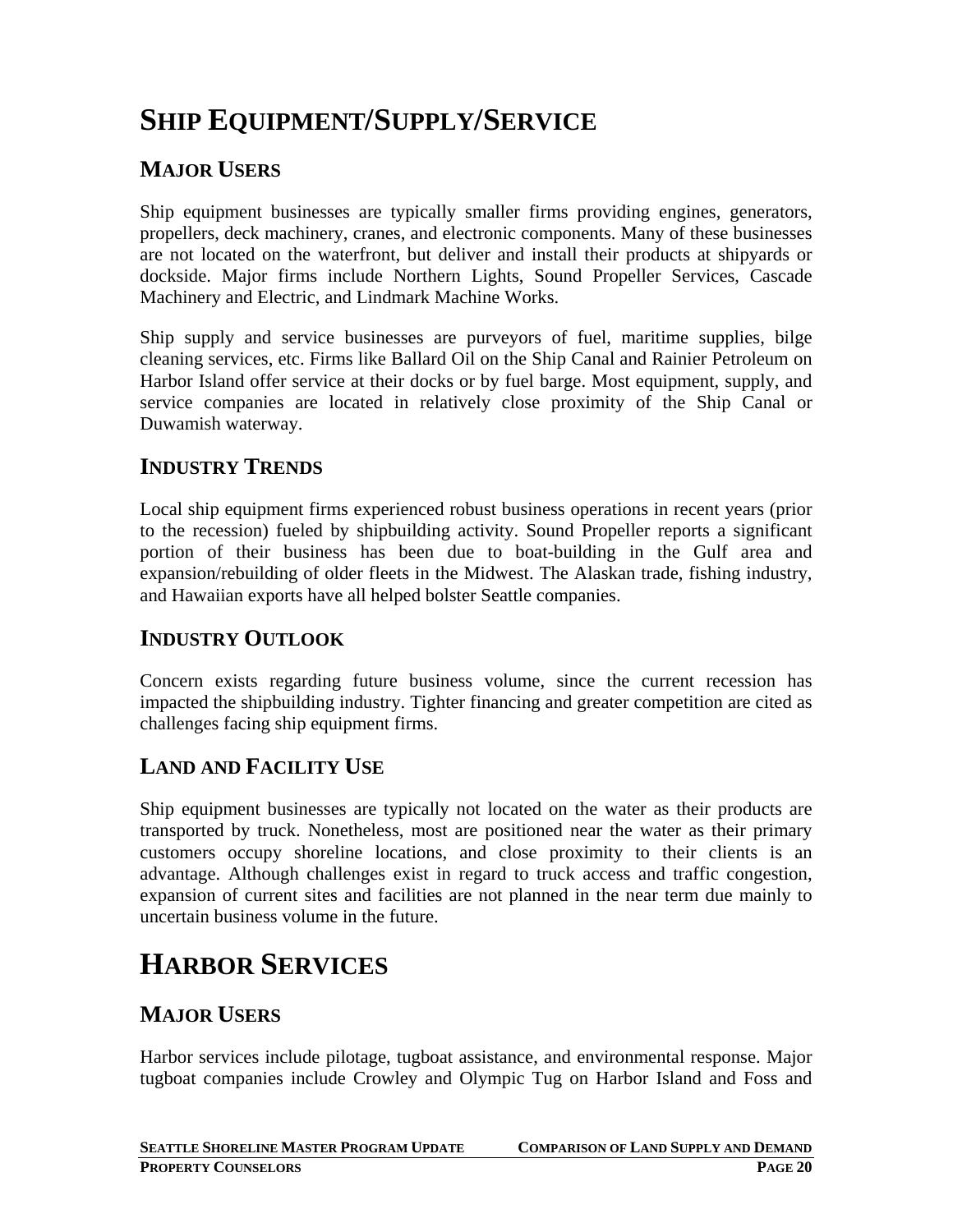Western Towboat on the Ship Canal. NRC Environmental provides environmental response services.

## **INDUSTRY TRENDS**

The major trends in this sector are the increase in ship size and regulation. With larger vessels, there are fewer ships and larger tugs required.

With increasing attention to potential environmental consequences, the level of resources and the sophistication of response efforts have increased.

Several businesses in this sector were displaced in the past when the Port expanded Terminal 18 on Harbor Island. Most of these businesses have relocated within the area.

#### **INDUSTRY OUTLOOK**

Harbor Service activities are directly related to the amount of large vessel traffic in the area. Container freight volumes are projected to experience strong growth rates, but the size of vessels is growing as well. The amount of vessel traffic will not change significantly. The State of Washington has funded the operation of an emergency escort tug at Neah Bay since 1999. Beginning in 2010, the funding of that tug will be the responsibility of the marine industry. While the major oil companies have sought to eliminate or reduce the tanker escort requirement for modern tankers, the requirement remains for two escort vessels east of Port Angeles.

## **LAND AND FACILITY USE**

Businesses in this sector are generally satisfied with their sites and have no needs for expansion.

# **INTERMODAL**

## **MAJOR USERS**

Intermodal users include the intermodal yards, container freight stations and warehouses, container storage and repair, and central examining stations. In addition to on-dock intermodal yards at the Port's terminals, Burlington Northern/Santa Fe operates the Seattle International Gateway (SIG) yard north of Spokane Street, and Union Pacific operates the Argo yard south of Spokane Street just east of the study area. MacMillan Piper is the Northwest's largest container freight station operator and has four locations in this area. Many container freight stations in the area are located in industrial areas away from the waterfront. Northwest Container Services moves containers between Portland and Seattle via truck and rail. Con Global provides container storage at a site at East Marginal Way.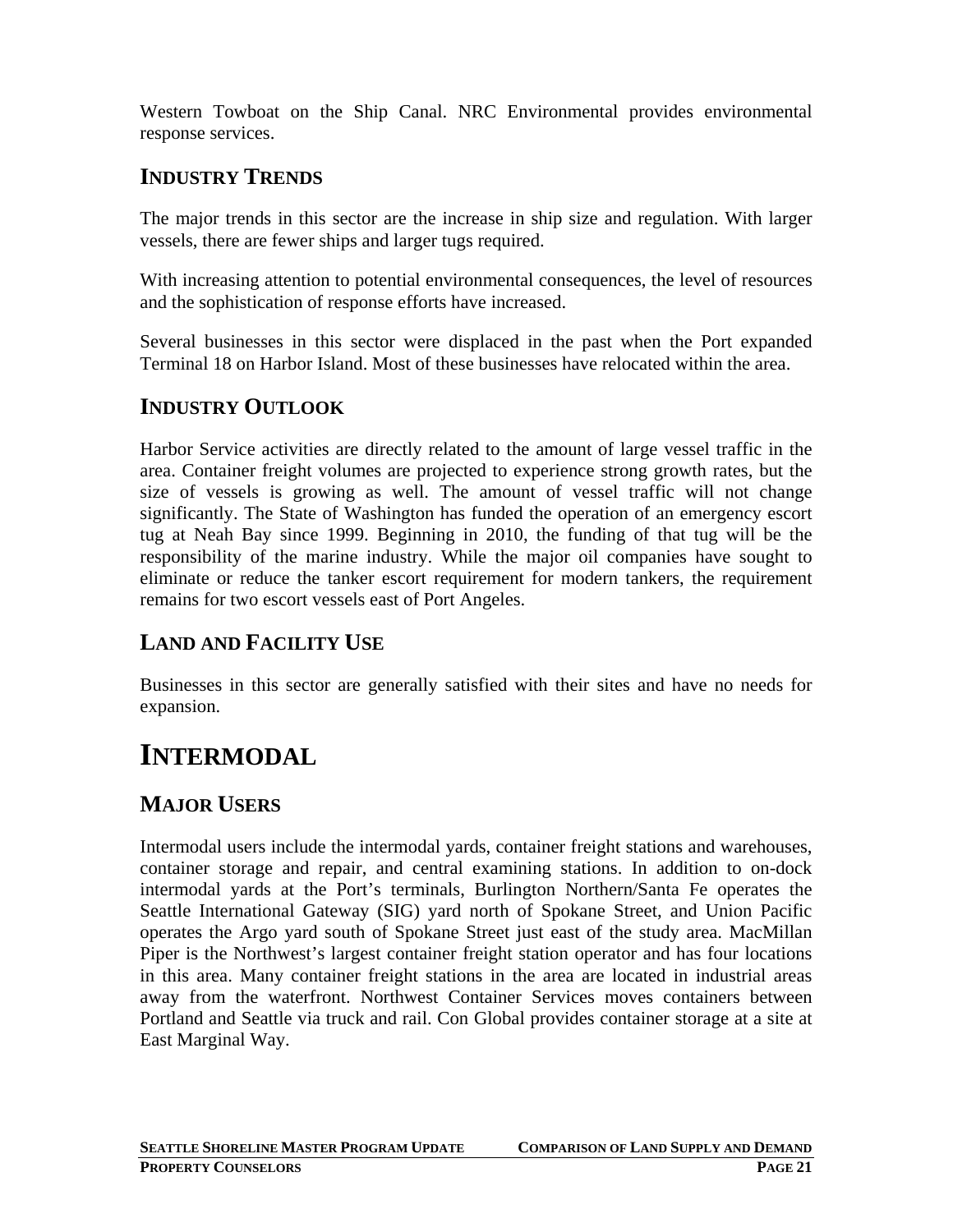## **INDUSTRY TRENDS**

As described under marine transportation, intermodal freight transportation represents 70% of the Port's container volume and will continue to grow. With that growth, all subsectors will grow as well, even with growth in on-dock intermodal. The SIG and Argo rail yards will continue to be heavily utilized. Sometimes there are not enough rail cars to handle all on-dock volumes, and the containers can be cleared and consolidated at the off-dock yard. Even when cars are available, it is necessary to store or stage cars offdock.

Currently, the gates at the container terminals are open only during the day, thereby limiting the movement of containers from the terminals. With longer gate hours the effective capacity of the terminals could be increased.

#### **INDUSTRY OUTLOOK**

The outlook for intermodal mirrors the outlook for container activity in general, with long-term growth rates similar to cargo volumes generally.

#### **LAND AND FACILITY USE**

With growth in intermodal traffic, there will be needs for expansion throughout the sector. This does not need to be provided near the terminal. Additional warehouse and container freight station capacity will be required. These facilities are served by truck and can be located away from the water but preferably nearby.

# **CONSTRUCTION AND RESOURCES**

#### **MAJOR USERS**

Manson Construction and General Construction, both located on the Duwamish, represent marine construction companies in the area with waterfront sites used to store and load barges and cranes. Such companies are involved in building piers, bridges, breakwaters, seawalls, and marinas, as well as dredging operations. Resource firms produce and distribute cement, concrete, aggregate, and similar construction materials. Most of these companies are also located primarily on the Duwamish and include LaFarge, Ashgrove Cement, and Glacier Northwest. Salmon Bay Sand and Gravel and Lakeside Industries are positioned adjacent to the Ship Canal.

#### **INDUSTRY TRENDS**

Manson Construction reports business has increased 10% annually in recent years as they gain a larger share of the market. Marine construction in general has been healthy, with some recent drop off resulting from the recession.

Resource companies like Lafarge, which brings in cement by barge or ship, has experienced stable business volume over the past five years, with a decline during the

| <b>SEATTLE SHORELINE MASTER PROGRAM UPDATE</b> | <b>COMPARISON OF LAND SUPPLY AND DEMAND</b> |
|------------------------------------------------|---------------------------------------------|
| <b>PROPERTY COUNSELORS</b>                     | <b>PAGE 22</b>                              |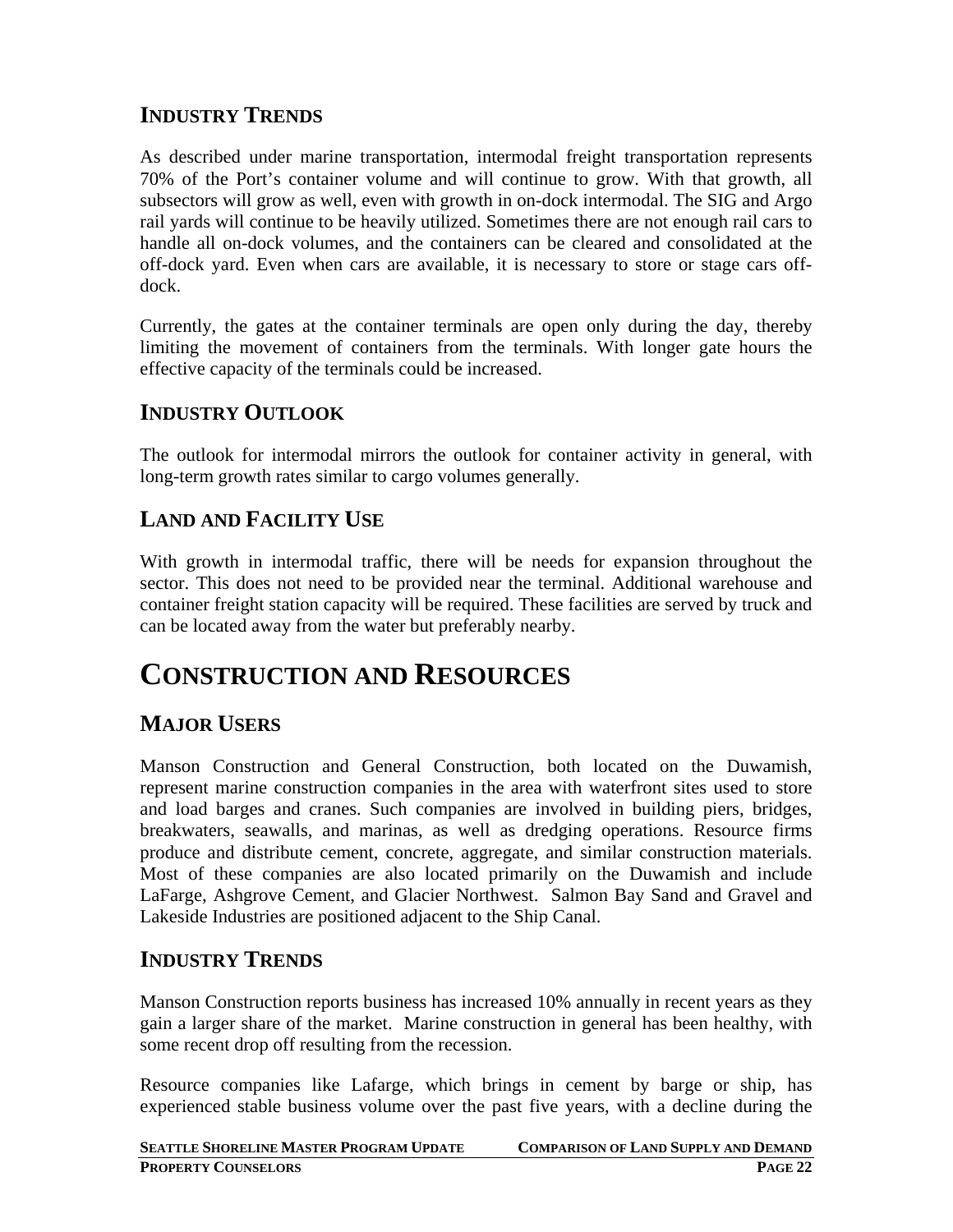most recent year in concert with the economic recession affecting most businesses. For the most part, business activity of resource companies varies with general construction activity in the region.

## **INDUSTRY OUTLOOK**

Level business volumes are anticipated in the construction and resource industries, with government work providing some stability.

#### **LAND AND FACILITY USE**

Construction firms indicate their Duwamish locations are good in terms of waterfront and shore transportation access as well as proximity to customers, although upland area size is inadequate in some cases. Expanded operations and larger equipment are forcing firms to seek more upland area.

# **RECREATION/MARINA**

#### **MAJOR USERS**

Prominent marinas in the Seattle area mooring primarily recreational boats include Marina Mart, Salmon Bay Marina, Shilshole Bay Marina, Elliott Bay Marina, Seattle Boat Company, and Jacobson Terminals.

#### **INDUSTRY TRENDS**

Occupancy among local marinas has generally remained high, particularly at close-in locations such as Lake Union and the Ship Canal. A slight increase in vacancy has accompanied the economic recession during the past year. Cost increases and subsequent increases in moorage rates have driven some users out of the Seattle area. Dry stacking facilities have multiplied, particularly along the north end of Lake Union and the western end of the Ship Canal. Capabilities of such facilities are limited as sailboats and larger powerboats cannot be accommodated.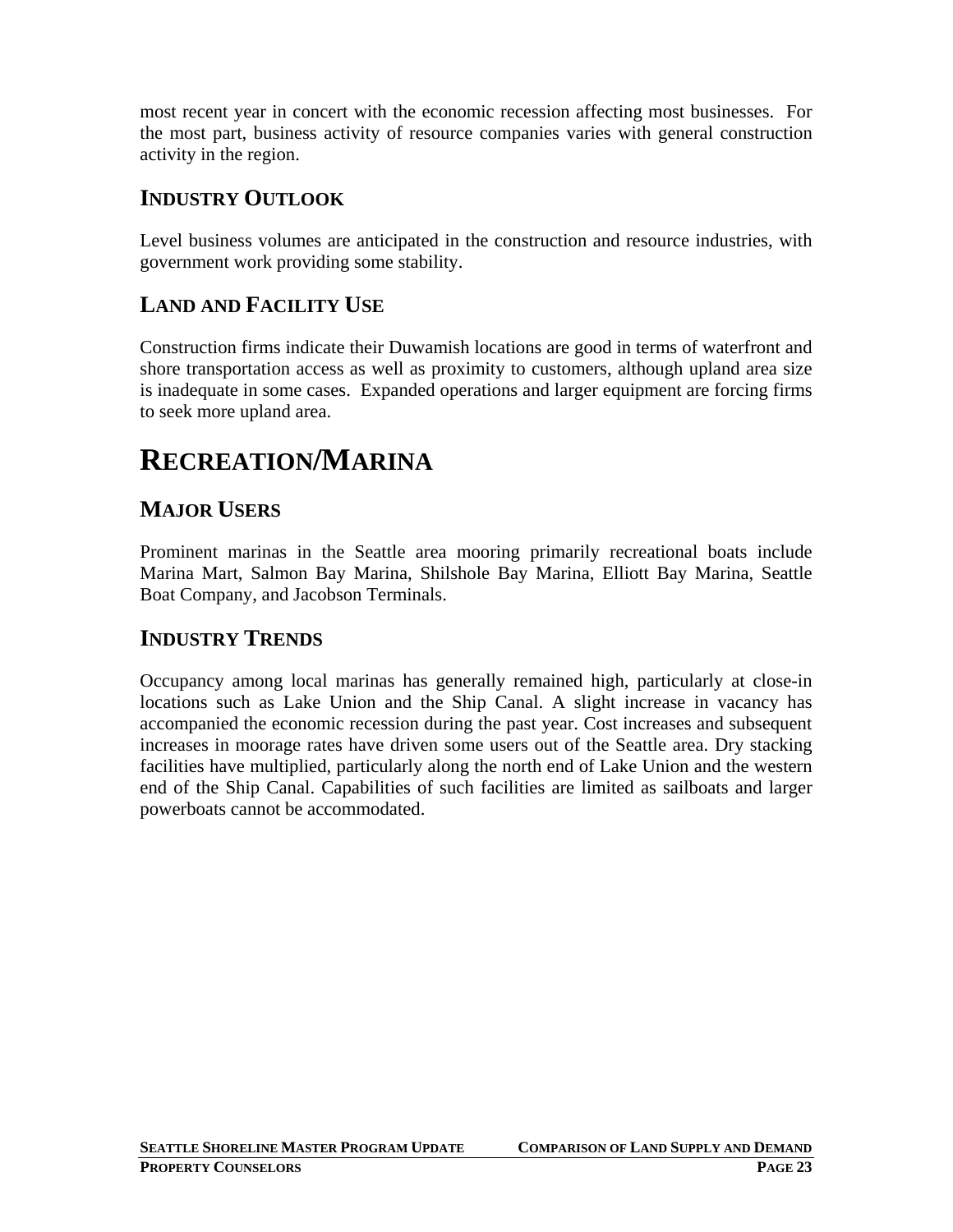|                           |         | % Growth |
|---------------------------|---------|----------|
| 1998                      | 249,968 |          |
| 1999                      | 250,606 | 0.3%     |
| 2000                      | 257,625 | 2.8%     |
| 2001                      | 260,335 | 1.1%     |
| 2002                      | 266,717 | 2.5%     |
| 2003                      | 265,717 | $-0.4%$  |
| 2004                      | 266,056 | 0.1%     |
| 2005                      | 267,793 | $0.6\%$  |
| 2006                      | 270,627 | 1.1%     |
| 2007                      | 270,789 | 0.1%     |
| <b>Avg. Annual Growth</b> |         | $0.9\%$  |

#### **Table 8 Recreational Boat Registration Trends Washington 1998–2007**

Source: National Marine Manufacturers Association, *2008 Recreational Boating Statistical Abstract.* 

## **INDUSTRY OUTLOOK**

Stable operations are forecasted by most marina owners due to the lack of developable sites locally and boat owners' desire for quick access. The increase in dry stack facilities could capture demand from in-water facilities.

## **LAND AND FACILITY USE**

The limited number of vacant or redevelopable sites, as well as permit/development regulations have restricted the increase in the supply of in-water moorage. These same factors as well as the increased cost of land have encouraged the development of dry stack boat storage. Historic lack of large yacht slips has led to new facilities, although this is small segment of moorage market.

# **PASSENGER AND OTHER WATER-DEPENDENT USES**

#### **MAJOR USERS**

This sector includes passenger transportation and such water-dependent uses as government and research. Major passenger facilities are located on Elliott Bay and Lake Union, providing cruise and sightseeing services in the Puget Sound area as well as Alaska and British Columbia.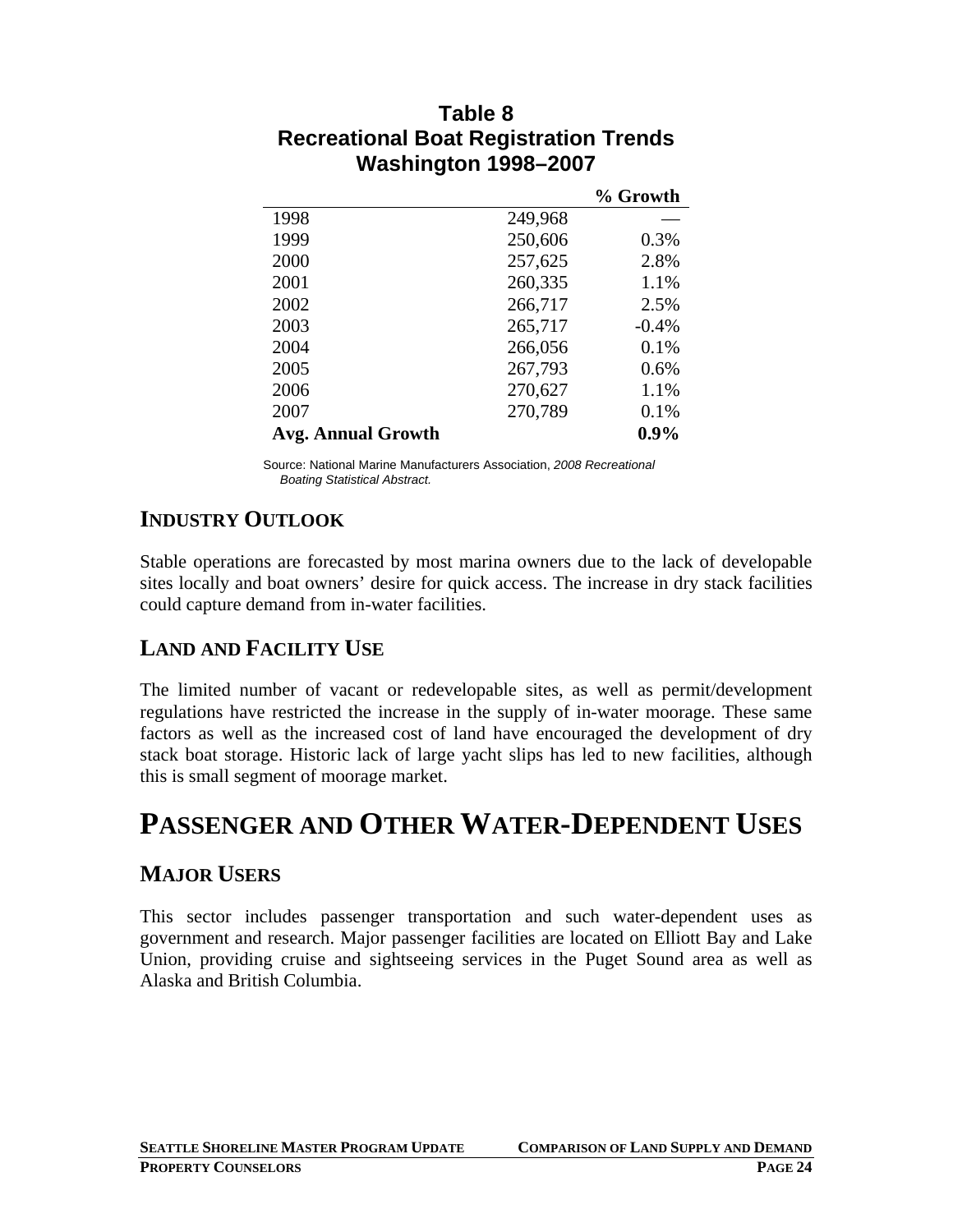Major passenger facilities are located at:

| Terminal 91 (Smith Cove): Cruise Ship Terminal – Two ship berths |
|------------------------------------------------------------------|
| Cruise Ship Terminal – One ship berth                            |
| Victoria Clipper (Passengers only)                               |
| Argosy Cruises (Also operates out of Lake Union)                 |
| Washington State Ferry (Passengers and Cars)                     |
|                                                                  |

Examples of government vessels include the Coast Guard (Pier 36) and the Seattle Fire Department, while the National Oceanographic and Atmospheric Administration (NOAA), operating out of Lake Union, represents a research vessel facility. NOAA recently announced plans to move their operations to Newport, Oregon.

#### **INDUSTRY TRENDS**

The cruise ship industry in Seattle has grown substantially since the late 1990s. In 1999, six vessel trips transported a total of 6,600 passengers. In 2004, 148 vessel trips transported 562,000 passengers, following the addition of two additional cruise berths. In 2009, a total of 218 vessel trips are scheduled with a total passenger count estimated at more than 800,000. The industry's growth is attributed to economies of scale associated with larger ships which has resulted in price reductions and made cruises affordable to more people. In addition, demographics, specifically the baby boomer surge, has led to increased passenger counts.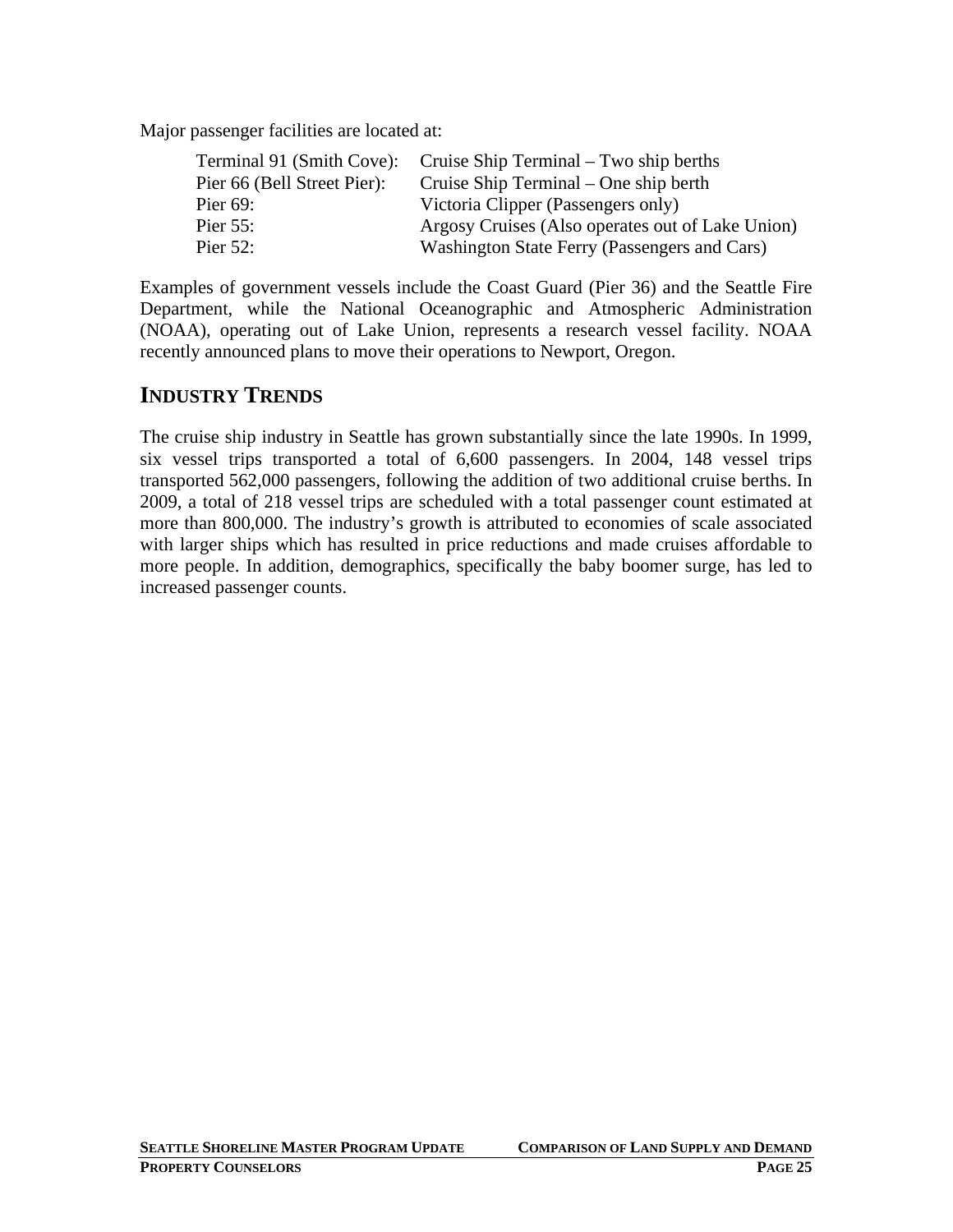#### **Table 9 Cruise Passenger Volume Trends 1993–2008**

|      | Total             |
|------|-------------------|
| Year | <b>Passengers</b> |
| 1993 | 10,820            |
| 1994 | 13,887            |
| 1995 | 9,518             |
| 1996 | 10,398            |
| 1997 | 7,152             |
| 1998 | 8,783             |
| 1999 | 6,615             |
| 2000 | 119,002           |
| 2001 | 170,495           |
| 2002 | 244,905           |
| 2003 | 345,000           |
| 2004 | 563,000           |
| 2005 | 686,357           |
| 2006 | 751,000           |
| 2007 | 780,593           |
| 2008 | 886,039           |

Source: Port of Seattle Records.

Major developments in the local cruise industry include the opening of the Smith Cove Cruise Terminal (Terminal 91) on the north end of Elliott Bay in April 2009. Cruise lines operating out of Smith Cove as well as Pier 66 are summarized as follows:

| <b>Name</b>                 | <b>Departure Location</b> | <b>Destination</b>    |
|-----------------------------|---------------------------|-----------------------|
| <b>Celebrity Cruises</b>    | Pier <sub>66</sub>        | Alaska and Pacific NW |
| <b>Holland America Line</b> | Terminal 91               | Alaska                |
| Norwegian Cruise Line       | Pier <sub>66</sub>        | Alaska                |
| <b>Princess Cruises</b>     | Terminal 91               | Alaska                |
| Royal Caribbean             | Terminal 91               | Alaska                |

The estimated local economic impact of the cruise industry in 2008 includes \$312.5 million in annual business revenue, \$16.1 million in annual state and local taxes, and 3,781 jobs.

Argosy Cruises has 11 vessels ranging in size from 35 to 280 lineal feet operating in Elliott Bay, the Ship Canal, Lake Union, and Lake Washington. They offer public and private sightseeing tours and host weddings, corporate events, and community activities on their vessels. Business grew steadily between 2004 and 2007, before dropping off in 2008 and drastically declining in 2009. The tourist business has remained stable, but charter/corporate entertainment business is down sharply due to the economic recession. Argosy also operates the water taxi service between Elliott Bay and West Seattle for King

| <b>SEATTLE SHORELINE MASTER PROGRAM UPDATE</b> | <b>COMPARISON OF LAND SUPPLY AND DEMAND</b> |
|------------------------------------------------|---------------------------------------------|
| <b>PROPERTY COUNSELORS</b>                     | <b>PAGE 26</b>                              |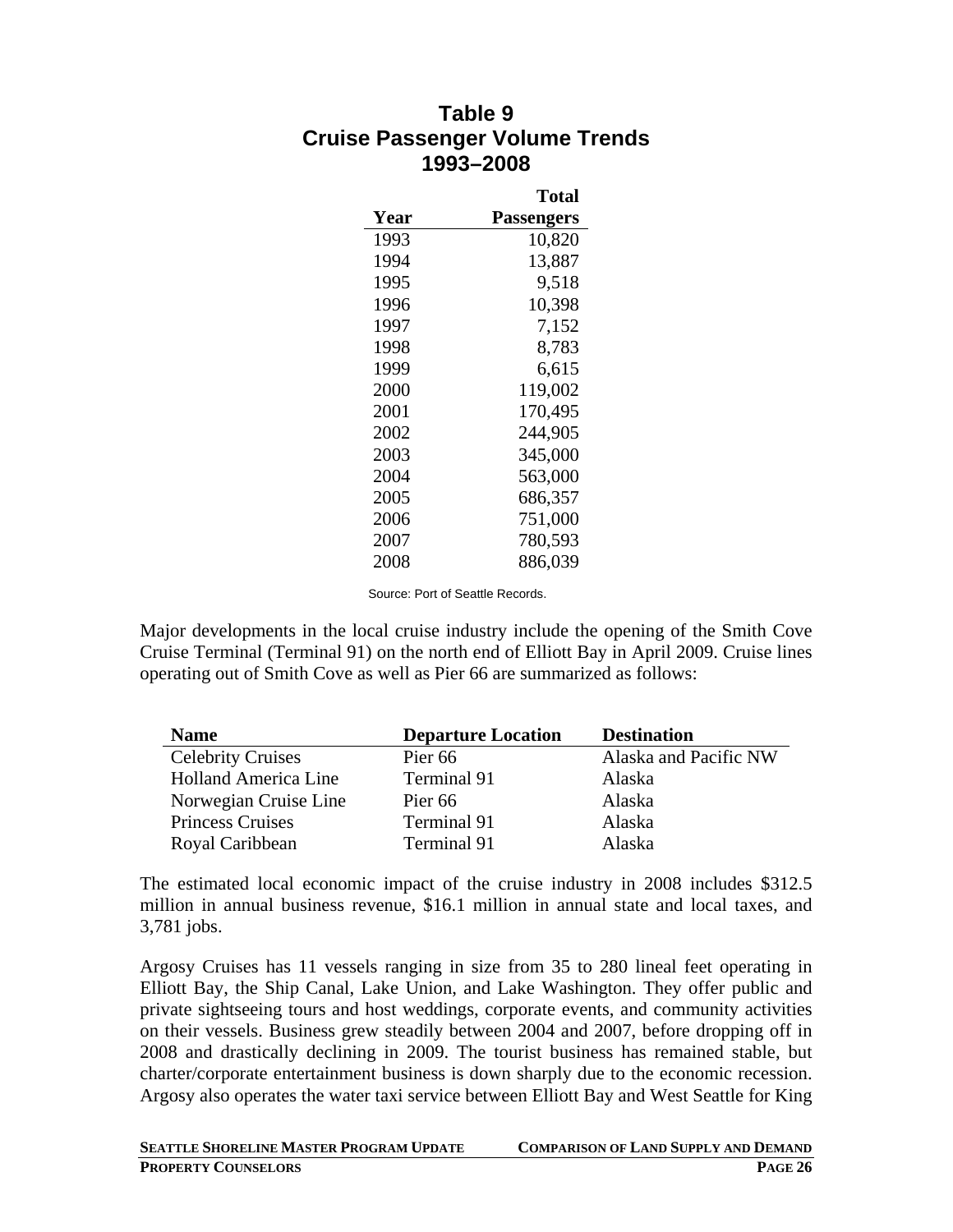County, and took over Tillicum Village in 2009, a Native cultural experience/dinner on Blake Island.

Victoria Clipper operates three vessels providing passenger service between Seattle, Friday Harbor, and Victoria. Vessels range from 114 to 132 lineal feet and carry passenger loads of 239 to 330. Car ferry service previously offered by the company is no longer available; passengers with cars now utilize the Washington State ferry from Anacortes to Sydney, British Columbia, or the Coho ferry out of Port Angeles to Victoria.

## **INDUSTRY OUTLOOK**

Continued growth in the passenger transportation sector is anticipated in the future, particularly in the large cruise ship segment. Size efficiencies resulting in price declines is expected to draw more passengers in the coming years.

## **LAND AND FACILITY USE**

Terminal 91 and Pier 66 can accommodate growth in the large cruise ship segment, and with improvements to the passenger terminals, they can meet many of the land side needs as well. Additional parking capacity will be necessary as this sector expands and passenger totals increase. Although the majority of passengers are transported to the departure/arrival terminals by buses, shuttles, and taxis, parking space for passengers' private vehicles is an ongoing need.

Concerns exist among the cruise operators in regard to future efficiency and adequacy of passenger loading/unloading when the Alaska Way Viaduct is replaced. A tunnel and periphery development could impact the amount of local parking capacity, as well as bus loading zones, that consequently have an effect on the passenger industry business.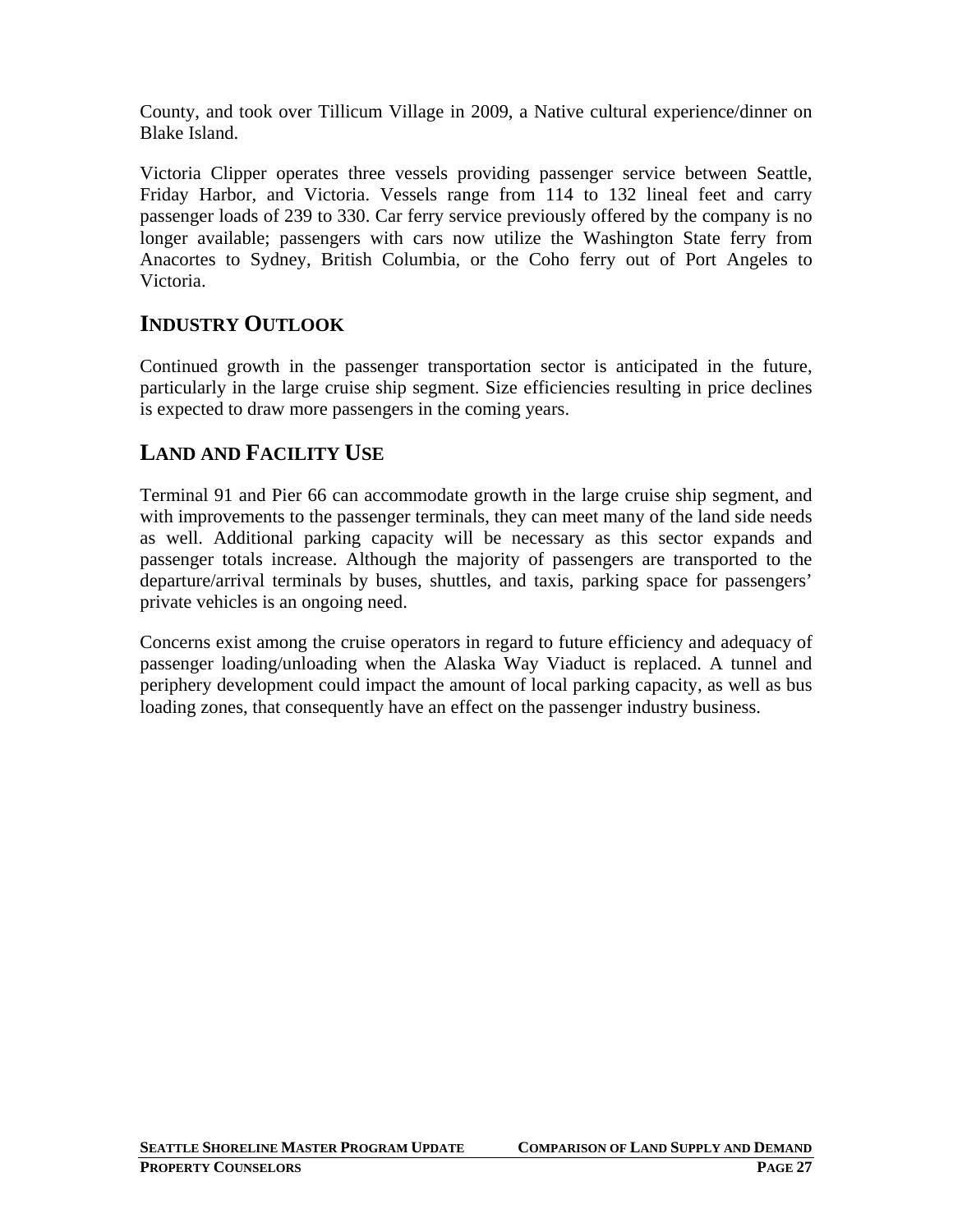# **LAND SUPPLY-DEMAND ANALYSIS**

Future demand for water-dependent and water-related uses can be compared to the estimated supply of waterfront land to identify whether there are surpluses or deficits that can be addressed by provisions in the Shoreline Master Program. The supply-demand comparison is presented in this section along with a discussion of issues that affect the comparison or should be considered in evaluating the results.

# **SUPPLY OF WATERFRONT LAND**

Estimates of the supply of waterfront land are derived from a land use inventory prepared by City staff in 2006. The methods and findings of the inventory were documented in a report, *Seattle's Shorelines Today and Tomorrow.* The results were used to identify changes since a previous inventory in 1982; and to identify current land use, public access, historic and archeological resources, transportation infrastructure, and public utilities.

Data for the inventory were obtained through field surveys, aerial photography, and informal interviews. The inventory addresses 4,294 parcels. An electronic database was created, providing a wealth of information for the current analysis. Key items used in this analysis are summarized below.

- "Water-dependent use" means a use or portion of a use which cannot exist in a location that is not adjacent to the water and which is dependent on the water by reason of the intrinsic nature of its operations.
- "Water-related use" means a use or portion of a use which is not intrinsically dependent on a waterfront location but whose economic viability is dependent on a waterfront location because:
	- a) The use has a functional requirement for a waterfront location such as arrival or shipment of materials by water or the need for large quantities of water; or
	- b) The use provides a necessary service supportive of the water-dependent uses and the proximity of the use to its customers makes its services less expensive and/or more convenient.
- "Water enjoyment use" means a recreational use or other use that facilitates public access to the shoreline as a primary characteristic of the use, or a use that provides for recreational use or aesthetic enjoyment of the water for a substantial number of people.

While the first two designations above are the focus of this analysis, the inventory has four other possible designations for a parcel: Floating Home, Park, Non-Water-Dependent, Vacant.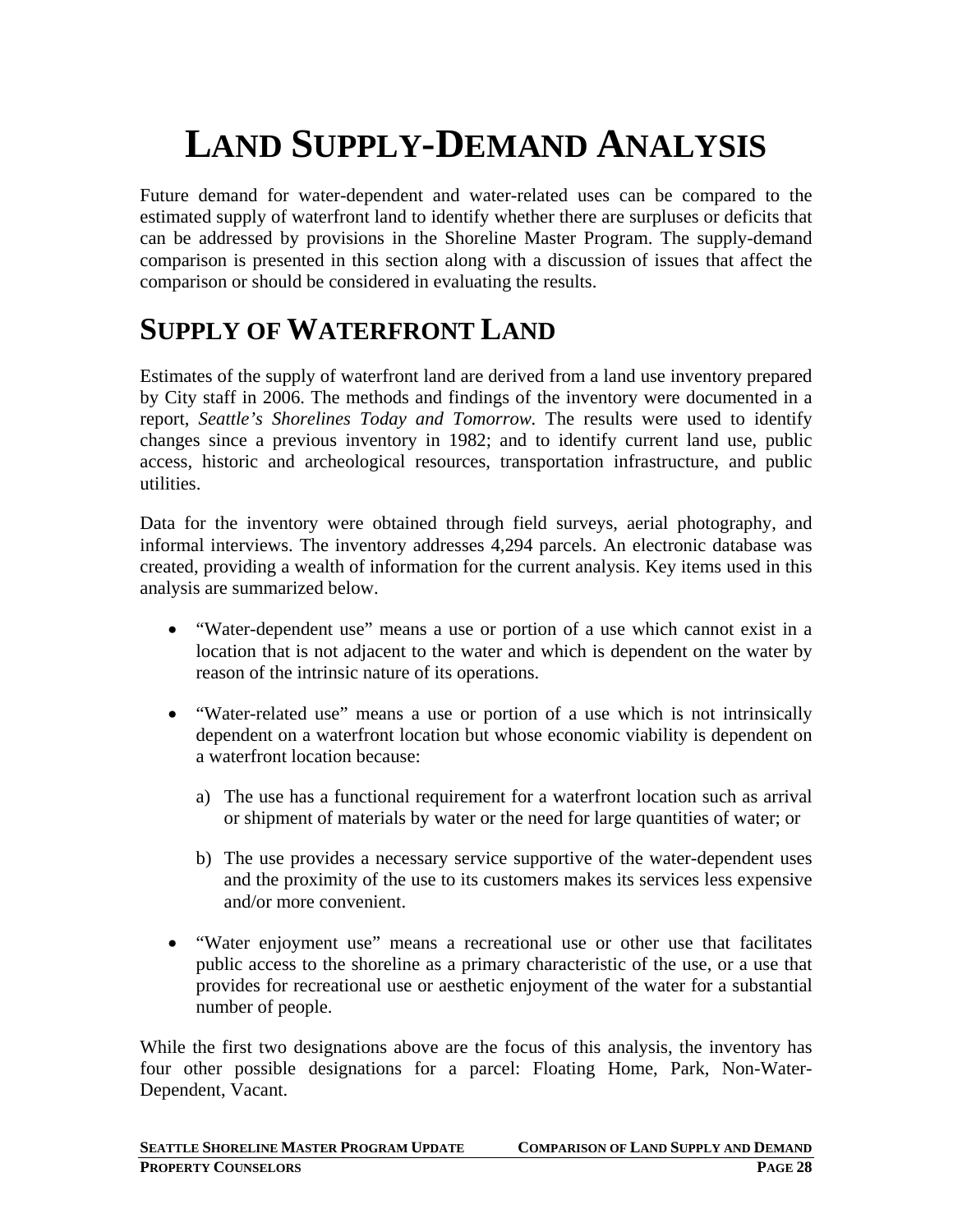## **SHORELINE SECTIONS**

Fourteen geographical areas are designated as shown in Figure 1, including:

Central Waterfront Duwamish (Harbor Island and Terminals 5, 25 and 30) Elliott Bay 1 (including Terminal 91) Elliott Bay 2 (including Terminal 46) Elliott Bay 3 (east of Duwamish Head) Green Lake Lake Union Lake Washington Portage Bay Puget Sound Central (Ship Canal to Smith Cove) Puget Sound North (north of Shilshole) Puget Sound South (west of Duwamish Head) Shilshole Ship Canal

#### **SITE TYPES**

Dry Waterfront – areas landward of ordinary high water (OHW) mark, and not separated from the water by street, arterial, highway, rail right-of-way.

Upland – areas landward of OHW which are separated from the water.

Submerged Waterfront – areas waterward of OHW.

#### **USE TYPES**

Eighty-two land use types were used to designate the primary, secondary, and other uses on the site. The data identify whether there is more than one use, but don't break out the area by uses. However, 89% of sites had one use; 98% had one or two, and 99.5% had three or fewer designated uses. For purposes of the analysis, the current use and demand factors are based on the primary use designated for each parcel in the inventory.

The relationships between water dependency and site type are summarized in Table 10. Land and water area total 314 million square feet or 7,200 acres. Dry waterfront represents 51% of total land and water area, while uplands and submerged areas represent 14% and 35% respectively. Water-dependent and water-related uses represent 95.5 million square feet of land and water area, while 78.9 million square feet are in nonwater-dependent or water-related, and 31.2 million square feet of land and water area are vacant. Only 5.3 million square feet of dry lands are vacant.

The relationship between site type and shoreline sector is summarized in Table 11. The largest zone in terms of land and water area is Lake Washington, followed by Duwamish, Puget Sound Central, Puget Sound South, Puget Sound North, and Ship Canal.

| <b>SEATTLE SHORELINE MASTER PROGRAM UPDATE</b> | <b>COMPARISON OF LAND SUPPLY AND DEMAND</b> |
|------------------------------------------------|---------------------------------------------|
| <b>PROPERTY COUNSELORS</b>                     | <b>PAGE 29</b>                              |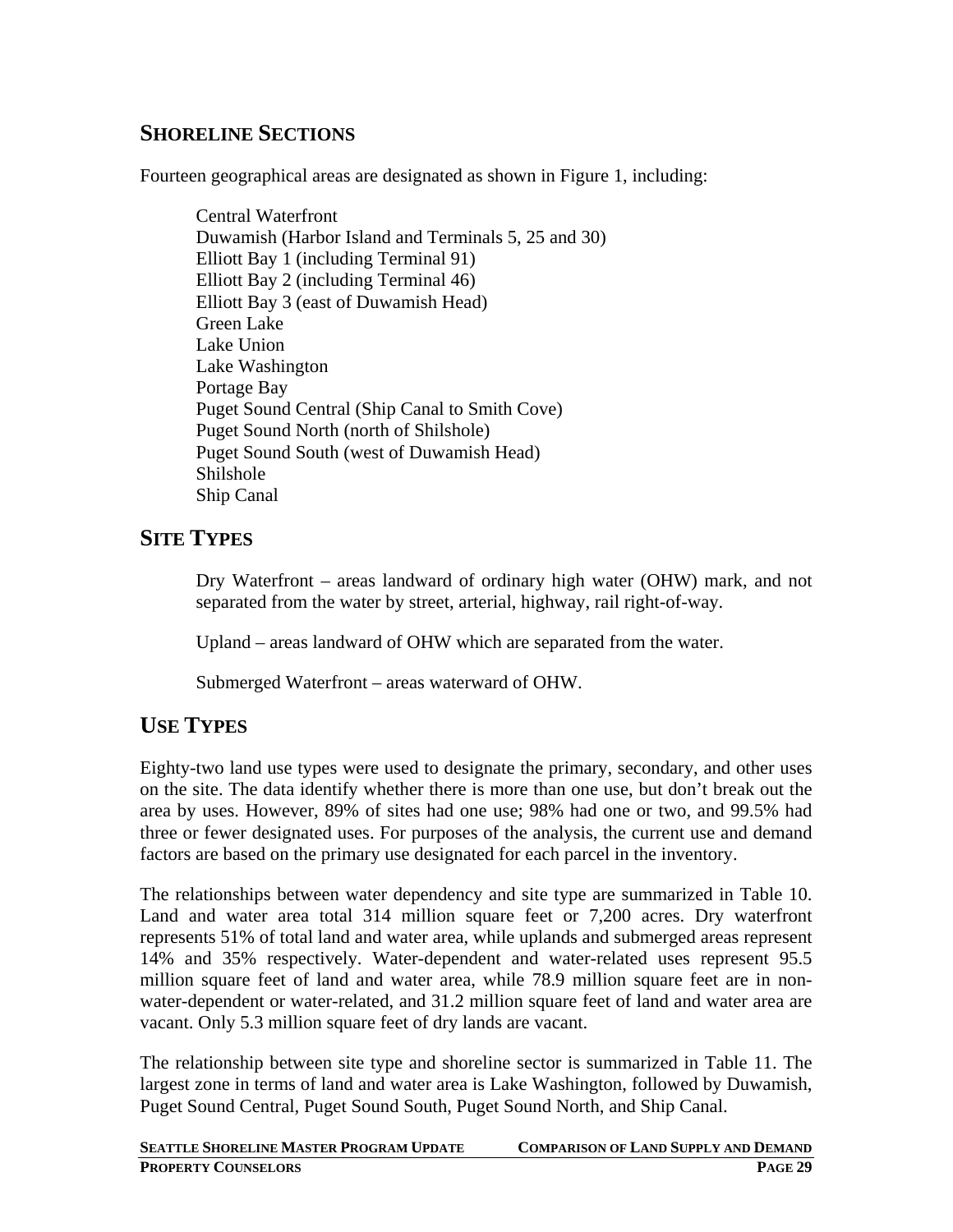

Figure 1: Shoreline Land Use Sections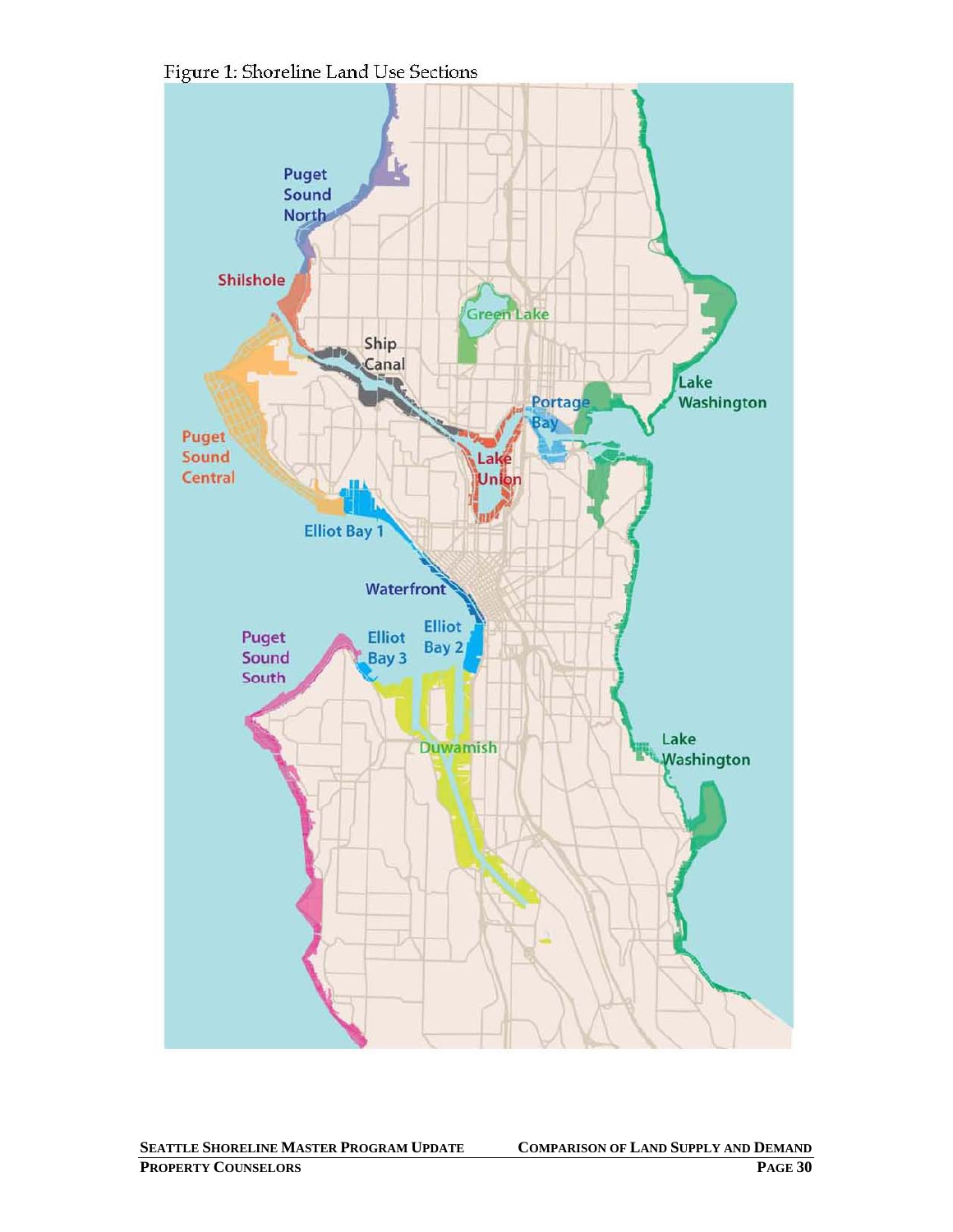The data are further broken out by shoreline section, dependency designation, and site type in Appendix 2.

#### **Table 10 Shoreline Inventory 2006 Summary of Dependency Designation and Site Type (Square Feet)**

|                      |                       |                          |                   |                  | Total Land & |
|----------------------|-----------------------|--------------------------|-------------------|------------------|--------------|
|                      | <b>Dry Waterfront</b> | Uplands                  | <b>Total Land</b> | <b>Submerged</b> | Water        |
| Water Dependent      | 54,711,578            | 1,216,116                | 55,927,694        | 29,253,640       | 85,181,334   |
| Water Related        | 8,522,623             | 592.971                  | 9,115,595         | 1,239,971        | 10,355,565   |
| Water Enjoyment      |                       | $\overline{\phantom{0}}$ |                   |                  |              |
| Park                 | 56,316,973            | 16,552,081               | 72,869,054        | 35,865,098       | 108,734,152  |
| <b>Floating Home</b> | 175,532               | 5.500                    | 181,032           | 1,122,633        | 1,303,665    |
| Non WD               | 37,088,121            | 22,549,390               | 59,637,511        | 17,943,845       | 77,581,356   |
| Vacant               | 2,996,408             | 2,295,270                | 5,291,678         | 25,933,231       | 31,224,909   |
|                      | 159.811.235           | 43.211.328               | 203,022,564       | 111,358,418      | 314,380,981  |

#### **Table 11 Shoreline Inventory 2006 Site Type Designation and Shoreline Section (Square Feet)**

|                            |                |                |                   |                  | Total Land & |
|----------------------------|----------------|----------------|-------------------|------------------|--------------|
|                            | Dry Waterfront | <b>Uplands</b> | <b>Total Land</b> | <b>Submerged</b> | Water        |
| Central Waterfront         | 132,594        | 888,517        | 1,021,111         | 2,421,425        | 3,442,536    |
| Duwamish                   | 41,441,222     | 1,102,151      | 42,543,374        | 10,164,104       | 52,707,478   |
| Elliott Bay 1              | 3.614.985      | 1,395,090      | 5,010,075         | 4,076,088        | 9,086,163    |
| Elliott Bay 2              | 4,193,002      | 11,844         | 4,204,846         | 1,001,253        | 5,206,098    |
| Elliott Bay 3              | 211,135        | 193,335        | 404.469           | 905,085          | 1,309,554    |
| Green Lake                 | 2,920,533      | 4,441,439      | 7,361,972         | 504              | 7,362,476    |
| Lake Union                 | 3,242,486      | 2,448,476      | 5,690,963         | 5,718,276        | 11,409,239   |
| Lake Washington            | 57,673,432     | 10,717,628     | 68,391,060        | 19,716,264       | 88, 107, 324 |
| Portage Bay                | 3.511.549      | 1.140.958      | 4.652.507         | 2.656,059        | 7,308,566    |
| <b>Puget Sound Central</b> | 19,170,313     | 1,121,254      | 20, 291, 567      | 27,046,260       | 47,337,827   |
| <b>Puget Sound North</b>   | 2,884,282      | 10,953,567     | 13,837,849        | 6,558,636        | 20,396,484   |
| <b>Puget Sound South</b>   | 11,376,181     | 4,339,426      | 15,715,607        | 20,659,287       | 36,374,893   |
| Shilshole                  | 1,610,919      | 1,811,495      | 3,422,414         | 5,673,052        | 9,095,466    |
| Ship Canal                 | 7,828,603      | 2,646,149      | 10,474,751        | 4,762,128        | 15,236,879   |
| Total                      | 159,811,235    | 43,211,329     | 203,022,564       | 111,358,419      | 314,380,984  |

The relationship between land uses is summarized in Table 12. The land use categories selected are those that are intuitively water-dependent and water-related, and also those that were classified in the inventory as primarily water-dependent or water-related. As shown, the total land and water area is 84 million square feet. This total is approximately 10 million square feet less than the total shown in Table 10. The difference is primarily related to the following sectors that are excluded.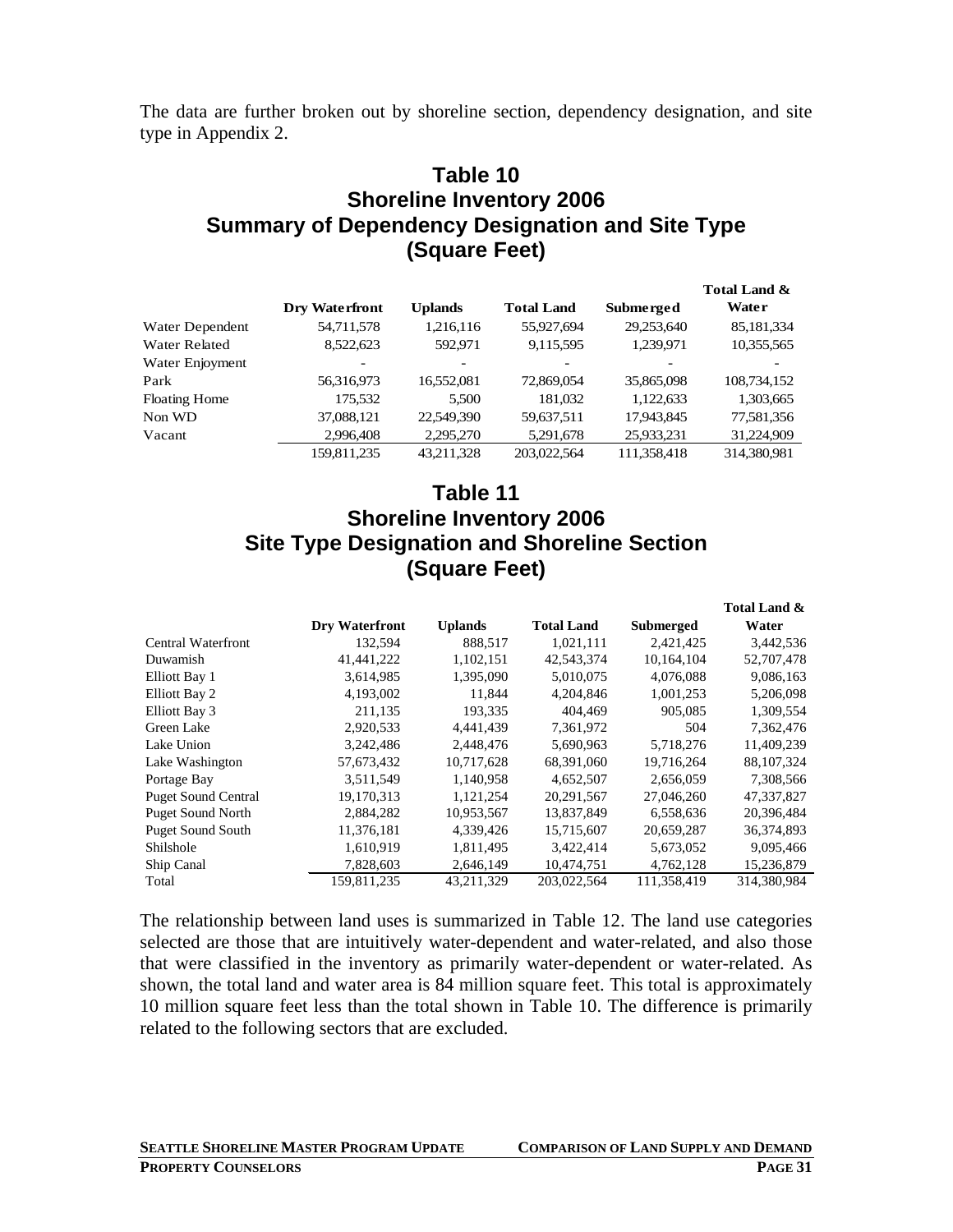| 5.0 million square feet |
|-------------------------|
| 1.3 million square feet |
| 1.5 million square feet |
| 1.9 million square feet |
|                         |

Of the uses shown in the Table 12, the largest current uses are Container Marine Shipping, Recreational Marinas, Education (primarily University of Washington), Non-Container Shipping, and Stone/Clay/Glass.

#### **Table 12 Shoreline Inventory 2006 Summary of Water-Dependent and Water-Related Land Uses (Square Feet)**

|                                     | Dry        |                          |                   |                  | Total Land & |
|-------------------------------------|------------|--------------------------|-------------------|------------------|--------------|
|                                     | Waterfront | <b>Uplands</b>           | <b>Total Land</b> | <b>Submerged</b> | Water        |
| <b>Seafood Products</b>             | 610,106    |                          | 610,106           | 78,214           | 688,320      |
| Petroleum Refining                  | 621,103    |                          | 621,103           | 178,633          | 799,736      |
| Stone Clay and Glass                | 5,030,109  | 109,535                  | 5,139,643         | 728,296          | 5,867,939    |
| Primary Metal                       | 891,243    |                          | 891,243           | 210,565          | 1,101,808    |
| <b>Fabricated Metal Marine</b>      | 13,619     | 34,405                   | 48,024            | 32,342           | 80,366       |
| <b>Commercial Boat Building</b>     | 11,428     |                          | 11,428            | 45,054           | 56,482       |
| Ship Building                       | 1,113,559  | $\overline{\phantom{a}}$ | 1,113,559         | 528,514          | 1,642,073    |
| Ship Building w/ Drydock            | 212,452    |                          | 212,452           | 654,045          | 866,498      |
| Ship Building w/o Drydock           | 90,318     |                          | 90,318            | 135              | 90,453       |
| Misc. Marine Supply Mfg.            | 80,303     |                          | 80,303            | 31,792           | 112,094      |
| Marine Passenger                    | 1,221,830  |                          | 1,221,830         | 130,790          | 1,352,620    |
| <b>Container Marine Shipping</b>    | 20,727,530 | $\overline{\phantom{0}}$ | 20,727,530        | 2,550,599        | 23,278,130   |
| Non-Cont. Marine Shipping           | 2,592,865  | 741,053                  | 3,333,917         | 2,615,374        | 5,949,292    |
| <b>Business Services</b>            | 2,142,103  | 489,572                  | 2,631,675         | 248,331          | 2,880,006    |
| <b>Contract Construction Marine</b> | 134,631    | 3,935                    | 138,566           | 104,333          | 242,899      |
| Education                           | 11,619,902 | 1,151,097                | 12,770,999        | 743,478          | 13,514,478   |
| Marine Repair or Service            | 1,379,864  | 118,405                  | 1,498,270         | 1,241,351        | 2,739,621    |
| <b>Marinas Recreational</b>         | 5,909,176  |                          | 5,909,176         | 14,706,616       | 20,615,792   |
| Moorage Non-Res/Comm                | 64,836     |                          | 64,836            | 585,418          | 650,254      |
| <b>Fishing Acivities/Services</b>   | 632,420    |                          | 632,420           | 541,998          | 1,174,418    |
| Total                               | 55,099,397 | 2,648,002                | 57,747,398        | 25,955,881       | 83,703,279   |

The use classifications are based on the primary use designated for each parcel in the inventory.

The current use figures are shown by use and shoreline sector in Appendices 3, 4, and 5.

# **PROJECTED DEMAND FOR WATERFRONT LAND**

#### **OVERVIEW**

The estimated demand for land and water for water-dependent and water-related uses is derived from applying growth factors for each use sector to the quantity of land in current use by each of the 20 relevant land use categories listed in Table 12. The growth factors are intended to reflect two elements: the growth in activity for each use and the change in

| <b>SEATTLE SHORELINE MASTER PROGRAM UPDATE</b> | <b>COMPARISON OF LAND SUPPLY AND DEMAND</b> |
|------------------------------------------------|---------------------------------------------|
| <b>PROPERTY COUNSELORS</b>                     | <b>PAGE 32</b>                              |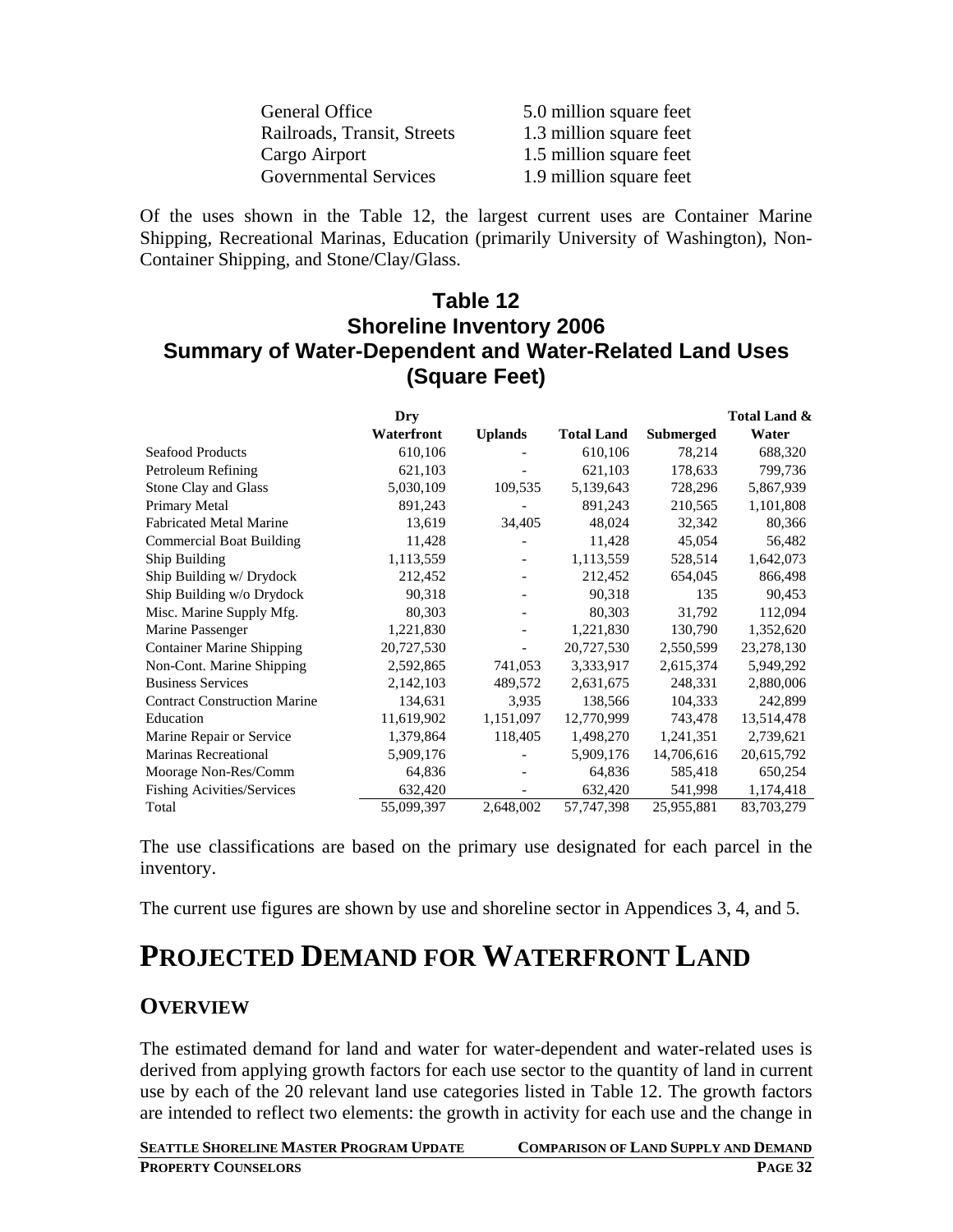rates of utilization. The utilization rate in turn reflects any unused capacity plus any changes in productivity. For example, in the case of container terminals, terminal operations can increase throughput until terminal capacity is reached, and continue to increase throughput with changes in productivity related to technology. In 2008, the Port of Seattle's container terminals handled the equivalent of 3,200 TEUs per acre, compared to 3,900 TEUs per acre in 2005. The terminals were operating below capacity in 2008. BST, the consultant who prepared the cargo forecasts for Washington Public Ports Association, projects utilization of 7,700 TEUs per acre for Puget Sound terminals by 2030. (In this case, the decision on whether to invest in such technology is a joint one between the Port and terminal operators, and is based on market and financial considerations in addition to purely operational ones.)

The assumptions regarding growth rates and utilization adjustments is subjective in many cases. Where possible, the assumptions are based on third-party projections, but in all cases the assumptions reflect information derived from interviews with users.

#### **ASSUMPTIONS**

The assumptions are specific to categories of water-dependent and water-related uses. The relevant categories are discussed below.

#### **MARINE SHIPPING**

The projections for marine shipping rely on the *2009 Marine Cargo Forecast* prepared by the Washington Public Ports Association. This report is prepared every five years and is an authoritative source of data on marine cargo trends. The projected growth rates by type of cargo are summarized in Table 13. The geographic area shown is Puget Sound. This growth will be shared among Puget Sound ports, but the growth trends are relevant for Seattle shorelines.

#### **Table 13 Washington Ports Forecast – 2009 Puget Sound Ports Projected Annual Growth 2007–2030**

| Containers (TEU's) | 4.1% |
|--------------------|------|
| <b>Breakbulk</b>   |      |
| Foreign            | 1.1% |
| Domestic           | 0.6% |
| Dry Bulk           | 1.5% |
| Grain Export       | 0.3% |
| Liquid Bulk        | 0.3% |

Source: BST Associates, *2009 Marine Cargo Forecast,*  Technical Report.

The strongest growth is projected for containerized cargo, at an average annual rate of 4.1% over the period 2007 through 2030. Growth rates are actually low or negative through 2010, highest through 2020, and falling somewhat thereafter.

| <b>SEATTLE SHORELINE MASTER PROGRAM UPDATE</b> | <b>COMPARISON OF LAND SUPPLY AND DEMAND</b> |
|------------------------------------------------|---------------------------------------------|
| <b>PROPERTY COUNSELORS</b>                     | <b>PAGE 33</b>                              |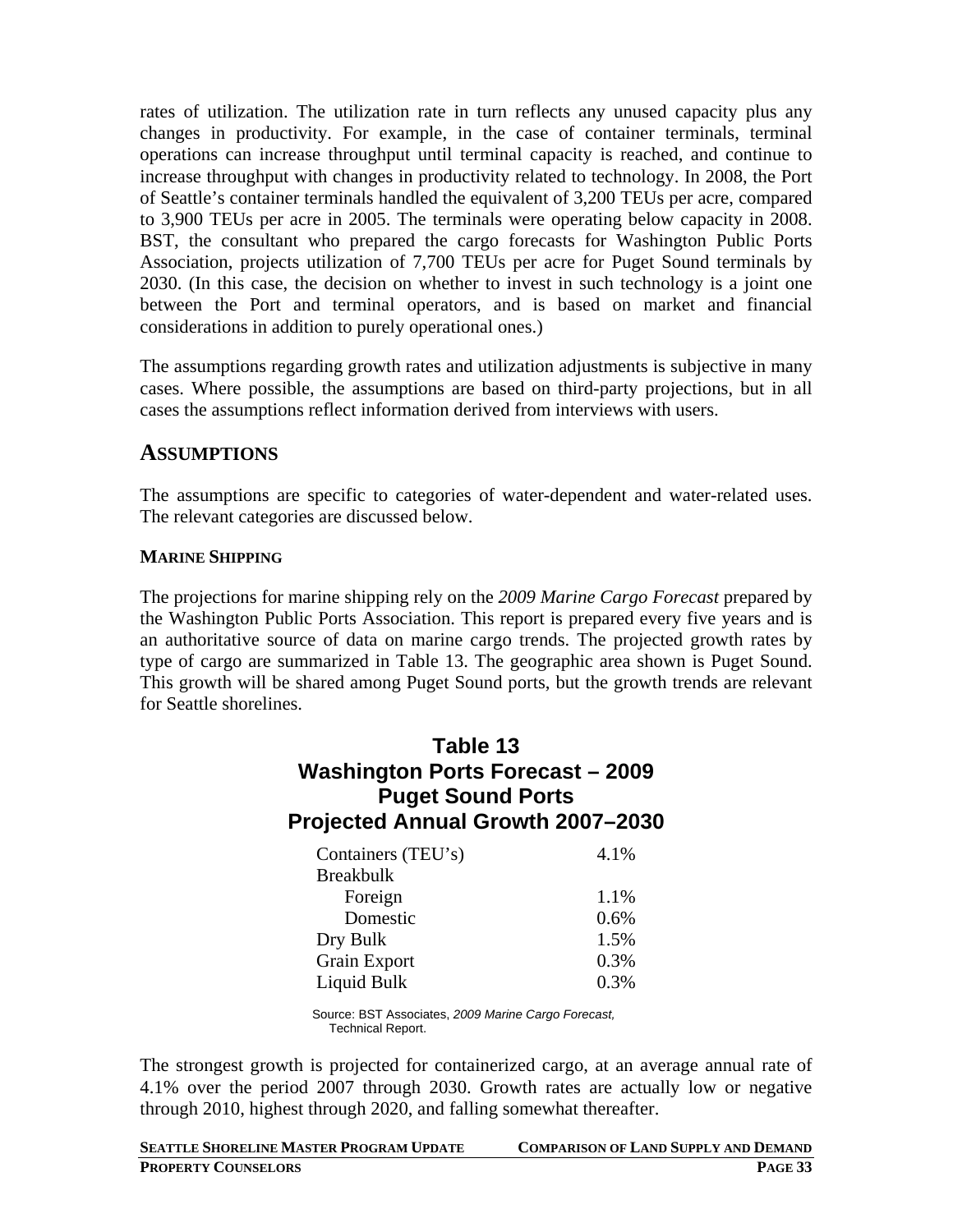Breakbulk is projected to grow at a much lower rate. Much of the freight activity along the Duwamish River and Ship Canal is domestic breakbulk cargo to Alaska.

In the case of containerized cargo, much of the growth in Seattle will be accommodated in the existing terminals. The Port of Seattle has developed much of the suitable property for such use. Further, there is potential for increases in activity at the existing terminals. For purposes of this analysis, the growth in demand for additional land is assumed to be nominal.

The demand for non-containerized land uses is projected to grow at 0.6% per year, the projected rate for domestic breakbulk cargo. Based on our interviews with users, we did not identify much excess capacity in this use category.

#### **SHIPBUILDING AND SHIP REPAIR**

This use category has experienced a mixed performance over the past decade. While the value of output has grown throughout the period as shown in an earlier table, several boatyards have gone out of business. The Washington State Department of Employment Security projects employment statewide in the "other transportation equipment" sector to decline by 2.1% per year from 2007 to 2012 and increase at only 0.5% per year between 2012 and 2017. Our interviews with users generally indicated growth outlook from "going out of business" to "solid future."

For purposes of this analysis, we project a long-term growth rate of 0.3% per year, reflecting continued activity in government work and tugboats. We project a similar rate for marine repair and services.

#### **FISHING AND FISH PROCESSING**

The outlook for the local fishing industry is generally considered to be stable. The Seattle-based fishing industry is involved largely in the Alaska fisheries and to a lesser extent the Washington coastal waters. The key fisheries, particularly groundfish, are considered to be the best-managed fisheries. The resource is managed on a sustainable basis, and the participants well established. The size and makeup of the fleet isn't likely to change.

The processing sector is somewhat less certain. Increasingly, raw product is shipped to Asia for primary processing. In some cases it is returned to this country for secondary processing. Most participants indicate that the only prospects for growth are niche markets and specialty processing.

Some companies have moved their processing operations off the waterfront since the amount of product offloaded at the dock is minor. Other companies indicate that even though more than one-half of the product might arrive at the plant by truck, it is convenient to process all product at a waterfront location.

For purposes of this analysis, we project that there will continue to be demand for waterfront sites for the fishing industry and fish processors, but that there will not be growth.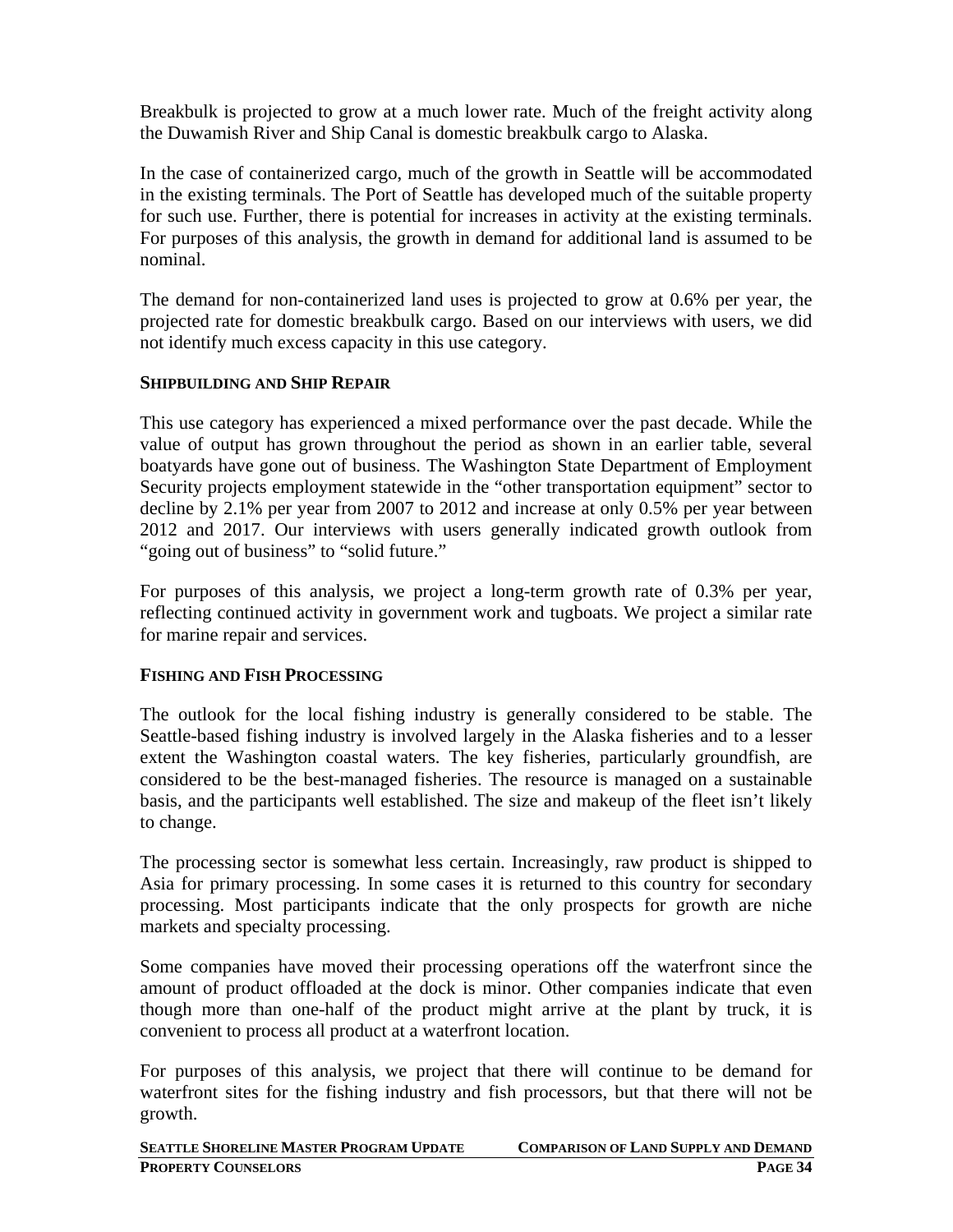#### **CONSTRUCTION AND RESOURCE ACTIVITY**

Marine construction activity has been strong in recent years, particularly with large transportation projects. While there is likely to be additional major government construction projects, our interviews indicated that the outlook was flat. Department of Employment Security employment projections estimate growth in the general construction sector to be 0.7% per year between 2007 and 2012. For this analysis, we used a rate of 0.6% to reflect the cautious outlook of users.

The resource users on the waterfront are primarily sand and gravel and concrete companies. The resource itself is part of the dry bulk commodity group. While this cargo type is projected to grow at 1.5% per year, it includes various other commodities. It's unlikely that the resource uses will grow any faster than the construction sector. We apply a 0.6% growth rate to this use as well.

#### **PASSENGER TRANSPORTATION**

This category includes cruise vessels, ferries, and sightseeing vessels. The largest user is the Port's cruise ship terminals at Pier 66 and Pier 91. Cruise activity grew at explosive rates from 11,000 passengers in 1993 to 890,000 in 2008. With the opening of the Terminal 91 facility, the Port greatly increased its capacity. The potential for further growth isn't clear at this time. It is assumed that the existing facilities are adequate to support future growth, and that the effective growth rate in land demand is nominal.

#### **RECREATIONAL MOORAGE**

Recreational boating generally, and the demand for vessels and moorage, is closely tied to the state of the economy. When the economy is strong, boat sales are strong and demand for moorage increases. When the economy is distressed, boat sales decline significantly, and smaller vessels are often taken out of the water and stored in back yards. As presented earlier, boat registrations in Washington increased at an average rate of 0.9% per year from 1998 to 2008. Trends in boat registration and moorage indicate that there is increasing demand for larger slips. At the same time, many smaller boats are being stored on land in dry stacked facilities. Current economic conditions will likely suppress demand for many years to come. The overall growth in demand is likely to fall short of the historical growth rate. For purposes of this analysis, we use a growth rate of 0.6% per year.

#### **INSTITUTIONAL**

The major institution on the waterfront is the University of Washington and its research and recreational activities. The University has plans and policies in place for its waterfront properties. The University intends to phase out its non-water-dependent uses and replace them with oceanography and fisheries uses. The overall growth in demand for University waterfront land will not change.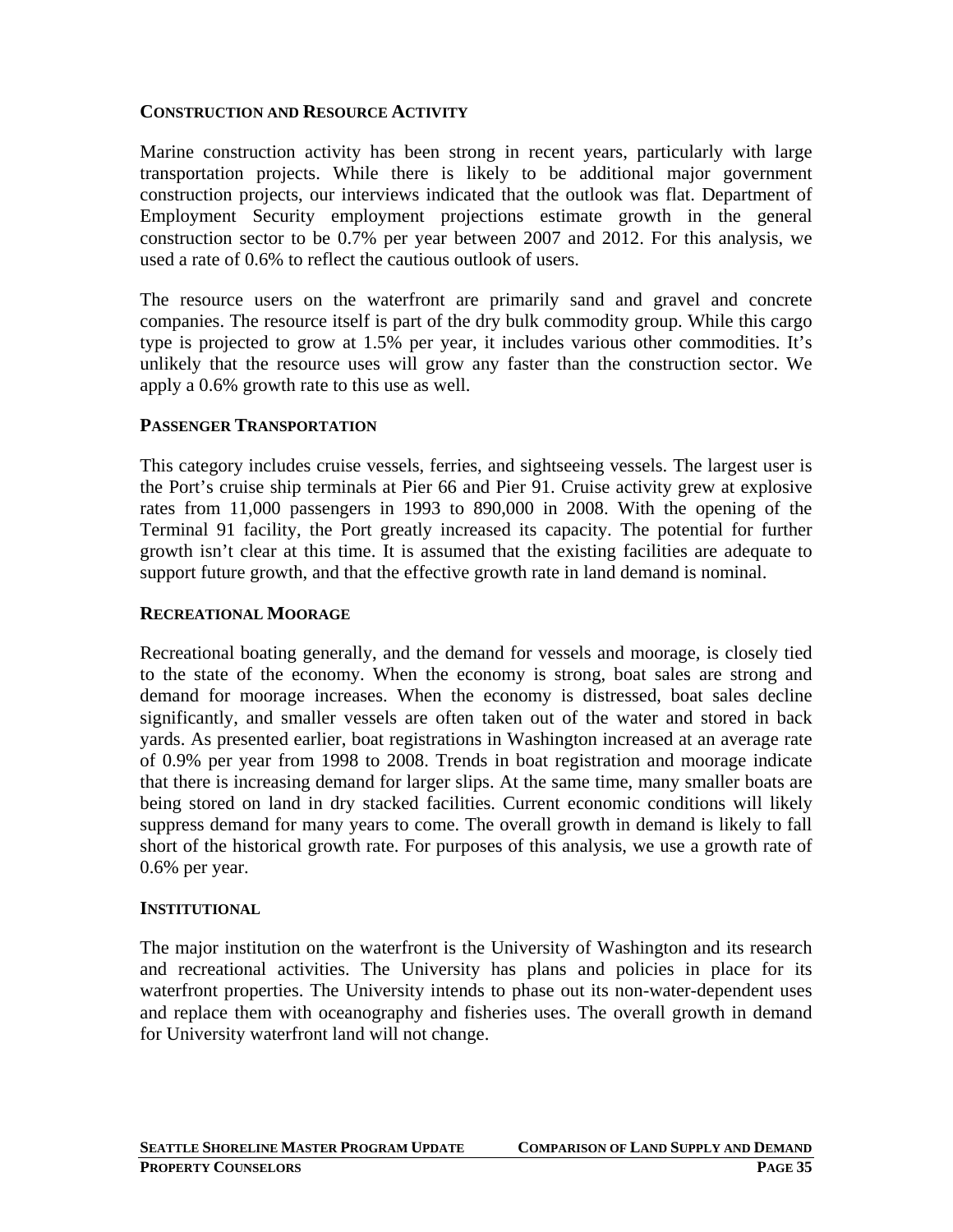#### **BUSINESS SERVICES**

Business services generally have grown at a rate greater than the general economy. This is likely to be true for services to marine businesses as well. Business services employment in the State are projected to grow at a rate of 2% for Washington State, while employment as a whole is projected to grow at a rate of 1%.

Given the modest growth rates projected for marine businesses as a whole, a growth rate for marine-related business services is assumed as 1% per year.

## **COMPARISON OF PROJECTED SUPPLY AND DEMAND**

The growth in demand for water-dependent and water-related uses is summarized in Table 14. The land demand projections are compared to available land supply by shoreline sector and land type in Table 15. The land demand is calculated as the sum of demands across uses. The increased demand by use is shown in more detail in Appendices 6, 7 and 8. The supply totals are shown for vacant land and non-waterdependent land.

#### **Table 14 Projected Increase in Water-dependent and Water-related Land and Water Demand 2008 to 2030 (Square Feet)**

|                                     | Dry Waterfront     |           | <b>Uplands</b>     |           | <b>Submerged Lands</b> |           |  |  |
|-------------------------------------|--------------------|-----------|--------------------|-----------|------------------------|-----------|--|--|
|                                     |                    | Growth    |                    | Growth    |                        | Growth    |  |  |
|                                     | <b>Current Use</b> | 2008-2030 | <b>Current Use</b> | 2008-2030 | <b>Current Use</b>     | 2008-2030 |  |  |
| <b>Seafood Products</b>             | 610,106            |           |                    |           | 78,214                 |           |  |  |
| Petroleum Refining                  | 621,103            |           |                    |           | 178,633                |           |  |  |
| Stone Clay and Glass                | 5,030,109          | 707,527   | 109,535            | 15,407    | 728,296                | 102,441   |  |  |
| Primary Metal                       | 891,243            |           | (0)                |           | 210,565                |           |  |  |
| <b>Fabricated Metal Marine</b>      | 13,619             | 928       | 34,405             | 2,344     | 32,342                 | 2,203     |  |  |
| <b>Commercial Boat Building</b>     | 11,428             | 779       |                    |           | 45,054                 | 3,069     |  |  |
| Ship Building                       | 1,113,559          | 75,857    |                    |           | 528,514                | 36,003    |  |  |
| Ship Building w/ Drydock            | 212,452            | 14,473    |                    |           | 654,045                | 44,554    |  |  |
| Ship Building w/o Drydock           | 90,318             | 6,153     |                    |           | 135                    | 9         |  |  |
| Misc. Marine Supply Mfg.            | 80,303             | 5,470     |                    |           | 31,792                 | 2,166     |  |  |
| Marine Passenger                    | 1,221,830          |           |                    |           | 130,790                |           |  |  |
| <b>Container Marine Shipping</b>    | 20,727,530         |           |                    |           | 2,550,599              |           |  |  |
| Non-Cont. Marine Shipping           | 2,592,865          | 364,708   | 741,053            | 104,235   | 2,615,374              | 367,874   |  |  |
| <b>Business Services</b>            | 2,142,103          | 524,206   | 489,572            | 119,806   | 248,331                | 60,771    |  |  |
| <b>Contract Construction Marine</b> | 134,631            | 18,937    | 3,935              | 554       | 104,333                | 14,675    |  |  |
| Education                           | 11,619,902         |           | 1,151,097          |           | 743,478                |           |  |  |
| Marine Repair or Service            | 1,379,864          | 93,998    | 118,405            | 8,066     | 1,241,351              | 84,562    |  |  |
| Marinas Recreational                | 5,909,176          | 831,175   |                    |           | 14,706,616             | 2,068,608 |  |  |
| Moorage Non-Res/Comm                | 64,836             | 9,120     |                    |           | 585,418                | 82,344    |  |  |
| <b>Fishing Acivities/Services</b>   | 632,420            |           |                    |           | 541,998                |           |  |  |
| Total                               | 55,099,397         | 2,653,329 | 2,648,002          | 250,411   | 25,955,881             | 2,869,280 |  |  |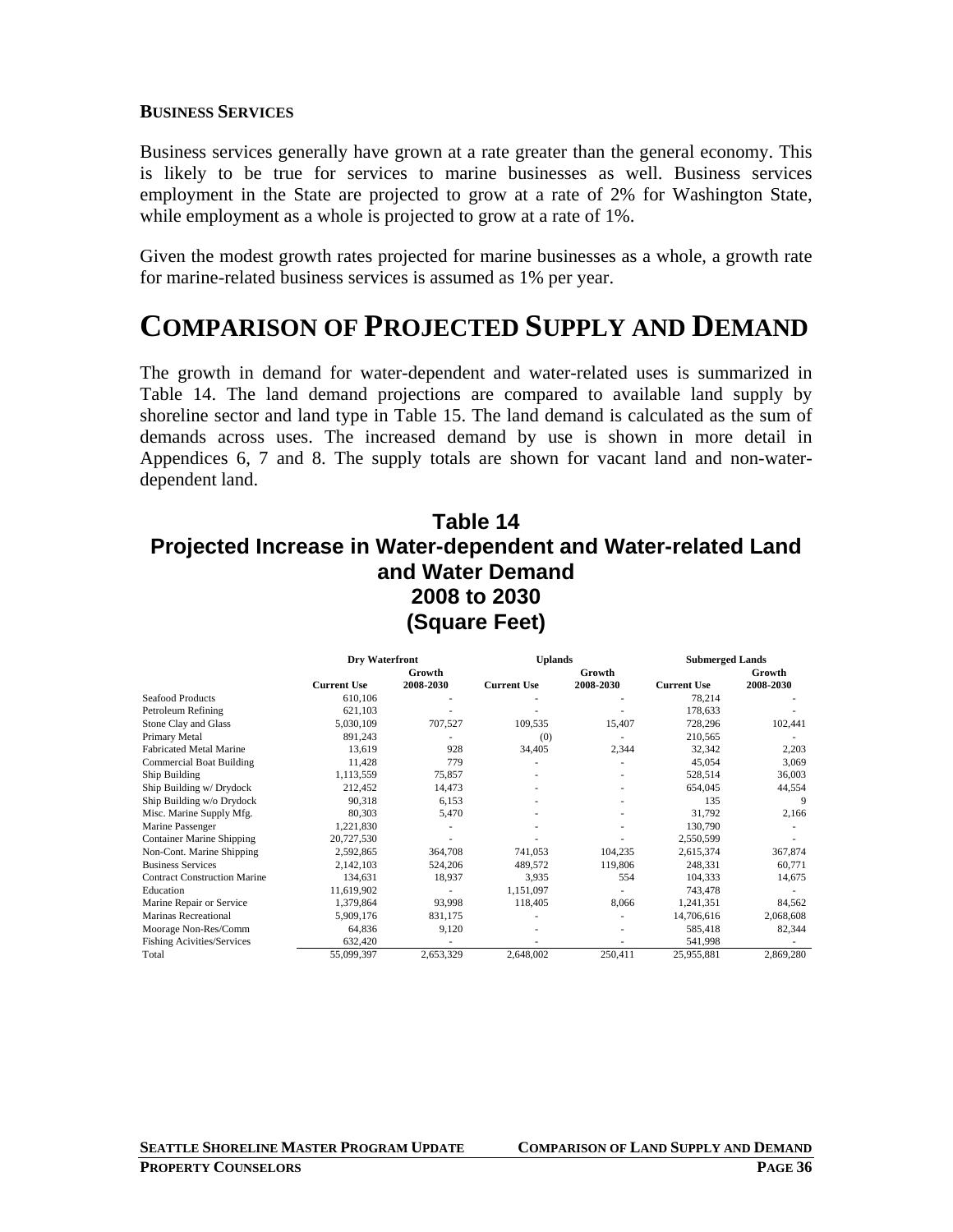## **Table 15 Comparison of Supply and Demand by Shoreline Sector 2008–2030 (Square Feet)**

|                                    | <b>Duwamish</b>          | <b>Ship Canal</b>                | <b>Lake Union</b>                       | <b>Portage Bay</b> | <b>All Zones</b> |
|------------------------------------|--------------------------|----------------------------------|-----------------------------------------|--------------------|------------------|
| <b>Primary Uses</b>                | Resources                | Recreational Marina              | Recreational Marina Recreational Marina |                    |                  |
|                                    | <b>Business Services</b> | <b>Business Services</b>         | Ship Building                           |                    |                  |
|                                    | Non Cont. Shipping       | Non Cont. Shipping               | Commercial Moorage                      |                    |                  |
|                                    | Recreational Marina      | Marine Repair                    | <b>Business Services</b>                |                    |                  |
|                                    | Ship Building            | Commercial Moorage Marine Repair |                                         |                    |                  |
| <b>Demand 2008 to 2030</b>         |                          |                                  |                                         |                    |                  |
| Dry Waterfront                     | 1,563,848                | 575,195                          | 169,590                                 | 38,289             | 2,653,329        |
| Uplands                            | 65,519                   | 50,378                           | 21,930                                  |                    | 250,411          |
| Submerged Lands                    | 303,706                  | 475,470                          | 453,920                                 | 165,265            | 2,869,280        |
| Total                              | 1,933,073                | 1,101,043                        | 645,440                                 | 203,554            | 5,773,020        |
| <b>Vacant Land</b>                 |                          |                                  |                                         |                    |                  |
| Dry Waterfront                     | 1,019,333                | 10,606                           | 3,082                                   | 17,660             | 2,996,408        |
| Uplands                            |                          | 31,834                           | 155,328                                 |                    | 2,295,270        |
| Submerged Lands                    | 2,077,832                | 6,116                            | 24,884                                  | 87,290             | 25,933,231       |
| Total                              | 3,097,165                | 48,556                           | 183,294                                 | 104,950            | 31,224,908       |
| <b>Non-Waterdependent Use Land</b> |                          |                                  |                                         |                    |                  |
| Dry Waterfront                     | 8,553,863                | 1,373,966                        | 624,785                                 | 444,178            | 37,263,653       |
| Uplands                            | 811,776                  | 2,201,909                        | 1,918,208                               | 1,132,666          | 22,554,890       |
| Submerged Lands                    | 416,359                  | 69,324                           | 1,091,770                               | 540,156            | 19,066,478       |
| Total                              | 9,781,998                | 3,645,199                        | 3,634,763                               | 2,117,000          | 78,885,021       |

The key findings of the comparison are the following:

- There are several areas in which the demand for land for water-dependent and water-related uses exceeds the amount of vacant land. In particular, the projected demand for total Dry Waterfront, Uplands and Submerged land in Ship Canal, Lake Union, and Portage Bay all greatly exceed the amount of total vacant land. The demand for Dry Waterfront land in the Duwamish also exceeds the amount of vacant land.
- While the total projected growth in demand for land and water in the shoreline zone of 5.8 million square feet is less than the total amount of vacant land and water, the demand in certain sections is not transferrable to other shoreline sections.
- There is far more land in non-water-dependent or water-related use than the projected increase in demand. However, it's not clear from the inventory, the extent to which the non-water-dependent or non-water-related uses are susceptible to change to alternative uses. In particular, it's not clear which of those lands could be acquired at an affordable price.
- Further, there are secondary uses on many waterfront sites that are not waterdependent or water-related. According to our interviews with representatives of selected marine businesses, 10% to 20% of the activity on many of their sites is non water-dependent or water-related. The land for these uses could be utilized if demand for the primary use justified expansion.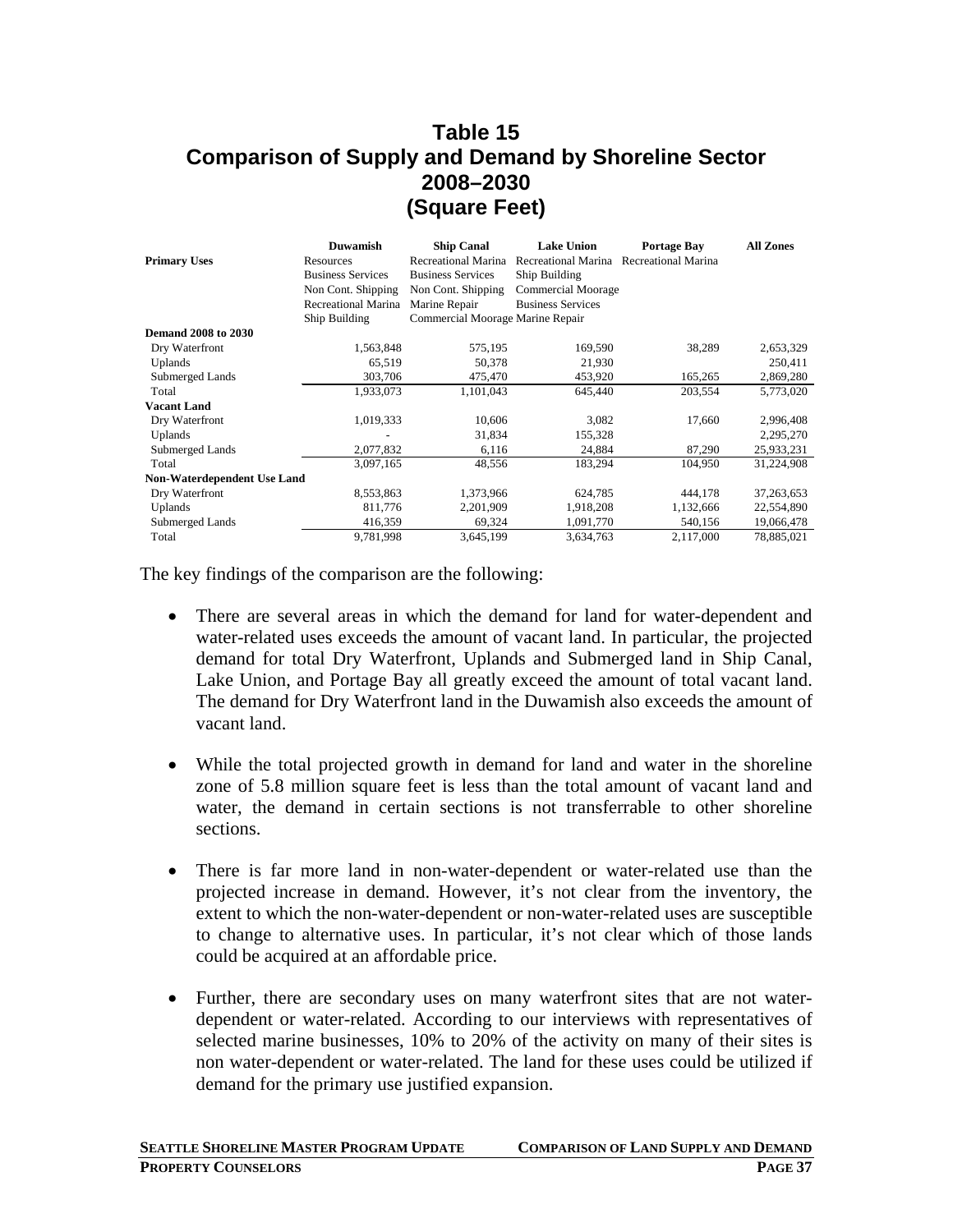- The individual vacant parcels may not be appropriate in size or offer required adjacencies to meet the needs of the water-dependent and water-related uses. For this reason, the amount of suitable vacant land is overstated.
- Finally, projected sea level rise could significantly reduce land supply for waterdependent/water-related businesses. Even in conservative projections, Harbor Island and portions of the Duwamish industrial area are likely to be inundated. Not only will this decrease the supply of land for potential expansion, it is likely to displace existing uses

There are additional issues that are difficult to incorporate explicitly into the supply and demand analysis but should be understood in preparing policies for the Master Plan update.

- 1. How does land price affect demand, and how do restrictions on use affect price?
- 2. How are the uses interrelated, and are there uses which are important to support the water-dependent and water-related uses?

Each of these questions is considered in the remainder of this section

#### **EFFECT OF LAND PRICES**

It's impossible to separate the concept of demand from price. By definition, demand represents a quantity at a specified price. The demand analysis in this study implicitly assumes that price levels are effectively unchanged over the forecast period. Land prices reflect pressures for competing uses. To what extent will these pressures affect the demand by water-dependent and water-related uses? The issue of industrial land price impacts was addressed in a report by Property Counselors on *Economic Impacts of Seattle Industrial Area Zoning Changes* in May 2008. The specific issue in that report was the impact of increased restrictions on commercial uses in industrial zones.

Previous analyses by City staff had documented a pattern of industrial land prices in Seattle that were generally stable from 1982 through 2000, with rapid increases thereafter. The analysis in the 2008 report focused on the period 1998 to early 2008. There were 65 industrial-zoned land sales (IG-1 and IG-2) in South Seattle and Interbay during this period, as reported by Co-Star. The average sale prices increased by 60% in IG-1 zones in South Seattle to approximately \$26.00 per square foot. There were too few sales to draw definitive conclusions in the Ballard/Interbay areas. Price increases were modest, although the average prices of Ballard/Interbay IG-2 lands are \$30.00 to \$45.00 per square foot. The small number of sales in IG-2 zones in South Seattle obscures any trends.

Ten specific sales were analyzed in Interbay and South Seattle during the period 2004 to 2008. Of the 10 sales, only one was based on an intended industrial use. Five sales were acquired for commercial purposes, with development plans vested. These sales were relatively older, but the land price per square foot was higher than the average sale price in the Seattle area.

| <b>SEATTLE SHORELINE MASTER PROGRAM UPDATE</b> | <b>COMPARISON OF LAND SUPPLY AND DEMAND</b> |
|------------------------------------------------|---------------------------------------------|
| <b>PROPERTY COUNSELORS</b>                     | <b>PAGE 38</b>                              |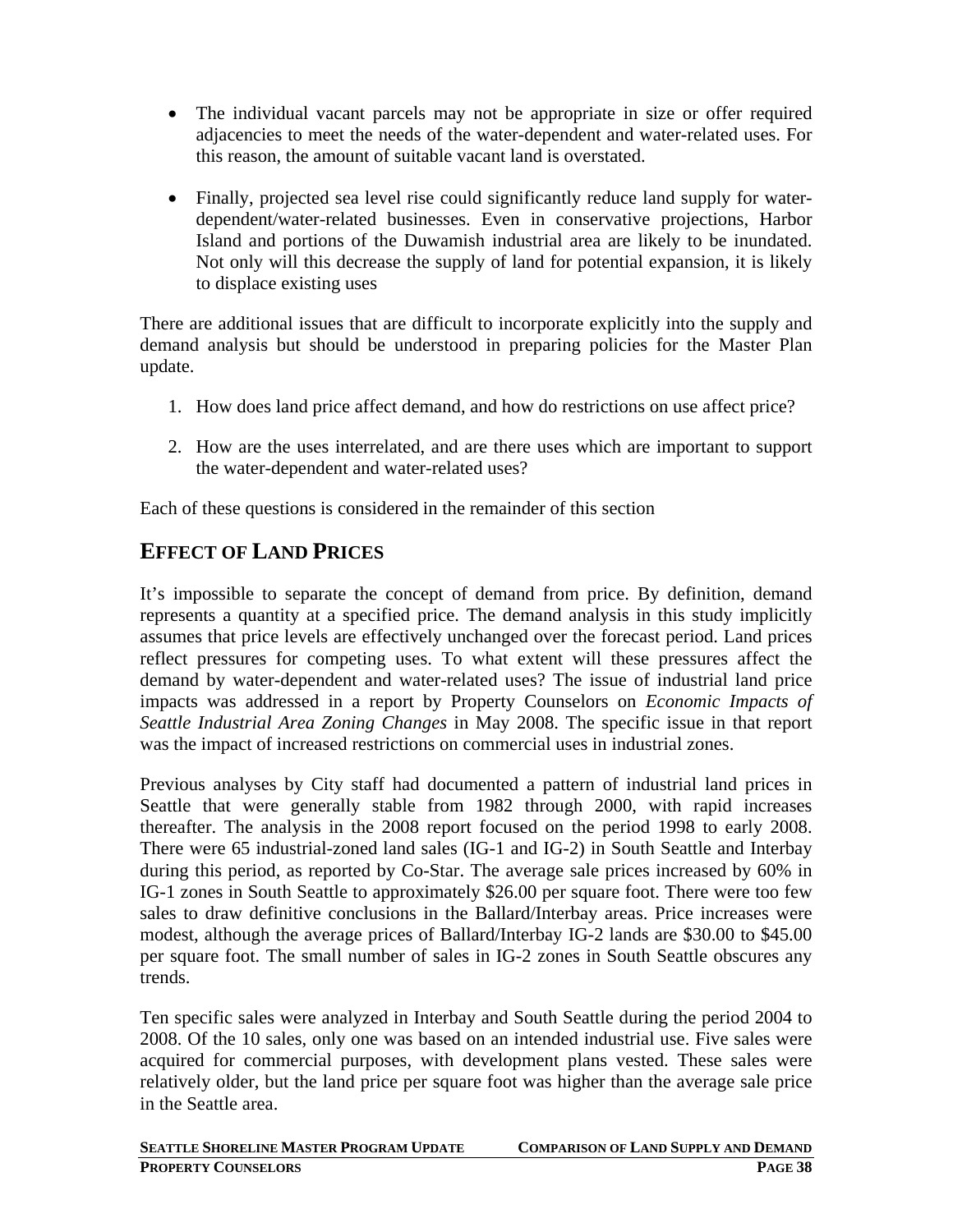These results are directly relevant to the current demand projections.

- 1. The growth in industrial land prices isn't particularly dramatic if only properties intended to be developed for industrial uses are considered.
- 2. The properties intended to include commercial uses, either because they were allowed outright or were vested, reflect higher prices related to the ability of some non-industrial uses to pay more.

For purposes of this study, the conclusions mean that:

- It's not unreasonable to make demand projections that assume stable prices, and
- Any changes in allowable uses could invalidate that assumption.

These findings are consistent with evidence from our interviews. Property owners expressed concern that restrictions on use have limited their ability to market their property. At the same time, businesses indicated that rents and taxes were jeopardizing their ability to remain profitable. Both arguments are true, as property owners and user businesses have economic interests that sometimes are in conflict. The strength of demand is relatively modest; not all underutilized properties meet the specific needs of expanding marine business; and property owners may find few potential tenants for their sites. At the same time, those businesses that are located on non-industrial zoned sites may well be experiencing pressures on rents.

## **MUTUALLY SUPPORTIVE USES**

Many people we interviewed talked about the importance of the marine business cluster, particularly in Ballard Interbay, but along the Duwamish as well. All the goods and services that a business might require are available in the nearby community. The fishing industry is centered in Ballard Interbay at least partly because of the local business infrastructure. If those goods and services weren't available, other port cities with lower land prices would become more attractive. While many of these businesses are not waterdependent or water-related, their location affects water-dependent and water-related businesses.

The interrelationship of these businesses is quantified in the Washington Input Output Model 2002. The supply chain for the Fishing Industry, Water Transportation and Ship and Boat Building were summarized in a report *Seattle's Maritime Cluster* prepared for Seattle Office of Economic Development by Paul Sommers of Seattle University in March 2009. The top 10 supply industries for each industry are shown in Table 16.

The largest purchases for the three activities combined are transportation services, petroleum products, financial services, and various products supplied by wholesalers.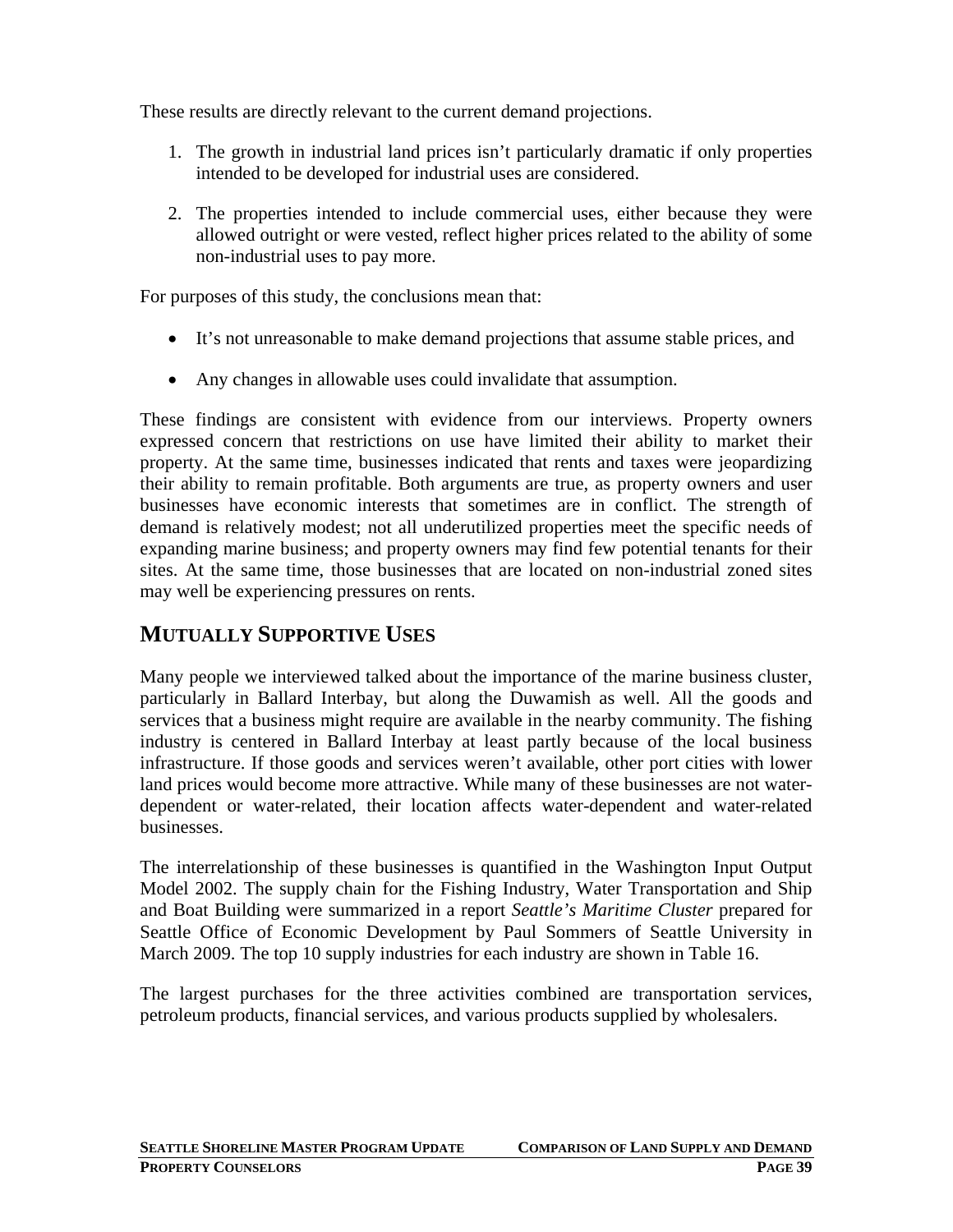#### **Table 16 Top 10 Supply Industries for Washington**

|                                                                | % of All         |
|----------------------------------------------------------------|------------------|
|                                                                | <b>Purchases</b> |
| <b>Supply Chain for the Fishing Industry</b>                   |                  |
| <b>Petroleum Products</b>                                      | 22.5%            |
| Construction                                                   | 17.6%            |
| Wholesale                                                      | 14.3%            |
| <b>Credit Intermediation and Related Activities</b>            | 9.5%             |
| Waste Management/Other, and Agriculture Services               | 4.5%             |
| <b>Truck Transportation</b>                                    | 4.3%             |
| Other Finance and Insurance                                    | 4.2%             |
| Ship and Boat Building                                         | 2.7%             |
| Legal/Accounting and Bookkeeping/Management Services           | 2.7%             |
| <b>Educational Services</b>                                    | 2.4%             |
| <b>Total</b>                                                   | 100.0%           |
| <b>Supply Chain for Water Transportation</b>                   |                  |
| Support Activities for Transportation, Warehousing and Storage | 20.4%            |
| <b>Other Transportation/Postal Offices</b>                     | 15.5%            |
| Other Finance and Insurance                                    | 13.0%            |
| Waste Management/Other, and Agriculture Services               | 11.8%            |
| Real Estate and Rental and Leasing                             | 8.7%             |
| <b>Administrative/Employment Support Services</b>              | 6.5%             |
| <b>Fabricated Metals</b>                                       | 4.6%             |
| Ship and Boat Building                                         | 3.7%             |
| Legal/Accounting and Bookkeeping/Management Services           | 3.5%             |
| Telecommunications                                             | 2.1%             |
| <b>Total</b>                                                   | 100.0%           |
| <b>Supply Chain for Ship and Boat Building</b>                 |                  |
| Wholesale                                                      | 14.3%            |
| Retail                                                         | 12.0%            |
| Legal/Accounting and Bookkeeping/Management Services           | 8.0%             |
| <b>Machinery Manufacturing</b>                                 | 7.3%             |
| <b>Credit Intermediation and Related Activities</b>            | 6.9%             |
| Waste Management/Other, and Agriculture Services               | 5.6%             |
| Construction                                                   | 5.4%             |
| <b>Administrative/Employment Support Services</b>              | 4.8%             |
| <b>Other Information</b>                                       | 4.5%             |
| Other Finance and Insurance                                    | 3.9%             |
| <b>Total</b>                                                   | 100.0%           |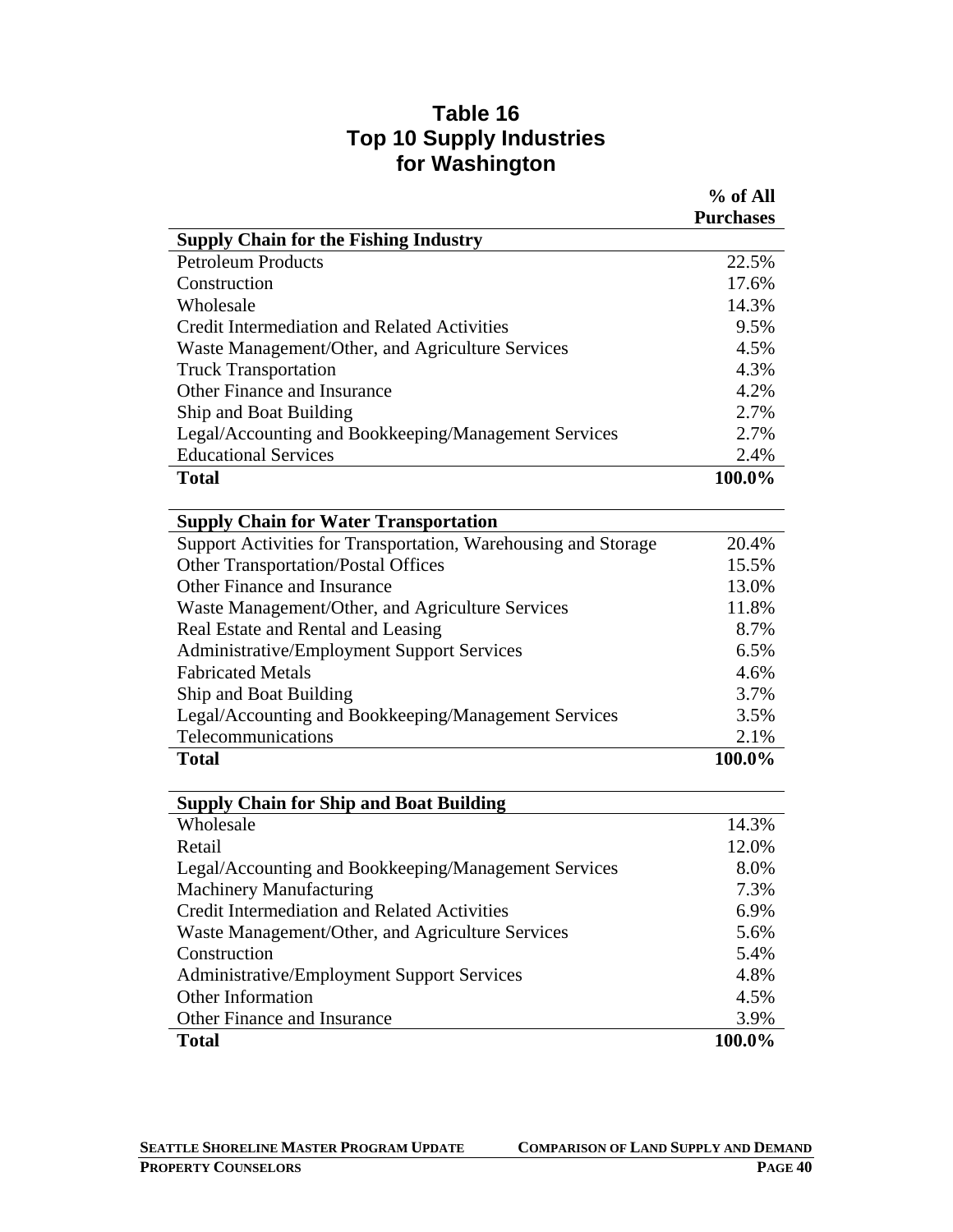These results match the responses we received in our interviews. More specifically, interviewees talked about the importance of:

Material Suppliers Repair Services Tugboats Crane Operators Grocery Suppliers Hardware Stores Yacht Brokers Restaurants Finance and Insurance Machine Shops Fuel Harbor Assistance Government Agencies Cold Storage

Land use policies that encourage these types of businesses to locate near the waterfront will benefit marine industries as a whole.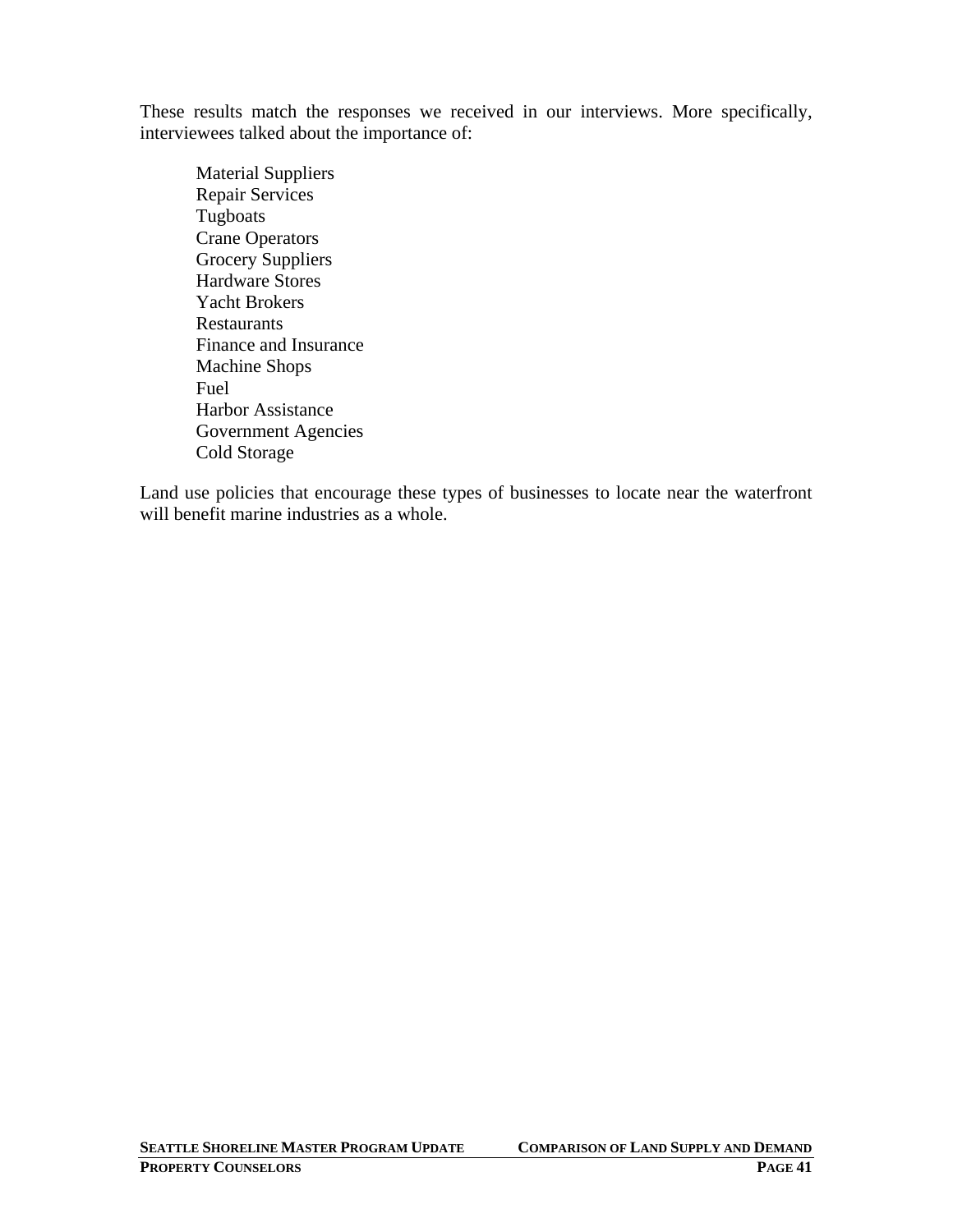# **FINDINGS AND RECOMMENDATIONS**

The analysis presented in the previous sections supports several key findings and associated recommendations.

# **CONCLUSIONS**

#### **1. Adequacy of Land Supply to Meet Future Demand for Water-Dependent and Water-Related Uses**

The amount of vacant submerged and dry waterfront land is greater in total than the projected increase in demand for the period 2008 to 2030. However, the comparison doesn't reflect three significant market realities:

- The vacant land may not be in the correct location to meet the needs of an expanding business.
- The vacant land may not be available at a supportable price.
- The vacant land may not match the size and condition requirements of potential users.

One hundred acres of land supply may not be enough to accommodate 100 acres of aggregate demand. Often, a market factor can be applied to increase the nominal demand to account for these factors. For example, a market factor of 1.25 would indicate that 125 acres of land supply would be required to meet 100 acres of aggregate demand.

#### **2. Adequacy of Land in Specific Geographic Areas**

While the vacant land supply appears adequate in total, it falls well short of projected demand in Duwamish, Lake Union, Portage Bay, and Ship Canal. The increased demand in Portage Bay and Lake Union is primarily related to recreational moorage. The increased demand in Duwamish is due to resource industries, marine shipping, and business services, while the increase in demand in the Ship Canal is due to recreational moorage, marine repairs, and business services. The geographic areas with vacant land generally aren't ideally suited to the growing uses, either because of lack of weather protection for recreational moorage, or the non-industrial character for resource uses and marine transportation.

In order for the increased demand to be met in these areas, existing non-water-dependent or water-related uses would have to be redeveloped. While there may be developed sites that are susceptible to redevelopment, economics generally won't support the replacement of a revenue-producing non-water-dependent use with a new waterdependent use, particularly one with special facility requirements.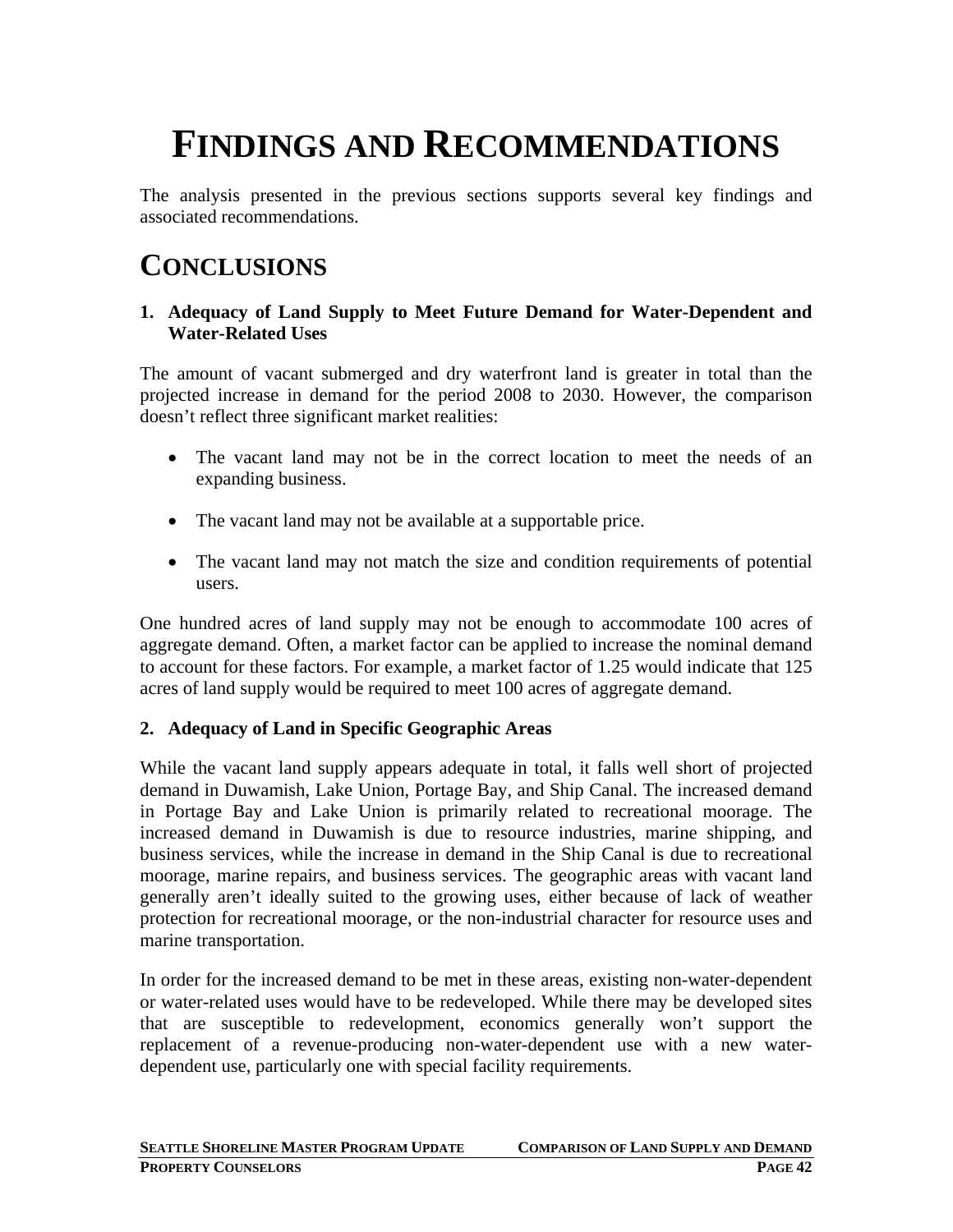#### **3. Conversion of Waterfront Sites to Non-Water-Dependent or Water-Related Uses**

Conversion of waterfront sites to non-water-dependent or water-related uses will exacerbate the deficit of land for water-dependent and water-related uses. However, there are non-water-dependent and non-water-related uses that are important to the local marine community. If those uses could be accommodated in addition to, but not in place of water-dependent and water-related uses, there would not be a loss of the dependent and related uses, and there would be benefits to the local economy.

#### **4. Restrictions on Uses**

Restrictions on permitted uses relieve pressure on water-dependent and water-related businesses in two ways: they reduce the competition for specific sites, and they reduce pressure for general land price increases. However, the subset of non-water-dependent and non-water-related uses that are an important part of the marine community could be treated differently.

#### **5. Assistance in Meeting Regulatory Requirements**

Development and operation in the waterfront environment is subject to review by a variety of regulatory agencies. In the course of our interviews, we spoke to several waterdependent users who were interested in expanding their businesses. The regulatory process is daunting with development approvals requiring five years or more. In a world where these users are already facing economic pressures, this outlook can discourage expansion of their uses. It's important that regulations that are intended to protect waterdependent and water-related uses not impede their ability to expand. While the City is just one of the jurisdictions with authority over the process, it should evaluate its role.

## **RECOMMENDATIONS**

- 1. The City should continue to restrict the development of non-water-dependent and water-related uses in the shoreline zones to assure that suitable dry and submerged lands are available for water-dependent and water-related uses.
- 2. Allow non-water-dependent and water-related uses that are important parts of the supply chain for marine businesses to locate within the shoreline zone, but not as a primary use.
- 3. Facilitate the expansion or development of water-dependent and water-related uses by reducing, wherever possible, the period necessary to secure permits.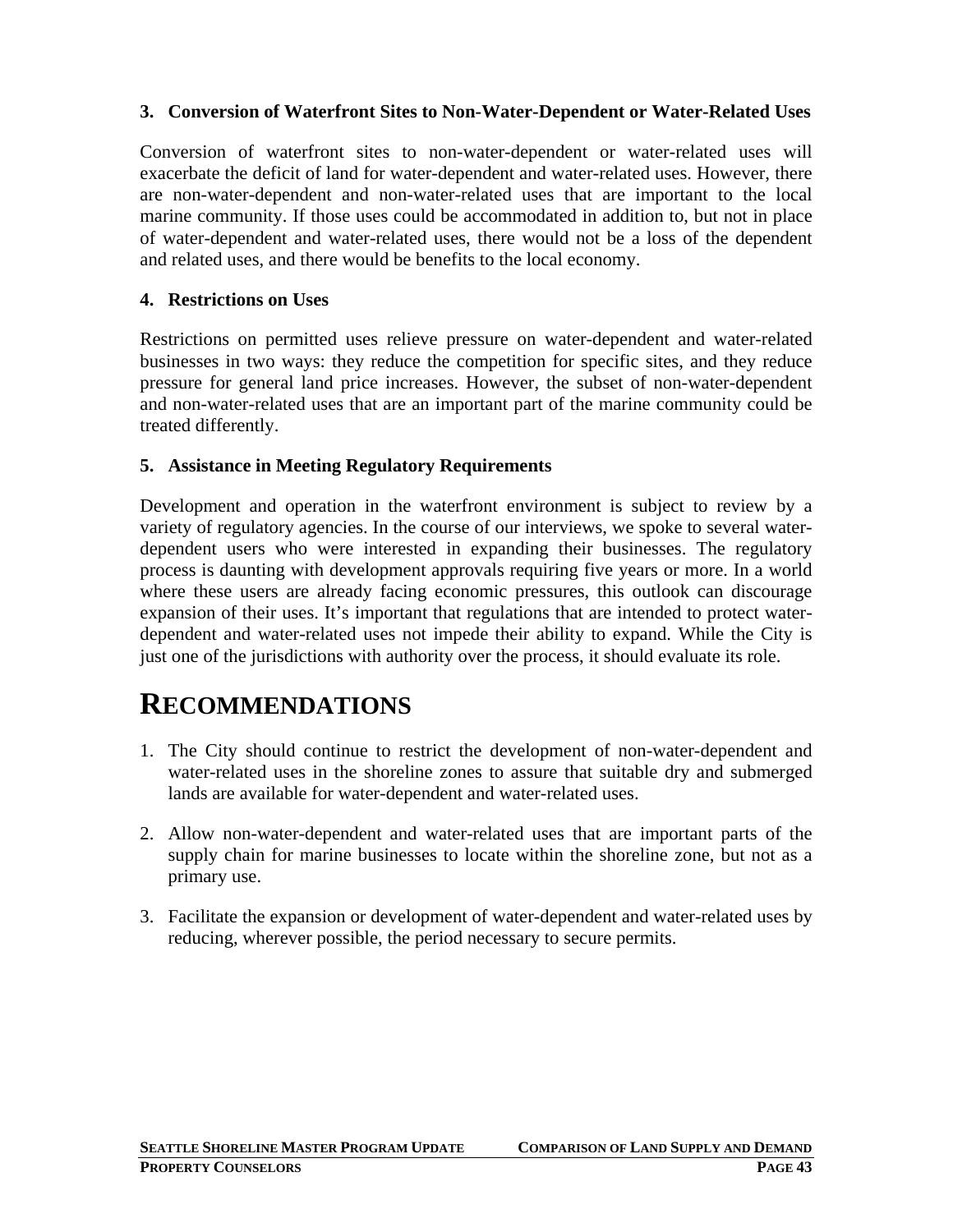# **APPENDICES**

Appendix 1. List of Persons Interviewed

- Appendix2. Summary of Supply by Type and Zone (Square Feet)
- Appendix 3. Current Use by Zone, Dry Waterfront (Square Feet)
- Appendix 4. Current Use by Zone, Uplands (Square Feet)
- Appendix 5. Current Use by Zone, Submerged Lands (Square Feet)
- Appendix 6. Projected Growth 2008-2030, Dry Waterfront (Square Feet)
- Appendix 7. Projected Growth 2008-2030, Uplands (Square Feet)
- Appendix 8. Projected Growth 2008-2030, Submerged Lands (Square Feet)
- Appendix 9. Demand Supply Comparison by Zone (Square Feet)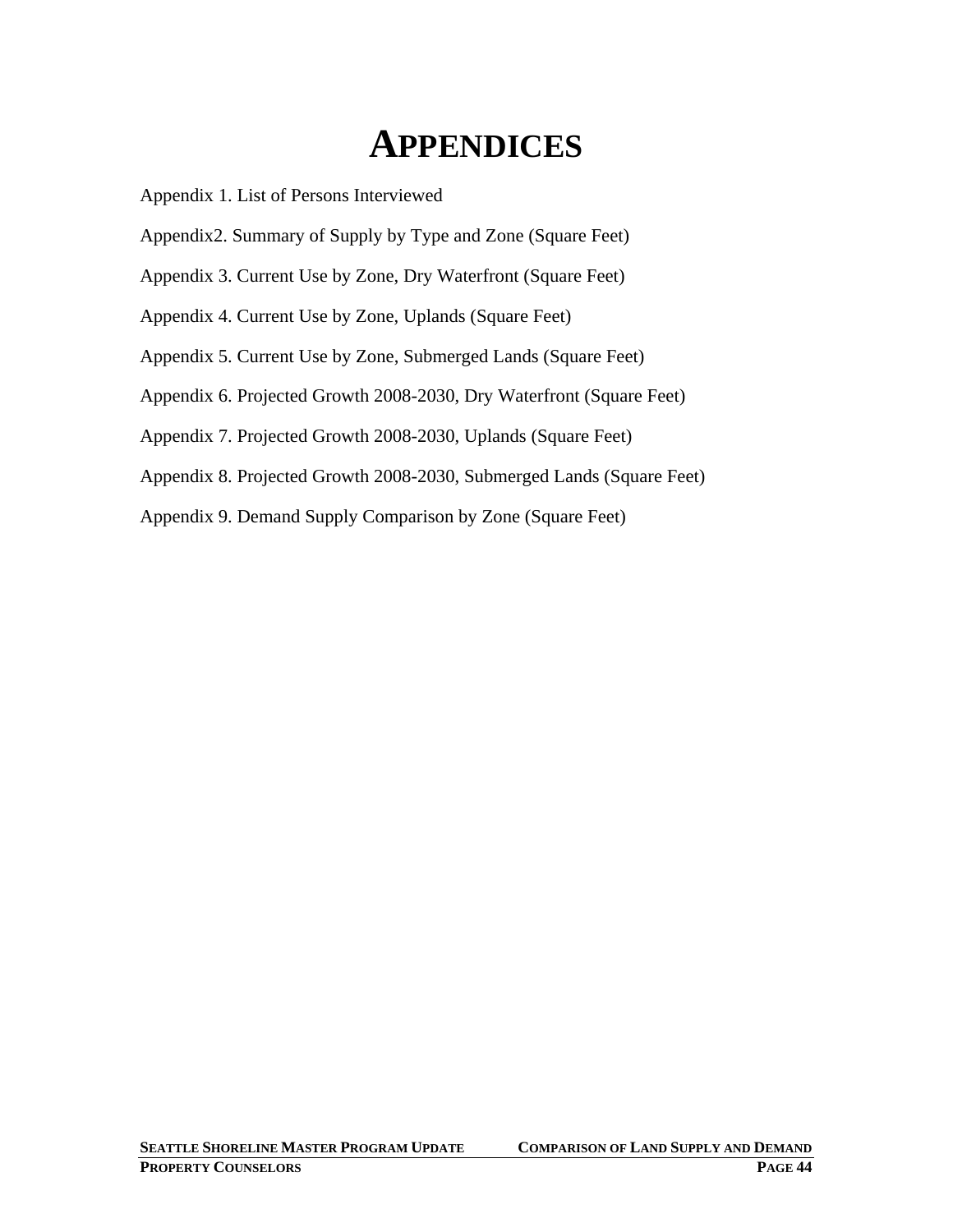# **APPENDIX 1: LIST OF PERSONS INTERVIEWED**

#### **Marine Terminal 1986 Intermodal**

#### Fishing/Fish Processing/Cold Storage

## **Shipbuilding/Repair**

Andy Stevens Foss Shipyard Ron Pauley Stabbert Yacht **Ship Supply/Service** 

#### **Harbor Services**

| ише тегишан                       |                               | THIEI HIUUAI                     |                               |  |  |  |  |  |  |
|-----------------------------------|-------------------------------|----------------------------------|-------------------------------|--|--|--|--|--|--|
| Eric Hanson                       | Port of Seattle               | Steve Stivala                    | McMillan Piper                |  |  |  |  |  |  |
| Peter/Elliot Strong               | <b>Coastal Transport</b>      | Art Scheuneman                   | Northwest Container           |  |  |  |  |  |  |
| <b>Barry Hachler</b>              | Northland Barge               | Kent Christopher                 | Western Ports Transp.         |  |  |  |  |  |  |
| hing/Fish Processing/Cold Storage |                               | Con Global<br><b>Jimmy Banks</b> |                               |  |  |  |  |  |  |
| <b>Bob Alverson</b>               | <b>Fishing Vessels Owners</b> | <b>Construction/Resources</b>    |                               |  |  |  |  |  |  |
| <b>Tony Ross</b>                  | Ocean Beauty                  | Mike Shaw                        | <b>General Construction</b>   |  |  |  |  |  |  |
| Jim McManus                       | <b>Trident Seafood</b>        | Pat McGarry                      | <b>Manson Construction</b>    |  |  |  |  |  |  |
| Jan Jacobs                        | American Seafood              | <b>Passenger Terminal</b>        |                               |  |  |  |  |  |  |
| Chris Swason                      | <b>Aleutian Spray</b>         | Kevin Clark                      | Argosy Cruise                 |  |  |  |  |  |  |
| Kim Suelzle                       | City Ice                      | Marie Fritz                      | Port of Seattle               |  |  |  |  |  |  |
| pbuilding/Repair                  |                               | <b>Recreational Moorage</b>      |                               |  |  |  |  |  |  |
| Carl Miller                       | Miller and Miller             | Greg Youell                      | <b>Hidden Harbor Yachts</b>   |  |  |  |  |  |  |
| Peter Proctor                     | <b>Jensen Motor Boat</b>      | <b>Chuck Draper</b>              | Salmon Bay Marina             |  |  |  |  |  |  |
| <b>Brian Thomas</b>               | Kvichak Marine                | <b>Brooke Stabbert</b>           | Salmon Bay Marine Ctr.        |  |  |  |  |  |  |
| Paul Torrey                       | Todd Pacific Shipyard         | <b>Martin Nelson</b>             | Marina Mart                   |  |  |  |  |  |  |
| Doug Dixon                        | Pacific Fisherman             | <b>Jake Beattie</b>              | Ctr. For Wooden Boats         |  |  |  |  |  |  |
| Jim Francis                       | Lake Union Drydock            | <b>Commercial Vessel Moorage</b> |                               |  |  |  |  |  |  |
| <b>Andy Stevens</b>               | Foss Shipyard                 | Jim Ferguson                     | Ferguson Terminal             |  |  |  |  |  |  |
| <b>Ron Pauley</b>                 | <b>Stabbert Yacht</b>         | <b>Scott Pattison</b>            | Port of Seattle               |  |  |  |  |  |  |
| ip Supply/Service                 |                               | Kenny Lyles                      | Port of Seattle               |  |  |  |  |  |  |
| Warren Aakervik                   | <b>Ballard Oil</b>            | Brian Jacobson                   | <b>Jacobson Terminals</b>     |  |  |  |  |  |  |
| Tom Delius/                       | Seattle Marine Supply         | <b>Institutional</b>             |                               |  |  |  |  |  |  |
| Larry Repman                      | Northern Lights               | Jan Arntz                        | Univ. of Washington           |  |  |  |  |  |  |
| rbor Services                     |                               | <b>Other</b>                     |                               |  |  |  |  |  |  |
| <b>Rick Shrewsbury</b>            | <b>Western Towboat</b>        | Marty Oppenheimer                | <b>Friends of Street Ends</b> |  |  |  |  |  |  |
| Jim Reidell                       | <b>NRC</b> Environmental      | <b>Bob Allison</b>               | <b>Property Owner</b>         |  |  |  |  |  |  |
| Dave Hill                         | <b>Foss Maritime</b>          | Cyrilla Cook                     | People for Puget Sound        |  |  |  |  |  |  |
| Margie Freeman                    | Fremont Tugboat               | Vince O'Halloran                 | Sailor's Union of Pacific     |  |  |  |  |  |  |
| <b>Brad Roberson</b>              | Rainier Petroleum             | Bob Bowman, et al.               | Floating Homes Assoc.         |  |  |  |  |  |  |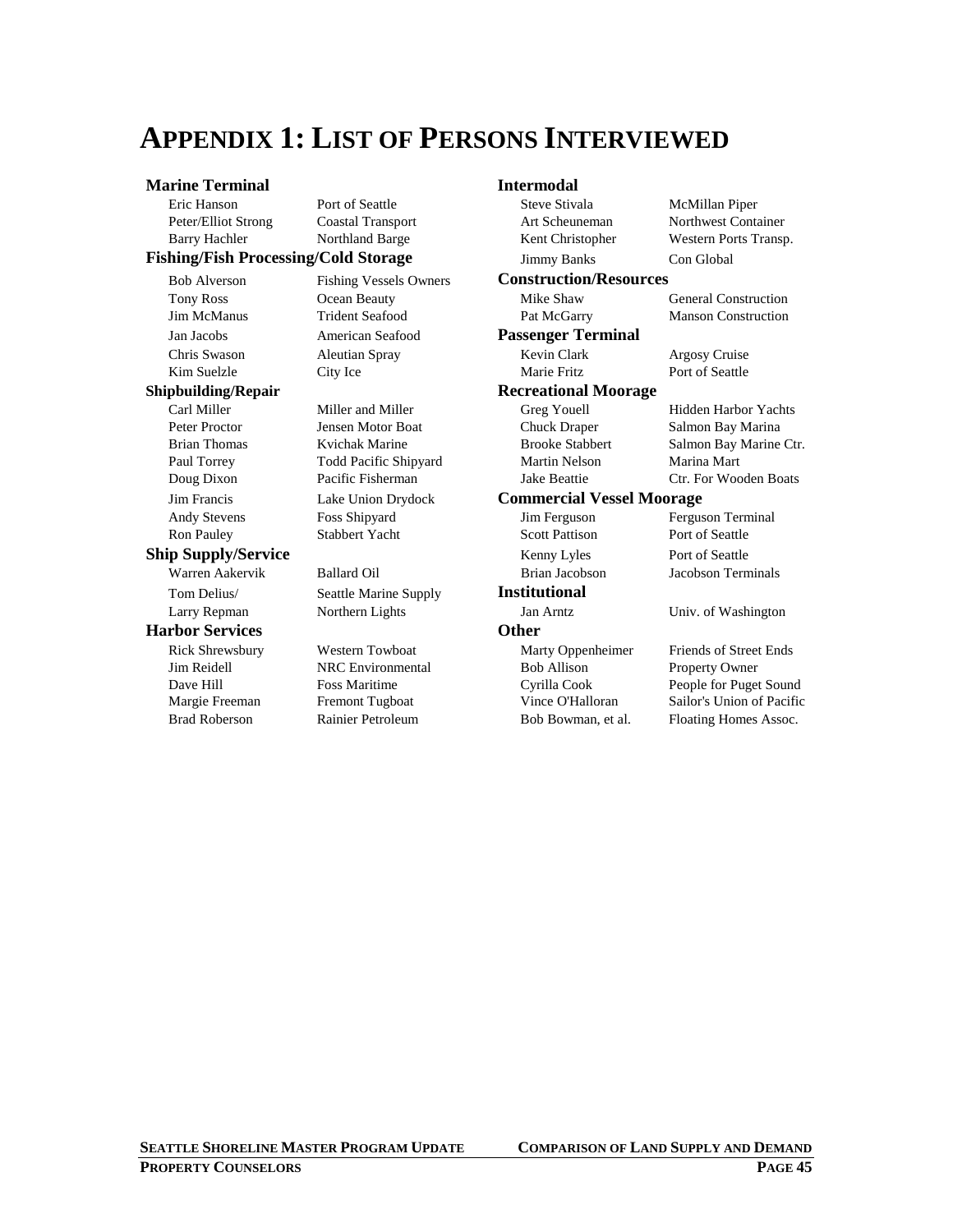# **APPENDIX 2. SUMMARY OF SUPPLY BY TYPE AND ZONE (SQUARE FEET)**

| Dry Waterfront              | Central<br>Watefront | Duwamish   | <b>Elliott Bay 1</b>     |                          | Elliott Bay 2 Elliott Bay 3 Green Lake |                          | <b>Lake Union</b>        | Lake<br>Washington       | <b>Portage Bay</b>       | <b>Puget Sound</b><br><b>Central</b> | <b>Puget Sound</b><br><b>North</b> | <b>Puget Sound</b><br>South | Shilshole                | <b>Ship Canal</b>        | <b>Grand Total</b> |
|-----------------------------|----------------------|------------|--------------------------|--------------------------|----------------------------------------|--------------------------|--------------------------|--------------------------|--------------------------|--------------------------------------|------------------------------------|-----------------------------|--------------------------|--------------------------|--------------------|
| Water Dependent             | 112,985              | 22,319,984 | 1,857,872                | 4,082,470                | 141,153                                |                          | 1,718,359                | 14,974,553               | 2,280,276                | 400,243                              |                                    | 78,936                      | 691,653                  | 6,053,093                | 54,711,577         |
| Water Related               |                      | 8,341,801  |                          |                          |                                        |                          | 21,671                   | $\sim$                   |                          |                                      |                                    |                             | 50,655                   | 108,496                  | 8,522,623          |
| Water Enjoyment             |                      |            | $\sim$                   |                          |                                        |                          | $\overline{\phantom{a}}$ |                          | $\overline{\phantom{a}}$ |                                      |                                    |                             | $\overline{\phantom{a}}$ | $\overline{\phantom{a}}$ |                    |
| Park                        |                      | 1,206,242  | 328,669                  |                          | $\overline{\phantom{a}}$               | 2,920,533                | 874,590                  | 28,580,971               | 769,434                  | 14,313,243                           | 990,845                            | 6,050,005                   | $\overline{\phantom{a}}$ | 282,441                  | 56,316,973         |
| Floating Home               |                      | $\sim$     | $\sim$                   |                          | ٠                                      |                          | 17,871                   |                          | 157,220                  |                                      | $\overline{\phantom{a}}$           |                             | $\sim$                   | 441                      | 175,532            |
| Non WD                      | 19,609               | 8,553,863  | 1,350,447                | 110,531                  | 68,041                                 |                          | 606,914                  | 13,273,919               | 286,958                  | 3,876,487                            | 1,857,557                          | 4,863,285                   | 846,984                  | 1,373,525                | 37,088,120         |
| Vacant                      |                      | 1,019,333  | 77,996                   | $\sim$                   | 1,941                                  |                          | 3,082                    | 843,989                  | 17,660                   | 580,341                              | 35,880                             | 383,955                     | 21,626                   | 10,606                   | 2,996,409          |
| Total                       | 132,594              | 41,441,223 | 3,614,984                | 4,193,001                | 211,135                                | 2,920,533                | 3,242,487                | 57,673,432               | 3,511,548                | 19,170,314                           | 2,884,282                          | 11,376,181                  | 1,610,918                | 7,828,602                | 159,811,234        |
| <b>Uplands</b>              |                      |            |                          |                          |                                        |                          |                          |                          |                          |                                      |                                    |                             |                          |                          |                    |
| Water Dependent             |                      | 27,257     | 741,053                  |                          |                                        |                          | 78,761                   | 346,234                  | $\overline{\phantom{a}}$ |                                      |                                    |                             |                          | 22,811                   | 1,216,116          |
| Water Related               |                      | 158,147    | $\overline{\phantom{a}}$ |                          |                                        |                          | 39,989                   |                          | 8,292                    |                                      |                                    |                             | 3,481                    | 383,064                  | 592,973            |
| Water Enjoyment             |                      | $\sim$     |                          |                          |                                        |                          | $\overline{\phantom{a}}$ |                          | $\overline{\phantom{a}}$ |                                      |                                    |                             | $\overline{\phantom{a}}$ | $\sim$                   |                    |
| Park                        | 78,213               | 104,972    | 122,198                  |                          | 43,098                                 | 4,086,315                | 256,190                  | 2,620,122                |                          | 546,259                              | 7,448,717                          | 1,022,775                   | 216,689                  | 6,531                    | 16,552,079         |
| Floating Home               |                      | $\sim$     | $\overline{\phantom{a}}$ | $\sim$                   | $\overline{\phantom{a}}$               |                          | $\sim$                   |                          | 5.500                    | $\sim$                               | $\overline{\phantom{a}}$           | $\sim$                      | $\overline{\phantom{a}}$ | $\overline{a}$           | 5,500              |
| Non WD                      | 810,304              | 811,776    | 437,892                  | 11,844                   | 131,865                                | 355,124                  | 1,918,208                | 7,195,426                | 1,127,166                | 459,917                              | 2,642,214                          | 2,873,532                   | 1,572,214                | 2,201,909                | 22,549,391         |
| Vacant                      |                      | $\sim$     | 93,947                   | $\sim$                   | 18,372                                 | $\sim$                   | 155,328                  | 555,846                  | $\sim$                   | 115,077                              | 862,635                            | 443,119                     | 19,112                   | 31,834                   | 2,295,270          |
| Total                       | 888,517              | 1,102,152  | 1,395,090                | 11,844                   | 193,335                                | 4,441,439                | 2,448,476                | 10,717,628               | 1.140.958                | 1,121,253                            | 10,953,566                         | 4,339,426                   | 1,811,496                | 2,646,149                | 43,211,329         |
| <b>Submerged Lands</b>      |                      |            |                          |                          |                                        |                          |                          |                          |                          |                                      |                                    |                             |                          |                          |                    |
| Water Dependent             | 1,251,374            | 3,798,742  | 2,943,085                | 674,896                  | 218,882                                |                          | 4,380,802                | 2,868,867                | 1,527,315                | 2,965,137                            |                                    | 374,043                     | 3,639,967                | 4,610,531                | 29,253,641         |
| Water Related               |                      | 1,161,924  |                          |                          |                                        |                          | 66,962                   |                          |                          |                                      |                                    |                             |                          | 11,085                   | 1,239,971          |
| Water Enjoyment             | $\sim$               | $\sim$     |                          |                          | ٠                                      |                          | $\sim$                   |                          | $\overline{\phantom{a}}$ |                                      |                                    |                             | $\sim$                   | $\sim$                   |                    |
| Park                        | 189,416              | 2,709,247  | 38,848                   |                          | $\overline{\phantom{a}}$               | 504                      | 153,857                  | 8,774,164                | 501,299                  | 14,306,334                           | 2,064,473                          | 6,708,810                   | 353,073                  | 65,072                   | 35,865,097         |
| Floating Home               | $\sim$               | $\sim$     | $\sim$                   | $\overline{\phantom{a}}$ | $\sim$                                 |                          | 726,513                  | $\sim$                   | 385,956                  | $\sim$                               | $\sim$                             |                             | $\sim$                   | 10,164                   | 1,122,633          |
| Non WD                      | 564,988              | 416.359    | 14,725                   | 326,356                  | 20,958                                 |                          | 365,257                  | 7,323,015                | 154,200                  | 562,742                              | 584,135                            | 7,213,898                   | 338,052                  | 59,160                   | 17,943,845         |
| Vacant                      | 415,647              | 2,077,832  | 1,079,430                | $\sim$                   | 665,244                                |                          | 24,884                   | 750,217                  | 87,290                   | 9,212,047                            | 3,910,027                          | 6,362,535                   | 1,341,961                | 6,116                    | 25,933,230         |
| Total                       | 2,421,425            | 10,164,104 | 4,076,088                | 1.001.252                | 905,084                                | 504                      | 5,718,275                | 19,716,263               | 2,656,060                | 27,046,260                           | 6,558,635                          | 20,659,286                  | 5,673,053                | 4,762,128                | 111,358,417        |
| <b>Total Land and Water</b> |                      |            |                          |                          |                                        |                          |                          |                          |                          |                                      |                                    |                             |                          |                          |                    |
| Water Dependent             | 1,364,359            | 26,145,983 | 5,542,010                | 4,757,367                | 360,036                                |                          | 6,177,922                | 18,189,654               | 3,807,591                | 3,365,379                            |                                    | 452,980                     | 4,331,620                | 10,686,435               | 85,181,336         |
| Water Related               |                      | 9,661,871  | $\overline{\phantom{a}}$ | $\overline{\phantom{a}}$ | $\overline{\phantom{a}}$               | $\overline{\phantom{a}}$ | 128,622                  | $\overline{\phantom{a}}$ | 8,292                    |                                      |                                    | $\overline{\phantom{a}}$    | 54,136                   | 502,645                  | 10,355,566         |
| Water Enjoyment             | $\sim$               | $\sim$     | $\sim$                   |                          | $\overline{\phantom{a}}$               | $\sim$                   |                          | $\overline{\phantom{a}}$ | $\overline{\phantom{a}}$ |                                      |                                    | $\overline{\phantom{a}}$    | $\overline{\phantom{a}}$ | $\sim$                   |                    |
| Park                        | 267,629              | 4,020,461  | 489,716                  | $\sim$                   | 43,098                                 | 7,007,352                | 1,284,638                | 39,975,257               | 1,270,734                | 29,165,836                           | 10,504,036                         | 13,781,591                  | 569,761                  | 354,044                  | 108,734,153        |
| Floating Home               |                      | $\sim$     | $\overline{\phantom{a}}$ | $\sim$                   | $\sim$                                 | $\sim$                   | 744,384                  |                          | 548,676                  | $\sim$                               | $\sim$                             | $\overline{\phantom{a}}$    | $\sim$                   | 10,605                   | 1,303,665          |
| Non WD                      | 1,394,900            | 9,781,998  | 1,803,065                | 448,732                  | 220,864                                | 355,124                  | 2,890,379                | 27,792,360               | 1,568,324                | 4,899,147                            | 5,083,906                          | 14,950,715                  | 2,757,250                | 3,634,594                | 77,581,358         |
| Vacant                      | 415,647              | 3,097,165  | 1,251,373                | $\sim$                   | 685,557                                |                          | 183,294                  | 2,150,052                | 104.950                  | 9,907,465                            | 4,808,542                          | 7,189,608                   | 1.382,699                | 48,556                   | 31,224,908         |
| Total                       | 3,442,535            | 52,707,478 | 9,086,164                | 5,206,099                | 1,309,555                              | 7,362,476                | 11,409,239               | 88,107,323               | 7,308,567                | 47,337,827                           | 20,396,484                         | 36,374,894                  | 9,095,466                | 15,236,879               | 314,380,986        |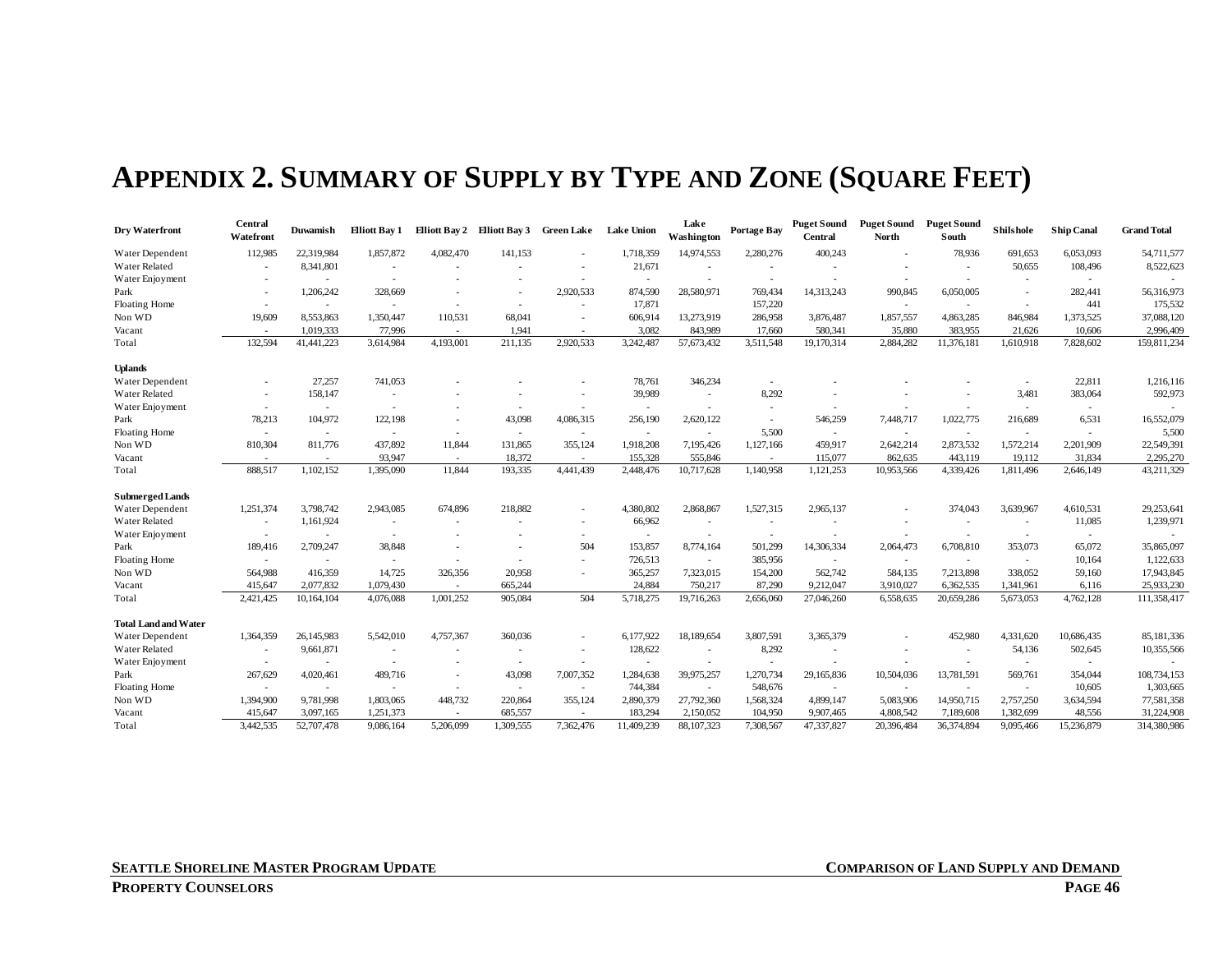## **APPENDIX 3: CURRENT USE BY ZONE, DRY WATERFRONT (SQUARE FEET)**

|                                   |                          |            |                          |                                     |     |                   |                              |                          |           | Puget                    | Puget        | Puget |           |                          |                        |
|-----------------------------------|--------------------------|------------|--------------------------|-------------------------------------|-----|-------------------|------------------------------|--------------------------|-----------|--------------------------|--------------|-------|-----------|--------------------------|------------------------|
|                                   | Central                  |            |                          | Elliott Bay Elliott Bay Elliott Bay |     |                   |                              | Lake                     | Portage   | Sound                    | Sound        | Sound |           |                          |                        |
|                                   | Waterfront               | Duwamish   |                          |                                     | 3   | <b>Green Lake</b> | <b>Lake Union Washington</b> |                          | Bay       | Central                  | <b>North</b> | South | Shilshole |                          | Ship Canal Grand Total |
| Seafood Products 20               |                          | 52,628     |                          |                                     |     |                   | 48,204                       |                          |           |                          |              |       |           | 509,274                  | 610,106                |
| Petroleum Refining 29             |                          | 621,103    |                          |                                     |     |                   |                              |                          |           |                          |              |       |           |                          | 621,103                |
| Stone Clay and Glass 32           |                          | 4,882,748  |                          |                                     |     |                   |                              |                          |           |                          |              |       |           | 147,361                  | 5,030,109              |
| Primary Metal 33                  |                          | 891,243    |                          |                                     |     |                   |                              |                          |           |                          |              |       |           |                          | 891,243                |
| Fabricated Metal Marine 34.1      |                          |            |                          |                                     |     |                   |                              |                          | 13,619    |                          |              |       |           |                          | 13,619                 |
| Commercial Boat Building 37       |                          |            |                          |                                     |     |                   |                              |                          |           |                          |              |       |           | 11,428                   | 11,428                 |
| Ship Building 38                  | $\overline{\phantom{a}}$ | 1,113,559  |                          |                                     |     |                   |                              |                          |           |                          |              |       |           | $\overline{\phantom{a}}$ | 1,113,559              |
| Ship Building w/ Drydock 38.1     |                          |            |                          |                                     |     | $\sim$            | 116,033                      | $\overline{\phantom{a}}$ |           |                          |              |       |           | 96,419                   | 212,452                |
| Ship Building w/o Drydock 38.2    |                          |            |                          |                                     |     |                   |                              |                          |           |                          |              |       |           | 90,318                   | 90,318                 |
| Misc. Marine Supply Mfg. 39.1     |                          | 4,463      |                          |                                     |     |                   |                              |                          |           |                          |              |       |           | 75,839                   | 80,303                 |
| Marine Passenger 44               | $\overline{\phantom{a}}$ | 1,221,830  | $\overline{\phantom{a}}$ |                                     |     |                   |                              |                          |           |                          |              |       |           |                          | 1,221,830              |
| Container Marine Shipping 50.1    | $\overline{\phantom{a}}$ | 16,615,415 | $\blacksquare$           | 4,082,470                           |     |                   |                              |                          |           |                          |              |       |           | 29,644                   | 20,727,530             |
| Non-Cont. Marine Shipping 50.2    |                          | .866,431   | 535,612                  |                                     |     |                   |                              |                          |           |                          |              |       |           | 190,821                  | 2,592,865              |
| Business Services 63              |                          | .827,231   |                          |                                     |     |                   | 13,666                       |                          |           |                          |              |       |           | 301,206                  | 2,142,103              |
| Contract Construction Marine 66.1 |                          | 60,519     |                          |                                     |     |                   |                              |                          |           |                          |              |       |           | 74,112                   | 134,631                |
| Education 68                      |                          |            |                          |                                     |     |                   | 5,344                        | 9,686,735                | 1,850,376 |                          |              |       |           | 77,447                   | 1,619,902              |
| Marine Repair or Service 70       |                          | 429,959    |                          |                                     |     | $\sim$            | 102,314                      |                          |           |                          |              |       |           | 847,592                  | 1,379,864              |
| Marinas Recreational 77           | 99,597                   | 379,677    |                          |                                     | 263 |                   | 1,048,848                    | 451,008                  | 265,620   | 400,243                  |              |       | 691,653   | 2,572,266                | 5,909,176              |
| Moorage Non-Res/Comm 78           |                          |            |                          |                                     |     |                   | 27,316                       | $\overline{\phantom{a}}$ |           |                          |              |       |           | 37,520                   | 64,836                 |
| Fishing Acivities/Services 84     |                          | 83,279     |                          |                                     |     |                   | 21,471                       | $\overline{\phantom{a}}$ |           | $\overline{\phantom{a}}$ |              |       |           | 527,670                  | 632,420                |
| Total                             | 99,597                   | 30,050,086 | 535,612                  | 4,082,470                           | 263 |                   | 1,383,196                    | 10,137,743               | 2,129,615 | 400,243                  |              |       | 691,653   | 5,588,917                | 55,099,397             |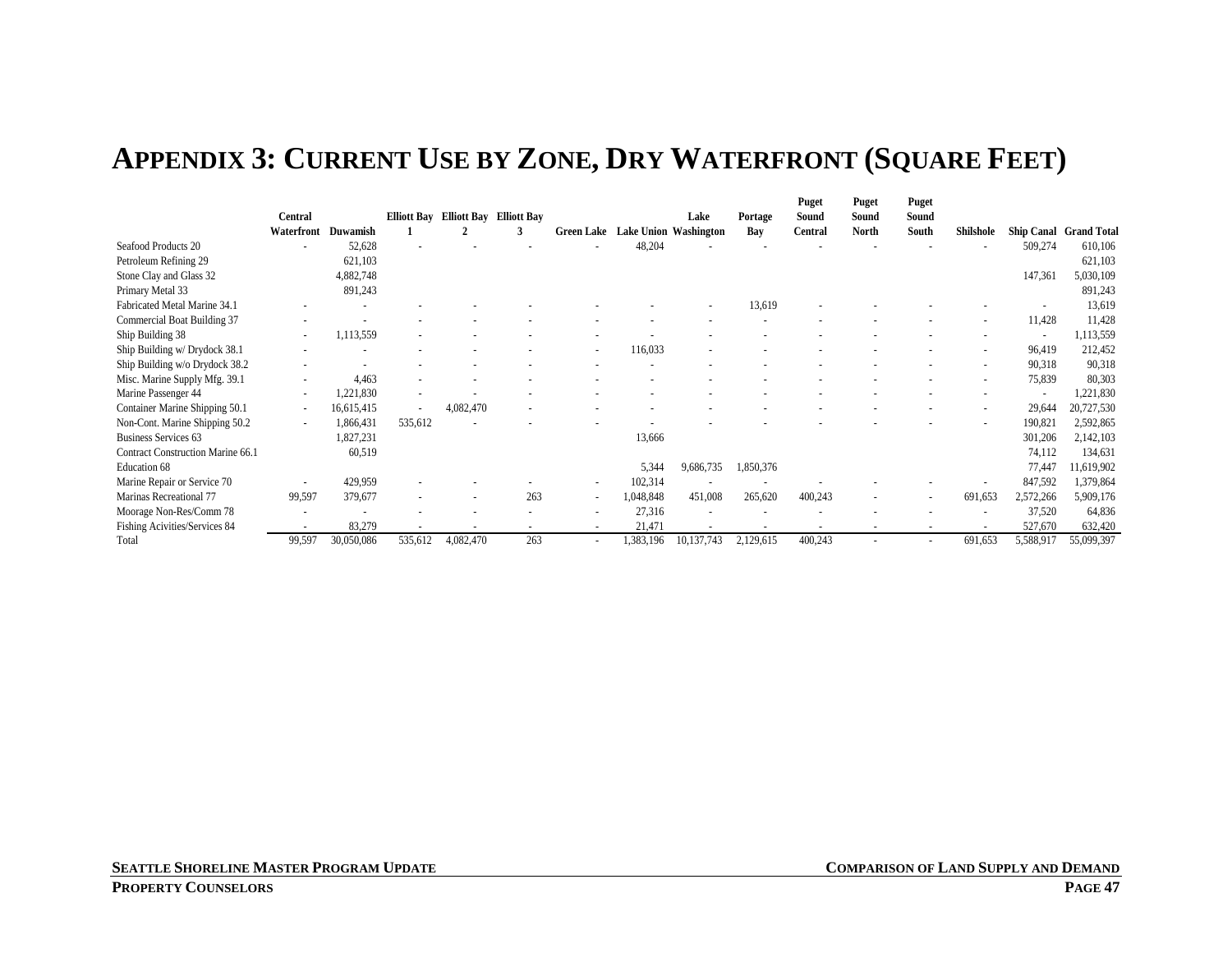# **APPENDIX 4. CURRENT USE BY ZONE, UPLANDS (SQUARE FEET)**

|                                   | Central                  |         |         |                                                                                                 |  |  |                          | Lake                     |         |         | <b>Puget Sound Puget Sound Puget Sound</b> |       |           |         |                        |
|-----------------------------------|--------------------------|---------|---------|-------------------------------------------------------------------------------------------------|--|--|--------------------------|--------------------------|---------|---------|--------------------------------------------|-------|-----------|---------|------------------------|
|                                   | Waterfront               |         |         | Duwamish Elliott Bay 1 Elliott Bay 2 Elliott Bay 3 Green Lake Lake Union Washington Portage Bay |  |  |                          |                          |         | Central | <b>North</b>                               | South | Shilshole |         | Ship Canal Grand Total |
| Seafood Products 20               |                          |         |         |                                                                                                 |  |  |                          |                          |         |         |                                            |       |           |         |                        |
| Petroleum Refining 29             |                          |         |         |                                                                                                 |  |  |                          |                          |         |         |                                            |       |           |         |                        |
| Stone Clay and Glass 32           |                          | 109,535 |         |                                                                                                 |  |  |                          |                          |         |         |                                            |       |           |         | 109,535                |
| Primary Metal 33                  |                          | (0)     |         |                                                                                                 |  |  |                          |                          |         |         |                                            |       |           |         | (0)                    |
| Fabricated Metal Marine 34.1      |                          | 21,194  |         |                                                                                                 |  |  |                          |                          |         |         |                                            |       |           | 13,211  | 34,405                 |
| Commercial Boat Building 37       |                          |         |         |                                                                                                 |  |  |                          |                          |         |         |                                            |       |           |         |                        |
| Ship Building 38                  |                          |         |         |                                                                                                 |  |  |                          |                          |         |         |                                            |       |           |         |                        |
| Ship Building w/ Drydock 38.1     |                          |         |         |                                                                                                 |  |  |                          |                          |         |         |                                            |       |           |         |                        |
| Ship Building w/o Drydock 38.2    |                          |         |         |                                                                                                 |  |  |                          |                          |         |         |                                            |       |           |         |                        |
| Misc. Marine Supply Mfg. 39.1     |                          |         |         |                                                                                                 |  |  |                          |                          |         |         |                                            |       |           |         |                        |
| Marine Passenger 44               |                          |         |         |                                                                                                 |  |  |                          |                          |         |         |                                            |       |           |         |                        |
| Container Marine Shipping 50.1    |                          |         |         |                                                                                                 |  |  |                          |                          |         |         |                                            |       |           |         |                        |
| Non-Cont. Marine Shipping 50.2    |                          |         | 741,053 |                                                                                                 |  |  |                          |                          |         |         |                                            |       |           |         | 741,053                |
| <b>Business Services 63</b>       | 34,117                   | 191,288 |         |                                                                                                 |  |  | 89,615                   |                          |         |         |                                            |       |           | 174,552 | 489,572                |
| Contract Construction Marine 66.1 | $\overline{\phantom{a}}$ |         |         |                                                                                                 |  |  |                          |                          |         |         |                                            |       |           | 3,935   | 3,935                  |
| Education 68                      | 128,307                  |         |         |                                                                                                 |  |  | 143,394                  | $\overline{\phantom{a}}$ | 717,755 |         |                                            |       |           | 161,640 | ,151,097               |
| Marine Repair or Service 70       |                          | 27,257  |         |                                                                                                 |  |  |                          |                          |         |         |                                            |       |           | 91,148  | 118,405                |
| Marinas Recreational 77           |                          |         |         |                                                                                                 |  |  |                          |                          |         |         |                                            |       |           |         |                        |
| Moorage Non-Res/Comm 78           |                          |         |         |                                                                                                 |  |  |                          |                          |         |         |                                            |       |           |         |                        |
| Fishing Acivities/Services 84     |                          |         |         |                                                                                                 |  |  | $\overline{\phantom{a}}$ |                          |         |         | $\overline{\phantom{a}}$                   |       |           |         |                        |
| Total                             | 162,425                  | 349,274 | 741,053 |                                                                                                 |  |  | 233,009                  |                          | 717,755 |         |                                            |       |           | 444,487 | 2,648,002              |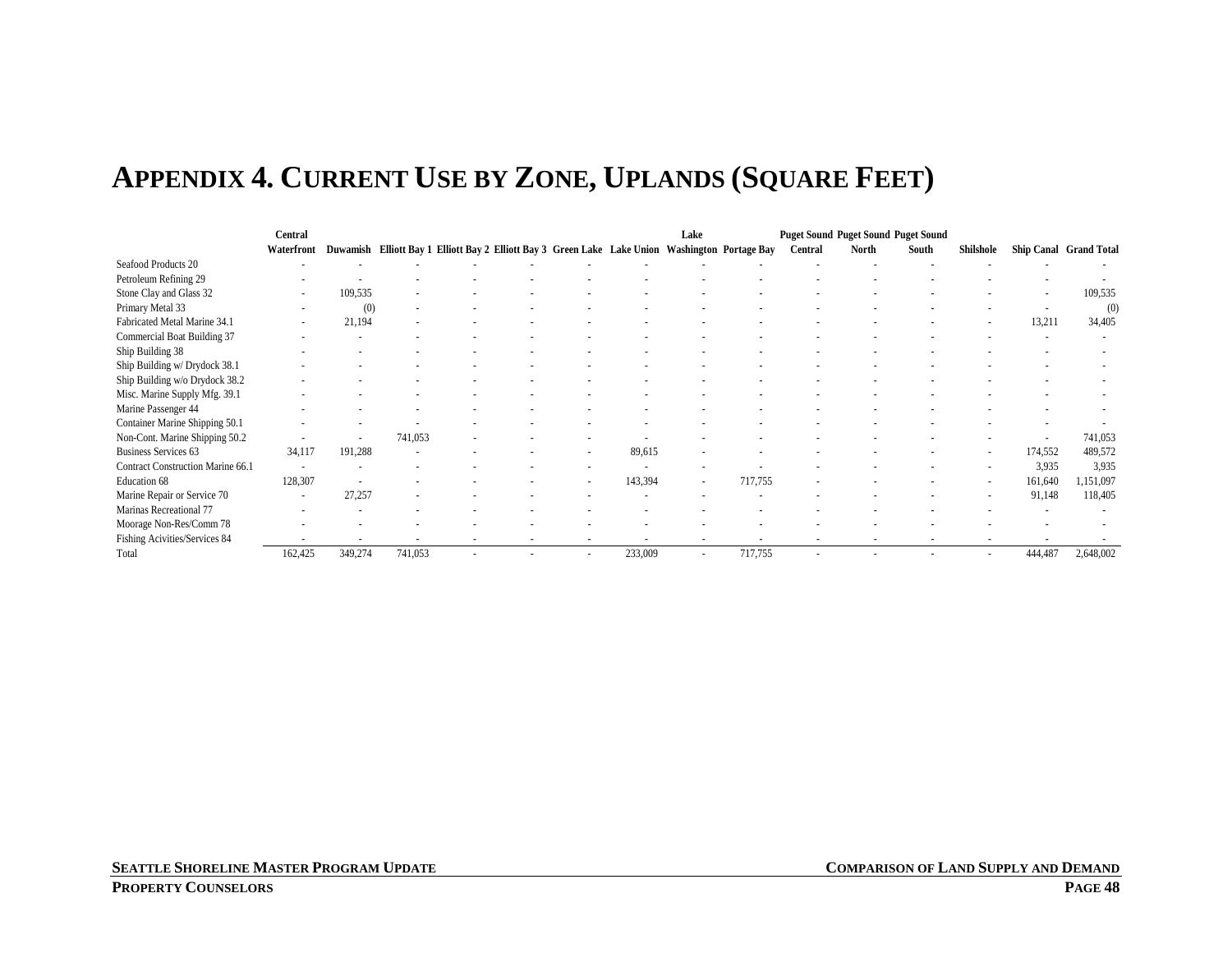# **APPENDIX 5. CURRENT USE BY ZONE, SUBMERGED LANDS (SQUARE FEET)**

|                                   | Central    |           |                          |                                                                                                 |        |                          |           | Lake      |           |           | <b>Puget Sound Puget Sound Puget Sound</b> |       |                  |                          |                        |
|-----------------------------------|------------|-----------|--------------------------|-------------------------------------------------------------------------------------------------|--------|--------------------------|-----------|-----------|-----------|-----------|--------------------------------------------|-------|------------------|--------------------------|------------------------|
|                                   | Waterfront |           |                          | Duwamish Elliott Bay 1 Elliott Bay 2 Elliott Bay 3 Green Lake Lake Union Washington Portage Bay |        |                          |           |           |           | Central   | North                                      | South | <b>Shilshole</b> |                          | Ship Canal Grand Total |
| Seafood Products 20               |            | 5,607     |                          |                                                                                                 |        |                          | 5,994     |           |           |           |                                            |       |                  | 66,613                   | 78,214                 |
| Petroleum Refining 29             |            | 178,633   |                          |                                                                                                 |        |                          |           |           |           |           |                                            |       |                  |                          | 178,633                |
| Stone Clay and Glass 32           | $\sim$     | 717,211   |                          |                                                                                                 |        |                          |           |           |           |           |                                            |       |                  | 11,085                   | 728,296                |
| Primary Metal 33                  | $\sim$     | 210,565   |                          |                                                                                                 |        |                          |           |           |           |           |                                            |       |                  | $\overline{\phantom{a}}$ | 210,565                |
| Fabricated Metal Marine 34.1      |            |           |                          |                                                                                                 |        |                          |           |           | 32,342    |           |                                            |       |                  |                          | 32,342                 |
| Commercial Boat Building 37       |            |           |                          |                                                                                                 |        |                          |           |           |           |           |                                            |       |                  | 45,054                   | 45,054                 |
| Ship Building 38                  | $\sim$     | 528,514   |                          |                                                                                                 |        |                          |           |           |           |           |                                            |       |                  | $\overline{\phantom{a}}$ | 528,514                |
| Ship Building w/ Drydock 38.1     |            |           |                          |                                                                                                 |        |                          | 581,627   |           |           |           |                                            |       |                  | 72,418                   | 654,045                |
| Ship Building w/o Drydock 38.2    |            |           |                          |                                                                                                 |        |                          |           |           |           |           |                                            |       |                  | 135                      | 135                    |
| Misc. Marine Supply Mfg. 39.1     |            |           |                          |                                                                                                 |        |                          |           |           |           |           |                                            |       |                  | 31,792                   | 31,792                 |
| Marine Passenger 44               |            | 130,776   |                          |                                                                                                 |        |                          |           |           |           |           |                                            |       |                  |                          | 130,790                |
| Container Marine Shipping 50.1    | $\sim$     | 1,863,969 | $\overline{\phantom{a}}$ | 674,896                                                                                         |        |                          |           |           |           |           |                                            |       |                  | 11,734                   | 2,550,599              |
| Non-Cont. Marine Shipping 50.2    | $\sim$     | 157,905   | 2,226,682                |                                                                                                 |        |                          |           |           |           |           |                                            |       |                  | 230,787                  | 2,615,374              |
| Business Services 63              | $\sim$     | 211,357   |                          |                                                                                                 |        |                          | 12        |           |           |           |                                            |       |                  | 36,963                   | 248,331                |
| Contract Construction Marine 66.1 |            | 93,237    |                          |                                                                                                 |        |                          |           |           |           |           |                                            |       |                  | 11,097                   | 104,333                |
| Education 68                      |            |           |                          |                                                                                                 |        |                          | 43,533    | 494,412   | 168,424   |           |                                            |       |                  | 37,110                   | 743,478                |
| Marine Repair or Service 70       |            | 206,666   |                          |                                                                                                 |        |                          | 184,143   |           |           |           |                                            |       |                  | 850,542                  | .241,351               |
| Marinas Recreational 77           | 371,751    | 442,021   |                          |                                                                                                 | 28,802 | $\overline{\phantom{a}}$ | 2,682,474 | 1,171,567 | 1,159,275 | 2,965,137 |                                            |       | 3,639,967        | 2,245,622                | 14,706,616             |
| Moorage Non-Res/Comm 78           | 53,485     | 25,036    |                          |                                                                                                 |        |                          | 173,753   |           |           |           |                                            |       |                  | 333,144                  | 585,418                |
| Fishing Acivities/Services 84     |            | 126,339   |                          |                                                                                                 |        |                          | 12,385    |           |           |           |                                            |       |                  | 403,274                  | 541,998                |
| Total                             | 425,236    | 4,897,837 | 2,226,682                | 674,896                                                                                         | 28,802 |                          | 3,683,921 | 1,665,979 | 1,360,041 | 2,965,137 |                                            |       | 3,639,967        | 4,387,382                | 25,955,881             |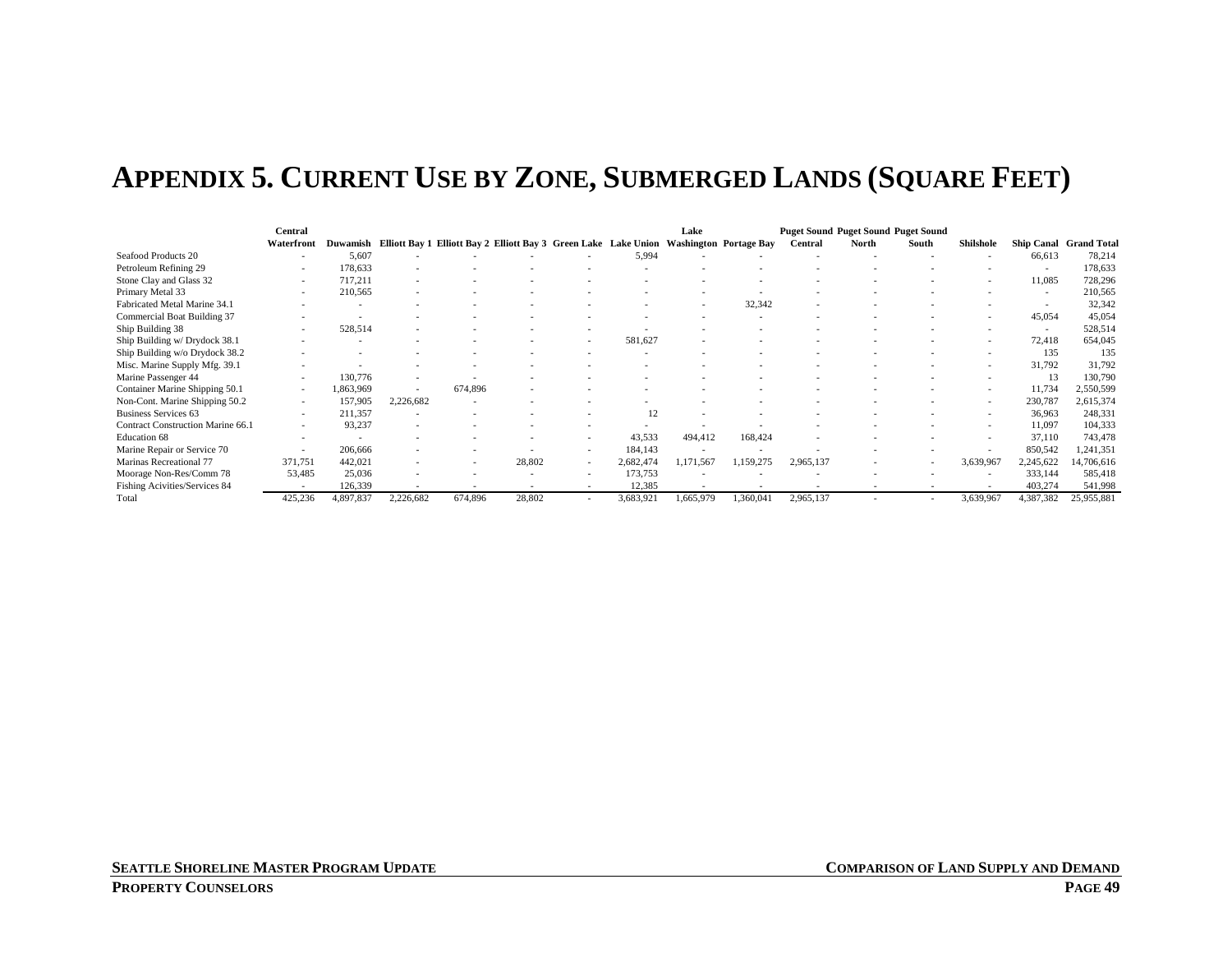# **APPENDIX 6. PROJECTED GROWTH 2008-2030, DRY WATERFRONT (SQUARE FEET)**

|                                   | Central             |           | <b>Elliott Bay</b> | <b>Elliott Bay</b> Elliott Bay |    |        |         | Lake                             | Portage | Puget<br>Sound | Puget<br>Sound | Puget<br>Sound |           |                   | Grand        |
|-----------------------------------|---------------------|-----------|--------------------|--------------------------------|----|--------|---------|----------------------------------|---------|----------------|----------------|----------------|-----------|-------------------|--------------|
|                                   | Waterfront Duwamish |           |                    |                                | з  |        |         | Green Lake Lake Union Washington | Bay     | Central        | North          | South          | Shilshole | <b>Ship Canal</b> | <b>Total</b> |
| Seafood Products 20               |                     |           |                    |                                |    |        |         |                                  |         |                |                |                |           |                   |              |
| Petroleum Refining 29             |                     |           |                    |                                |    |        |         |                                  |         |                |                |                |           |                   |              |
| Stone Clay and Glass 32           | $\sim$              | 686,799   |                    |                                |    |        |         |                                  |         |                |                |                |           | 20,728            | 707,527      |
| Primary Metal 33                  |                     |           |                    |                                |    |        |         |                                  |         |                |                |                |           |                   |              |
| Fabricated Metal Marine 34.1      |                     |           |                    |                                |    |        |         |                                  | 928     |                |                |                |           |                   | 928          |
| Commercial Boat Building 37       |                     |           |                    |                                |    |        |         |                                  |         |                |                |                |           | 779               | 779          |
| Ship Building 38                  |                     | 75,857    |                    |                                |    |        |         |                                  |         |                |                |                |           |                   | 75,857       |
| Ship Building w/ Drydock 38.1     |                     |           |                    |                                |    |        | 7,904   |                                  |         |                |                |                |           | 6,568             | 14,473       |
| Ship Building w/o Drydock 38.2    |                     |           |                    |                                |    |        |         |                                  |         |                |                |                |           | 6,153             | 6,153        |
| Misc. Marine Supply Mfg. 39.1     |                     | 304       |                    |                                |    |        |         |                                  |         |                |                |                |           | 5,166             | 5,470        |
| Marine Passenger 44               |                     |           |                    |                                |    |        |         |                                  |         |                |                |                |           |                   |              |
| Container Marine Shipping 50.1    |                     |           |                    |                                |    |        |         |                                  |         |                |                |                |           | $\sim$            |              |
| Non-Cont. Marine Shipping 50.2    | $\sim$              | 262,529   | 75,338             |                                |    |        |         |                                  |         |                |                |                |           | 26,841            | 364,708      |
| <b>Business Services 63</b>       | $\sim$              | 447,152   |                    |                                |    |        | 3,344   |                                  |         |                |                |                |           | 73,710            | 524,206      |
| Contract Construction Marine 66.1 | $\sim$              | 8,513     |                    |                                |    |        |         |                                  |         |                |                |                |           | 10,424            | 18,937       |
| <b>Education 68</b>               |                     |           |                    |                                |    |        |         |                                  |         |                |                |                |           |                   |              |
| Marine Repair or Service 70       | $\sim$              | 29,289    |                    |                                |    |        | 6,970   | ۰                                |         |                |                |                |           | 57,739            | 93,998       |
| Marinas Recreational 77           | 14,009              | 53,405    |                    |                                | 37 |        | 147,529 | 63,438                           | 37,362  | 56,297         |                |                | 97,287    | 361,811           | 831,175      |
| Moorage Non-Res/Comm 78           |                     | ٠         |                    |                                |    |        | 3,842   | $\sim$                           | $\sim$  |                |                |                |           | 5,277             | 9,120        |
| Fishing Acivities/Services 84     |                     |           |                    |                                |    | $\sim$ |         |                                  |         |                |                |                |           |                   |              |
| Total                             | 14,009              | 1,563,848 | 75,338             |                                | 37 |        | 169,590 | 63,438                           | 38,289  | 56,297         |                |                | 97,287    | 575,195           | 2,653,329    |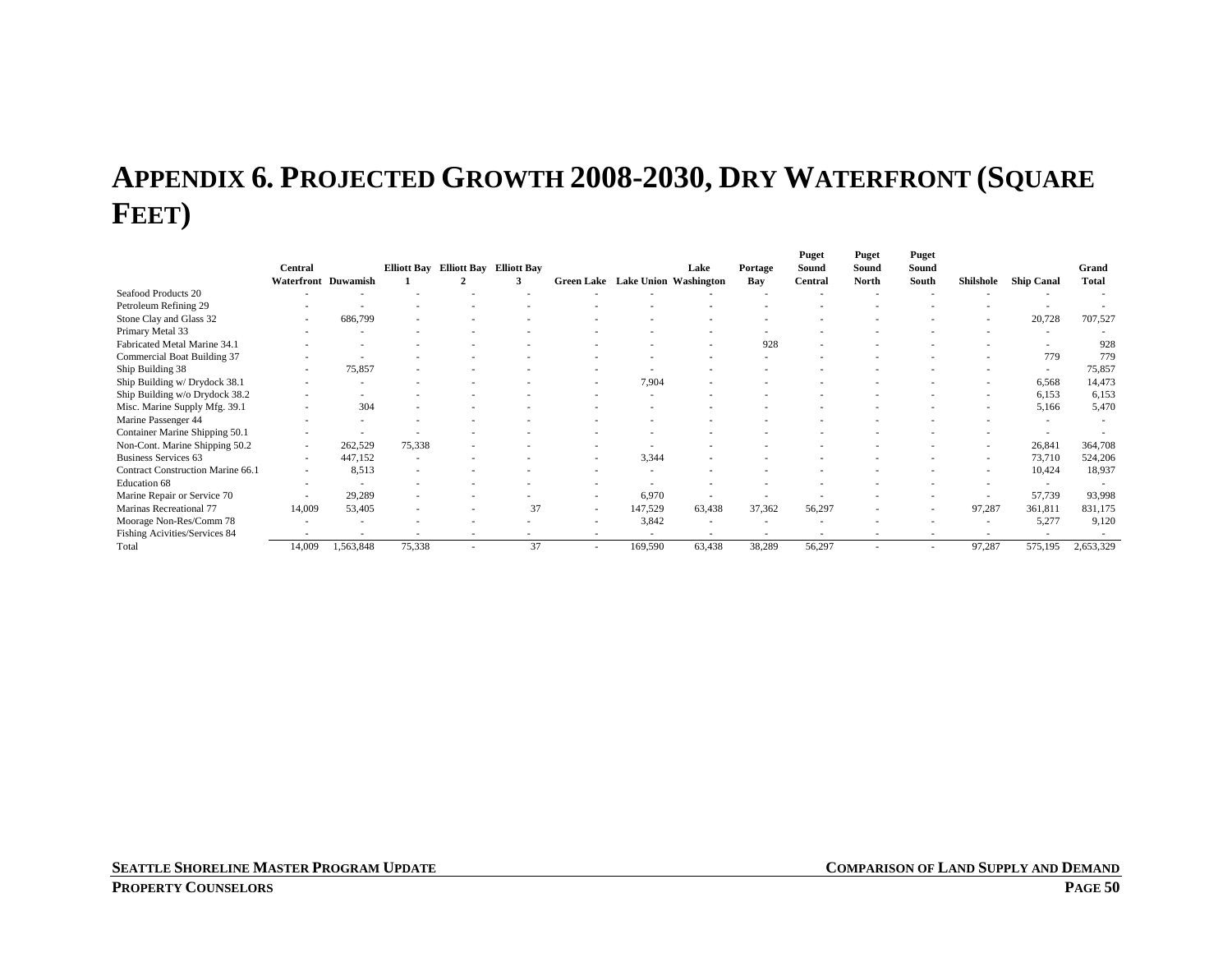# **APPENDIX 7. PROJECTED GROWTH 2008-2030, UPLANDS (SQUARE FEET)**

|                                   | Central                  |                          |         |                                                                                                 |  |        | Lake |                          | <b>Puget Sound Puget Sound Puget Sound</b> |       |           |        |                        |
|-----------------------------------|--------------------------|--------------------------|---------|-------------------------------------------------------------------------------------------------|--|--------|------|--------------------------|--------------------------------------------|-------|-----------|--------|------------------------|
|                                   | Waterfront               |                          |         | Duwamish Elliott Bay 1 Elliott Bay 2 Elliott Bay 3 Green Lake Lake Union Washington Portage Bay |  |        |      | Central                  | North                                      | South | Shilshole |        | Ship Canal Grand Total |
| Seafood Products 20               |                          |                          |         |                                                                                                 |  |        |      |                          |                                            |       |           |        |                        |
| Petroleum Refining 29             |                          | $\overline{\phantom{a}}$ |         |                                                                                                 |  |        |      |                          |                                            |       |           |        |                        |
| Stone Clay and Glass 32           |                          | 15,407                   |         |                                                                                                 |  |        |      |                          |                                            |       |           |        | 15,407                 |
| Primary Metal 33                  | $\overline{\phantom{a}}$ |                          |         |                                                                                                 |  |        |      |                          |                                            |       |           |        |                        |
| Fabricated Metal Marine 34.1      |                          | 1,444                    |         |                                                                                                 |  |        |      |                          |                                            |       |           | 900    | 2,344                  |
| Commercial Boat Building 37       |                          |                          |         |                                                                                                 |  |        |      |                          |                                            |       |           |        |                        |
| Ship Building 38                  |                          |                          |         |                                                                                                 |  |        |      |                          |                                            |       |           |        |                        |
| Ship Building w/ Drydock 38.1     |                          |                          |         |                                                                                                 |  |        |      |                          |                                            |       |           |        |                        |
| Ship Building w/o Drydock 38.2    |                          |                          |         |                                                                                                 |  |        |      |                          |                                            |       |           |        |                        |
| Misc. Marine Supply Mfg. 39.1     |                          |                          |         |                                                                                                 |  |        |      |                          |                                            |       |           |        |                        |
| Marine Passenger 44               |                          |                          |         |                                                                                                 |  |        |      |                          |                                            |       |           |        |                        |
| Container Marine Shipping 50.1    |                          |                          |         |                                                                                                 |  |        |      |                          |                                            |       |           |        |                        |
| Non-Cont. Marine Shipping 50.2    |                          |                          | 104,235 |                                                                                                 |  |        |      |                          |                                            |       |           |        | 104,235                |
| <b>Business Services 63</b>       | 8,349                    | 46,811                   |         |                                                                                                 |  | 21,930 |      |                          |                                            |       |           | 42,716 | 119,806                |
| Contract Construction Marine 66.1 |                          |                          |         |                                                                                                 |  |        |      |                          |                                            |       |           | 554    | 554                    |
| Education 68                      |                          |                          |         |                                                                                                 |  |        |      |                          |                                            |       |           |        |                        |
| Marine Repair or Service 70       | $\overline{\phantom{a}}$ | 1,857                    |         |                                                                                                 |  |        |      |                          |                                            |       |           | 6,209  | 8,066                  |
| Marinas Recreational 77           |                          |                          |         |                                                                                                 |  |        |      |                          |                                            |       |           |        |                        |
| Moorage Non-Res/Comm 78           |                          |                          |         |                                                                                                 |  |        |      |                          |                                            |       |           |        |                        |
| Fishing Acivities/Services 84     |                          |                          |         |                                                                                                 |  |        |      | $\overline{\phantom{a}}$ |                                            |       |           |        |                        |
| Total                             | 8,349                    | 65,519                   | 104,235 |                                                                                                 |  | 21,930 |      |                          |                                            |       |           | 50,378 | 250,411                |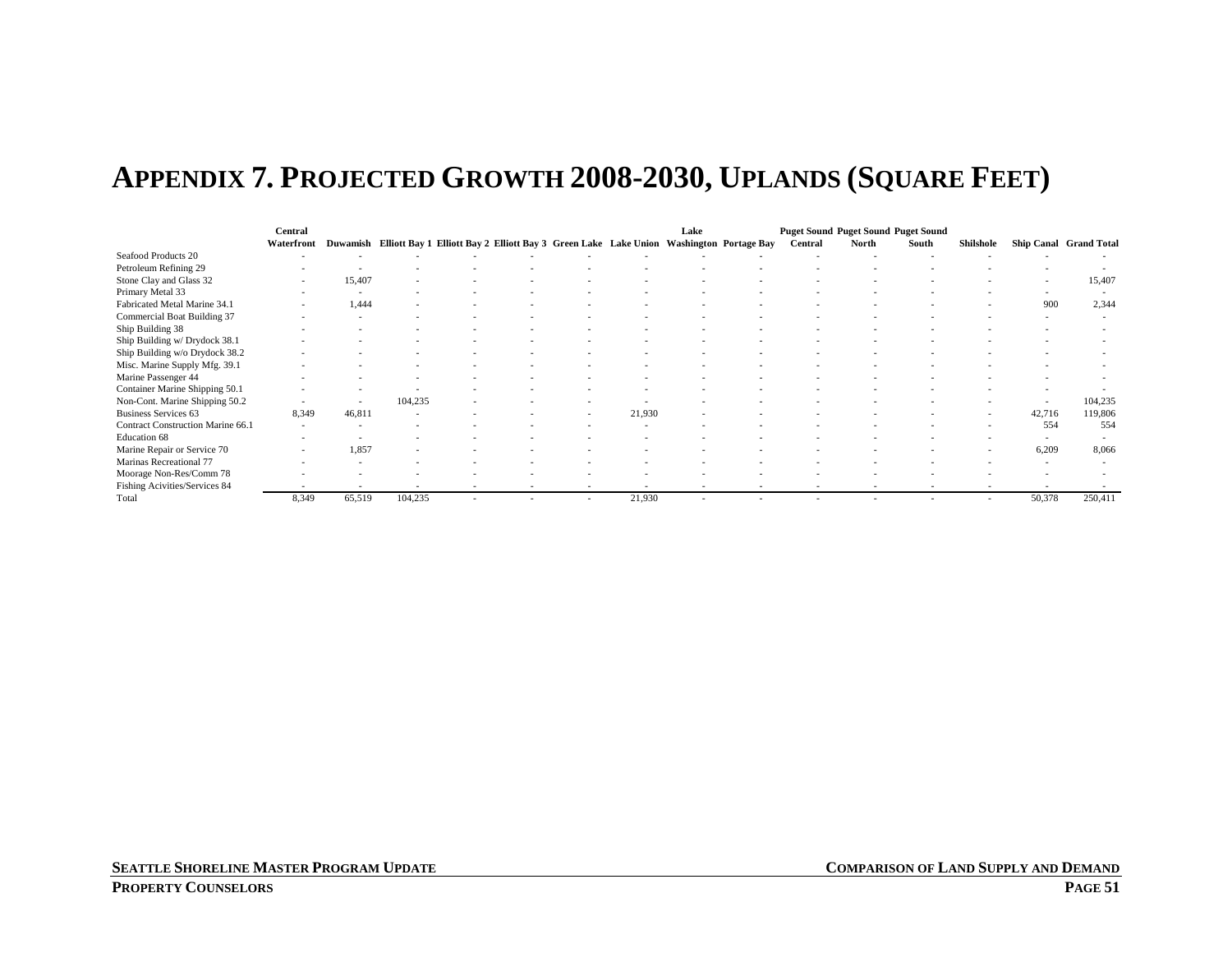# **APPENDIX 8. PROJECTED GROWTH 2008-2030, SUBMERGED LANDS (SQUARE FEET)**

|                                   | Central                  |         |                          |                                                                                                 |       |                          |         | Lake    |         | <b>Puget Sound Puget Sound Puget Sound</b> |       |       |           |             |                        |
|-----------------------------------|--------------------------|---------|--------------------------|-------------------------------------------------------------------------------------------------|-------|--------------------------|---------|---------|---------|--------------------------------------------|-------|-------|-----------|-------------|------------------------|
|                                   | Waterfront               |         |                          | Duwamish Elliott Bay 1 Elliott Bay 2 Elliott Bay 3 Green Lake Lake Union Washington Portage Bay |       |                          |         |         |         | Central                                    | North | South | Shilshole |             | Ship Canal Grand Total |
| Seafood Products 20               |                          |         |                          |                                                                                                 |       |                          |         |         |         |                                            |       |       |           |             |                        |
| Petroleum Refining 29             |                          |         |                          |                                                                                                 |       |                          |         |         |         |                                            |       |       |           |             |                        |
| Stone Clay and Glass 32           |                          | 100,882 |                          |                                                                                                 |       |                          |         |         |         |                                            |       |       |           | 1,559       | 102,441                |
| Primary Metal 33                  |                          |         |                          |                                                                                                 |       |                          |         |         |         |                                            |       |       |           |             |                        |
| Fabricated Metal Marine 34.1      |                          |         |                          |                                                                                                 |       |                          |         |         | 2,203   |                                            |       |       |           |             | 2,203                  |
| Commercial Boat Building 37       |                          |         |                          |                                                                                                 |       |                          |         |         |         |                                            |       |       |           | 3,069       | 3,069                  |
| Ship Building 38                  | $\overline{\phantom{a}}$ | 36,003  |                          |                                                                                                 |       |                          |         |         |         |                                            |       |       |           |             | 36,003                 |
| Ship Building w/ Drydock 38.1     |                          |         |                          |                                                                                                 |       |                          | 39,621  |         |         |                                            |       |       |           | 4,933       | 44,554                 |
| Ship Building w/o Drydock 38.2    |                          |         |                          |                                                                                                 |       |                          |         |         |         |                                            |       |       |           | $\mathbf Q$ | $\mathbf Q$            |
| Misc. Marine Supply Mfg. 39.1     |                          |         |                          |                                                                                                 |       |                          |         |         |         |                                            |       |       |           | 2,166       | 2,166                  |
| Marine Passenger 44               |                          |         |                          |                                                                                                 |       |                          |         |         |         |                                            |       |       |           |             |                        |
| Container Marine Shipping 50.1    |                          |         |                          |                                                                                                 |       |                          |         |         |         |                                            |       |       |           |             |                        |
| Non-Cont. Marine Shipping 50.2    |                          | 22,211  | 313,201                  |                                                                                                 |       |                          |         |         |         |                                            |       |       |           | 32,462      | 367,874                |
| <b>Business Services 63</b>       | $\overline{\phantom{a}}$ | 51,722  | $\overline{\phantom{a}}$ |                                                                                                 |       |                          |         |         |         |                                            |       |       |           | 9,045       | 60,771                 |
| Contract Construction Marine 66.1 | $\sim$                   | 13,115  |                          |                                                                                                 |       |                          |         |         |         |                                            |       |       |           | 1,561       | 14,675                 |
| Education 68                      |                          |         |                          |                                                                                                 |       |                          |         |         |         |                                            |       |       |           |             |                        |
| Marine Repair or Service 70       |                          | 14,078  |                          |                                                                                                 |       | $\overline{\phantom{a}}$ | 12,544  |         |         |                                            |       |       |           | 57,940      | 84,562                 |
| Marinas Recreational 77           | 52,290                   | 62,174  |                          |                                                                                                 | 4,051 | $\overline{\phantom{a}}$ | 377,312 | 164,791 | 163,062 | 417,071                                    |       |       | 511,992   | 315,866     | 2,068,608              |
| Moorage Non-Res/Comm 78           | 7,523                    | 3,522   |                          |                                                                                                 |       |                          | 24,440  |         |         |                                            |       |       |           | 46,859      | 82,344                 |
| Fishing Acivities/Services 84     |                          | $\sim$  | $\overline{\phantom{a}}$ |                                                                                                 |       |                          |         |         |         | ۰.                                         |       |       |           |             |                        |
| Total                             | 59,813                   | 303,706 | 313,201                  |                                                                                                 | 4,051 |                          | 453,920 | 164,791 | 165,265 | 417,071                                    |       |       | 511,992   | 475,470     | 2,869,280              |